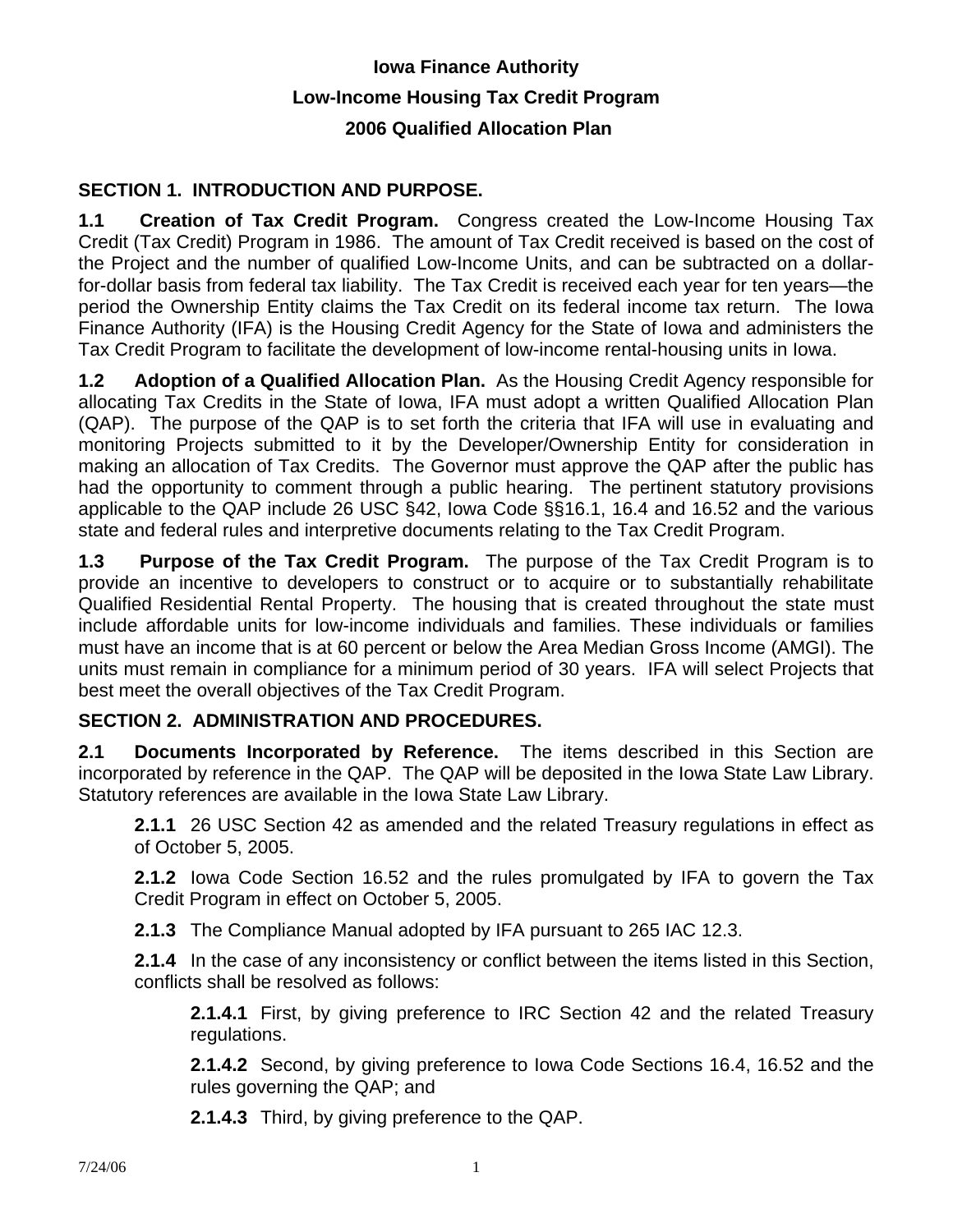**2.2 Schedule.** The Tax Credit Program will follow the schedule published on IFA's web site at http://www.ifahome.com. IFA will have at least one reservation cycle per year. Additional reservation cycles may be made throughout the year at the sole discretion of IFA.

**2.3 Tax Credit Amount Available.** The amount of Tax Credits available in Iowa in each calendar year reflects the sum of the amounts allowed as the State Tax Credit Ceiling under IRC Section 42(h)(3)(C). This amount may be increased by returned Tax Credits from prior years, Tax Credits allocated to Iowa from the national Tax Credit pool or by new legislation increasing the amount of Tax Credits distributed to each state.Any unallocated or recovered Tax Credits or a combination of both may be awarded as part of the current year cycle of awards for Tax Credits, or may be carried over to the next year's cycle of awards at the discretion of the Board.

**2.4 Tax Credit Cap for Single Developer/Consultant.** IFA will not allocate more than 15% of the annual state ceiling to a single Developer/Consultant with multiple Projects. However, if one or more of the Projects are in Qualified Census Tracts or Difficult Development Areas this Tax Credit cap may be increased by 30% for appropriately located Projects. A Developer/Consultant may submit as many Projects as the Developer/Consultant chooses. IFA will select which Projects are awarded Tax Credits based on the QAP. In the event a party is acting as a consultant for a Project and is not the Developer of such Project, the amount of Tax Credits counted against the Developer's cap will be determined by the percentage of the consultant fee for that Project. For example, if a consultant receives 20% of the total Developer/consultant fee, 20% of the Tax Credits allocated to the Project will be counted against the Developer's cap.

**2.5 Tax Credit Cap for a Single Project.** IFA will not allocate more than \$600,000 in Tax Credits for a single Project. However, if the Project is in a Qualified Census Tract or Difficult Development Area, this Tax Credit cap may be increased by 30% for appropriately located Projects.

**2.6 Non-profit Set-Aside.** In accordance with IRC Section 42 and Iowa Code Section 16.52, at least 10 percent of the annual State Ceiling must be set-aside for Qualified Non-profit Organizations that own an interest in and materially participate in the development and the operation of a Project. This Tax Credit amount cannot be used for any other purpose, and any unused Tax Credit portion may be carried over at the end of the allocation year. Any amount of the Tax Credit carried over at the end of the allocation year shall be used to fund Non-profit Projects during the following year. IFA shall allocate Tax Credits from the 10 percent set-aside to Qualified Non-profit Organizations based upon the selection criteria and scoring and other factors described in this QAP. Non-profit Developers shall be scored with all of the for-profit Developers except that the 10 percent Non-profit set-aside shall be available in its entirety until the set-aside is fully allocated. In the event this set-aside is exhausted, Projects proposed for the Non-profit Set-Aside shall be permitted to compete for the remaining annual State Ceiling.

7/24/06 2 **2.7 Service Enriched.** IFA will set-aside 25 percent of the annual State Ceiling for Projects in which at least 60% of Low-Income Units are both rent restricted and occupied by individuals whose income is 40% or less of AMGI, and up to 40% of the Low-Income Units are both rent restricted and occupied by individuals whose income is 60% or less AMGI, and have a supportive service plan as outlined in an attachment to the Application. To qualify for this setaside (1) 25 to 49% of the units must be set-aside for People with Disabilities within an Integrated Setting or a setting that promotes homeownership; or (2) 50 to 100% of the units must be set-aside for People with Disabilities within a Single-Purpose Setting. Any unused Tax Credits remaining from this set-aside may be returned to the general pool and allocated in the current year. IFA shall allocate Tax Credits from this 25 percent set-aside based upon the QAP. Service Enriched Housing Projects shall be scored with all the Projects except that the 25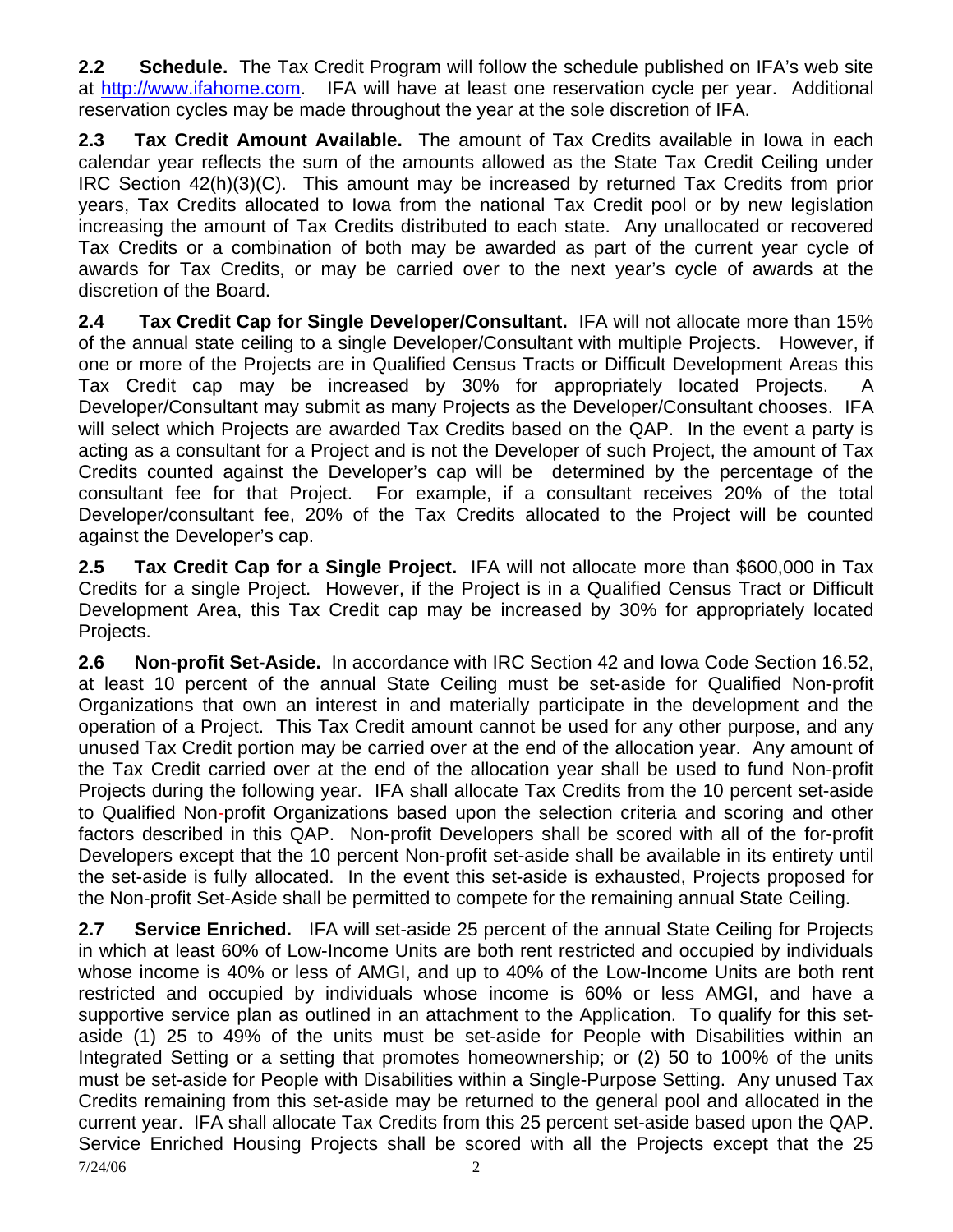percent set-aside shall be available in its entirety until the set-aside is full allocated. In the event this set-aside is exhausted, Projects proposed for the Service Enriched Housing set-aside shall be permitted to compete in the set-asides that the Project is eligible and for the remaining annual State Ceiling.

**2.8 Affordable Assisted Living Set-Aside.** IFA will set-aside 10 percent of the annual State Ceiling for Affordable Assisted Living Projects that include Low-Income Units. To qualify for this set-aside in a MSA county, at least 40% of the Low-Income Units must be both rent restricted and occupied by individuals whose income is 40% or less of AMGI. To qualify for this set-aside in a non-MSA county, all Low-Income Units must be both rent restricted and occupied by individuals whose income is 60% or less of AMGI. In addition to the above requirements, the Project must also obtain and retain certification as an assisted living program through the appropriate state agency upon Project completion, obtain and retain enrollment as a Medicaid waiver provider or maintain a contract with an enrolled Medicaid waiver provider and have a supportive service plan as outlined in an attachment to the Application. Any unused Tax Credits remaining from this set-aside may be returned to the annual State Ceiling. IFA shall allocate Tax Credits from this 10 percent set-aside based upon the QAP. Affordable Assisted Living Projects shall be scored with all of the Projects except that the 10 percent set-aside shall be available in its entirety until the set-aside is fully allocated. In the event this set-aside is exhausted, Projects proposed for Affordable Assisted Living shall be permitted to compete in the set-asides that the Project is eligible and for the remaining annual State Ceiling.

**2.9 Preservation Set-Aside.** IFA will set-aside 20 percent of the annual State Ceiling for the preservation of qualifying projects. Projects applying for this set-aside must be one or more of the following: (1) federal, state, or locally assisted housing preservation including low-income housing units subsidized under the following or similar programs, Section 236; Section 221(d)(3) Below Market Rate (BMIR); Section 221(d)(3) Market Rate with Section 8 rental assistance; HUD developments with Section 8 project-based rental assistance; Section 221(d)(4); and Section 515 Rural Housing Development; (2) adaptive reuse of existing buildings; and (3) conversion of existing market rate developments to affordable housing. In all instances, the Ten Year Rule will apply. Any unused Tax Credits remaining from this set-aside may be returned to the annual State Ceiling. IFA shall allocate Tax Credits from this 20 percent set-aside based upon the QAP. Preservation Projects shall be scored with all the Projects except that the 20 percent set-aside shall be available in its entirety until the set-aside is fully allocated. In the event this set-aside is exhausted, Projects proposed for the Preservation set-aside shall be permitted to compete in other set asides that the Project is eligible and for the remaining annual State Ceiling.

**2.10 Fees.** IFA shall collect the fees described below for the Tax Credit Program. Checks for the fees must be made payable to the Iowa Finance Authority. An Application shall not be accepted unless the Application fee accompanies the Application. The reservation fee will be due within 10 business days after the date of the Tax Credit Reservation letter. If the reservation fee is not received, IFA may withdraw the reservation of Tax Credits from the Ownership Entity. IFA will not issue a Form 8609 until the compliance monitoring fee is paid in full. All fees are nonrefundable, except if there are residual funds after market study provisions are paid, the funds will be reimbursed on a pro-rata basis.

# *Fee type* All Applicants

Application Fee \$1,000

Market Study Fee  $$5,000$  Affordable Assisted Living Projects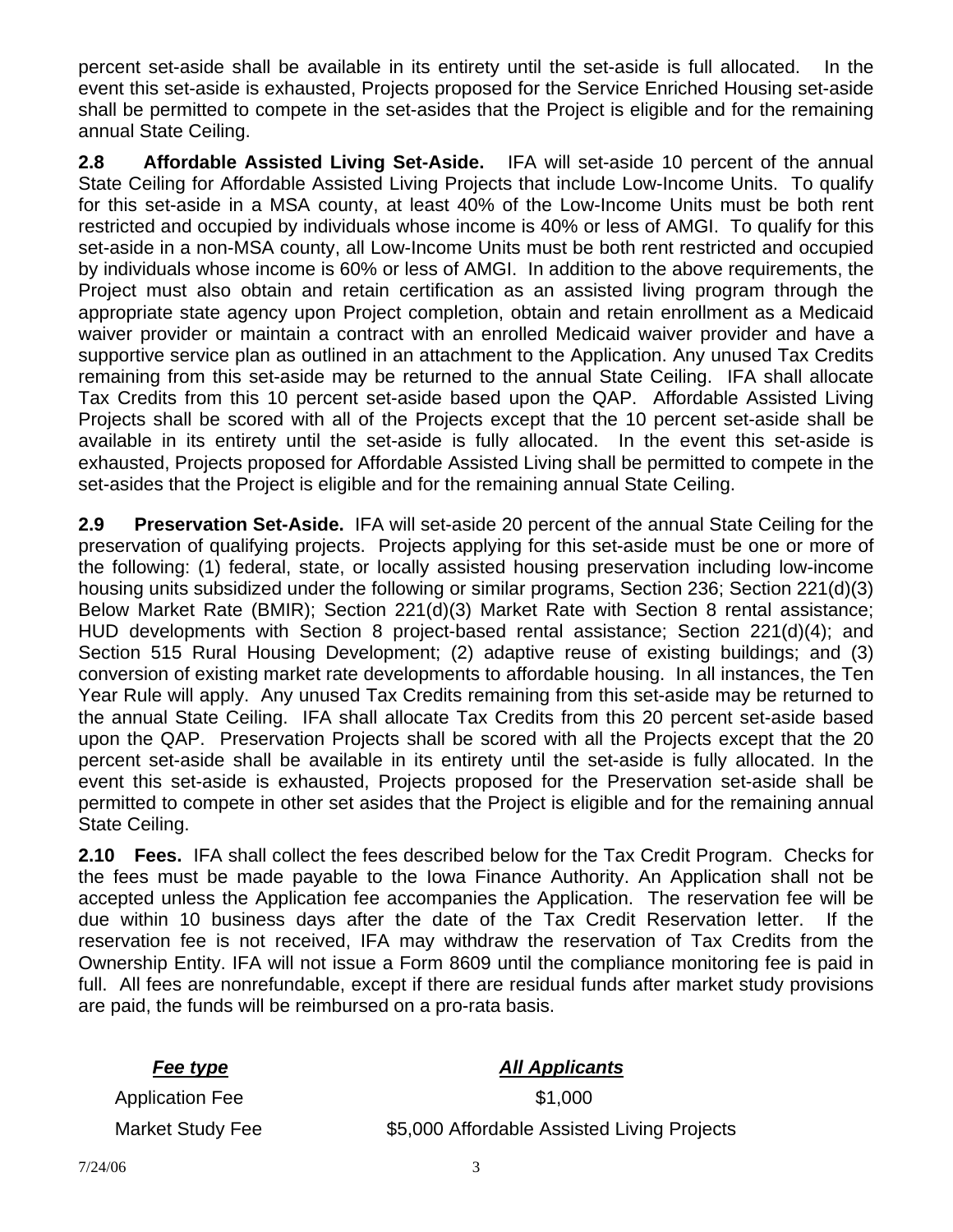|                          | \$4,000 Family/Older Person Projects                                                                                               |
|--------------------------|------------------------------------------------------------------------------------------------------------------------------------|
| <b>Reservation Fee</b>   | 1 percent of the total ten year Tax Credit amount.                                                                                 |
| Compliance<br>Monitoring | \$17 per unit x total compliance period                                                                                            |
|                          | (Example: \$17 per unit x 24 unit Project x 30 year total compliance<br>period = $$12,240$ paid in full prior to issuance of 8609) |
|                          | Other fees as provided in the Compliance Manual                                                                                    |

**2.11 Application Process.** Upon request, IFA will forward an Application Package that is consistent with the provisions of this QAP to a potential Developer on disk; it is also available on the Internet at http://www.ifahome.com. In the event it becomes necessary to amend the Application Package, IFA will post the amended version of the Application Package on its web site at the above address. Developers are advised to check IFA's web site periodically for any amendments or modifications to the Application Package. A Developer's application must include an acknowledgement of any amendments or modifications to the Application Package. As described in Section 5.7, the developer may elect to have IFA commission a market study prior to the Application due date. If the Developer elects this option, the information required for the IFA commissioned study must be received by IFA by 3:00 p.m. local time, the date it is due. Developers that do not elect to have IFA commission a market study prior to the Application due date will be required to submit the information required for the IFA commissioned market study with the Application.

**2.11.1** All Applications must be completed using the Application form provided by IFA. Any substitute Application will disqualify a Project from consideration. Use of prior year or pre-Board approved Application is prohibited. Only one Application will be allowed per Project.

**2.11.2** The Developer must submit one original and two complete printed copies of the Application Package by the due date. All three printed copies must be on letter size paper, bound in a three ring binder(s) and all exhibits **must be tabbed with the number or letter assigned in the Application.** Late filed Applications will be rejected outright and returned to the Developer. An Application will be late if it is not actually received in the offices of IFA by 3:00 p.m. Local Time the date it is due.

**2.11.3** No amendments will be accepted to the Developer's Application after the Application due date, except as provided by the QAP.

**2.11.4** If a Developer is applying for State HOME funds, the Developer must complete the HOME sections and attach the appropriate information as more fully described in the HOME Application and instructions. IDED and IFA shall appoint a Joint Review Team to review Applications applying for HOME funds and Tax Credits. No additional points will be awarded to a Developer that seeks HOME funding. IDED has the sole and final authority with respect to any award of HOME funds, while IFA has the sole and final authority with respect to any reservation of Tax Credits.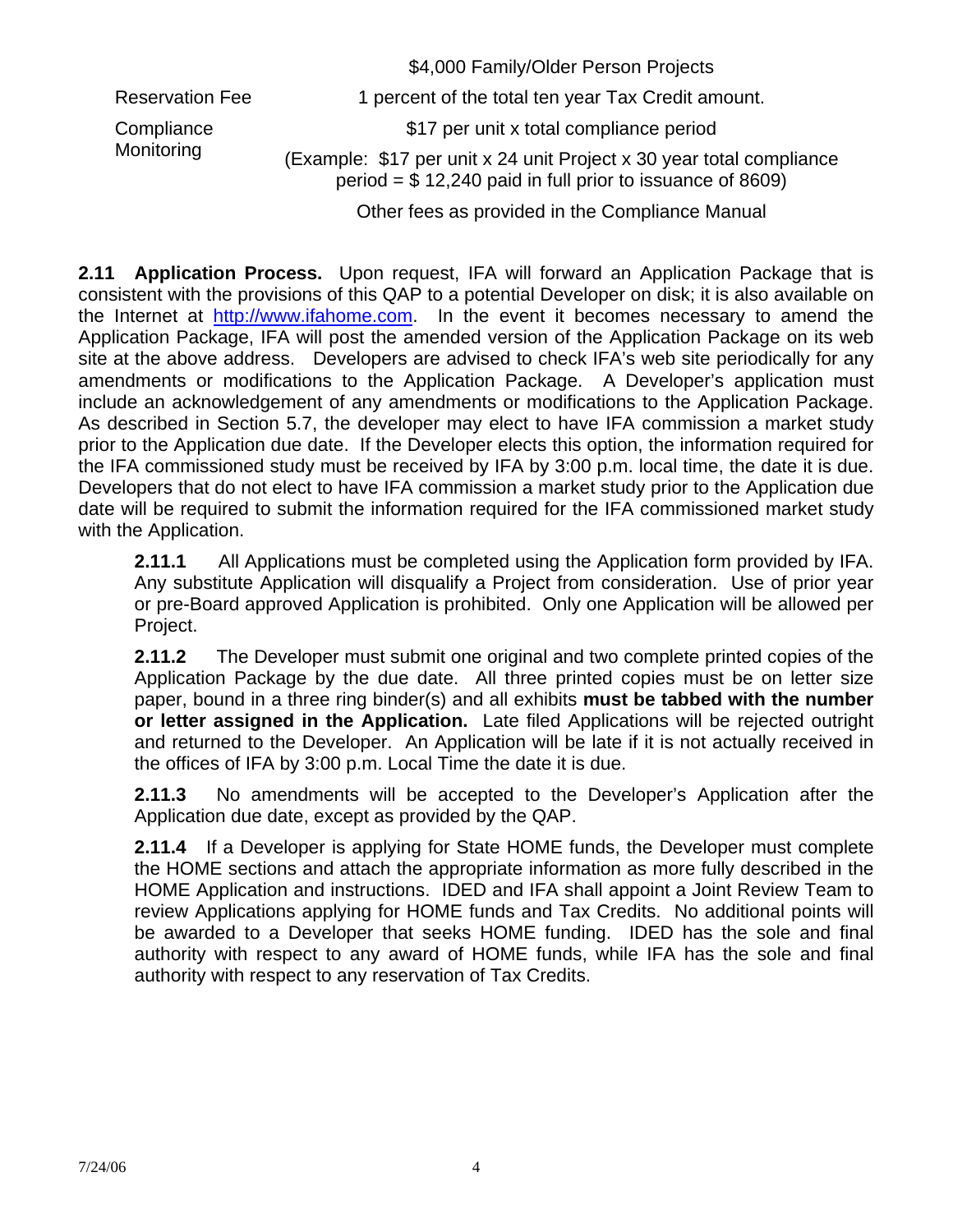**2.11.5** IFA may conduct joint reviews with other funding sources such as the Senior Living Trust, the Multi-family Loan Program or the Substance Abuse Transitional Housing Revolving Loan Fund. If a Developer is applying for Senior Living Trust funds, the Multifamily Loan Program or the Substance Abuse Transitional Housing Revolving Loan Fund, the Developer must attach the appropriate information for Senior Living Trust funds, the Multi-family Loan Program or the Substance Abuse Transitional Housing Revolving Loan Fund to the Application. IFA will appoint a review team to review Applications applying for Senior Living Trust, and/or the Multi-family Loan Program, and/or the Substance Abuse Transitional Housing Revolving Loan Fund information and Tax Credits. No additional points will be awarded to a Developer that seeks Senior Living Trust, the Multifamily Loan Program, or the Substance Abuse Transitional Housing Revolving Loan fund. IFA has the sole and final authority with respect to any award of Senior Living Trust, Multi-family Loan Program or the Substance Abuse Transitional Housing Revolving Loan Fund.

**2.12 Contacts with IFA before the Application is received.** IFA will designate a contact(s) for the Tax Credit Program to receive questions before the Applications are due. The contact(s) will be identified on IFA's web site. Questions concerning the QAP and the Application may be addressed in writing to IFA's contact(s) by mail, E-mail, hand delivery or facsimile. Questions received and answers provided by IFA will be posted to IFA's web site, generally on a weekly basis. Individual responses will not be sent to Developers. IFA shall not be bound by any oral representation made in connection with the Application or award of Tax Credit Reservations.

**2.13 Contact with IFA after the Application is received.** Once an Application is received by IFA, neither the Developer nor any person on behalf of the Ownership Entity may contact IFA's Board, Evaluators or other IFA staff to discuss the Application or any of its components for the round under consideration, except as specifically allowed by the QAP. Any such contact shall result in rejection of the Ownership Entity's Application. IFA staff or a Developer or their representative may contact each other to discuss matters unrelated to the Tax Credit Application under review. During the evaluation period Applications will not be made available to the public for examination and copying. Following the due date of the Applications and after the information is collected, IFA will post on its web site the aggregate totals of: Applications, dollars requested, units, acquisition/rehab or new, older persons/family, profit or Non-profit, and Applications for set-asides. After the Board approves the selections and awards Tax Credits, Applications and files are public information and available for inspection and copy in accordance with Iowa Code Chapter 22. Also see Section 2.26. This Section does not preclude IFA from contacting the Developer, as appropriate, for the purpose of conducting a site inspection as more fully described in Section 2.18.

**2.14 Notification of Chief Executive Officer—Local Jurisdiction.** The Developer will be required to identify the city in which the proposed Project will be located and include the name and address of the chief executive officer of the city. See IRC Section 42(m)(1)(A)(ii). Upon receipt of an Application, IFA will notify the chief executive officer of the city of the proposed Project. This notification will include characteristics of the proposed Project and provide an opportunity for the Governmental Entity to comment on the Project.

**2.15 Binding Obligations.** The representations made in the Application shall bind the Developer and become a contractual obligation of the Developer and the Ownership entity and any entity the Developer or the Ownership Entity is representing in the presentation of the Application or a successor in interest in the event Tax Credits are awarded to a proposed Project. The QAP and the Application with any permitted amendments either prior to the reservation of Tax Credits or after the Carryover Allocation, issuance of Form 8609 or during the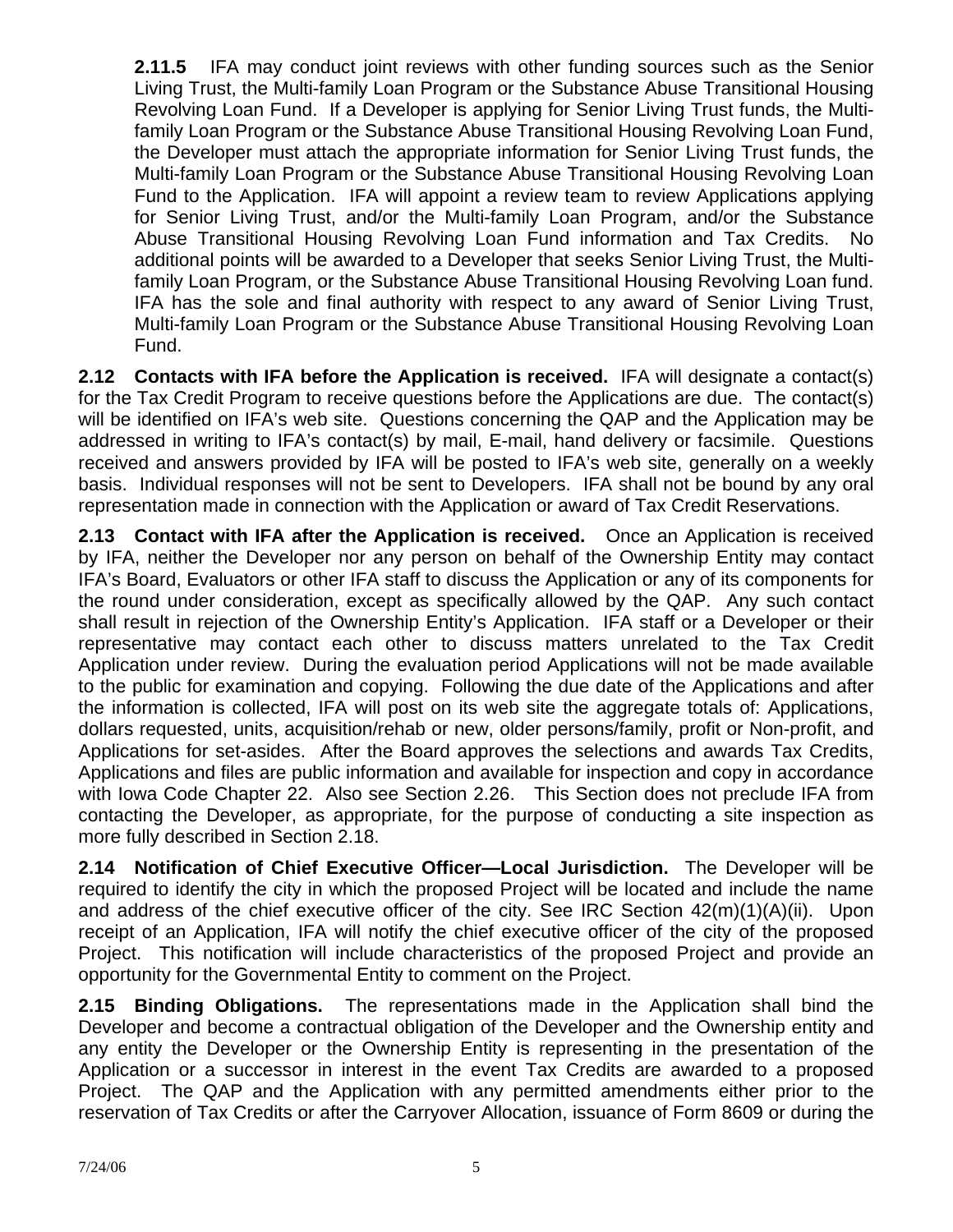Compliance Period and any other agreements executed between IFA and the Ownership Entity shall constitute the agreement between the parties.

**2.16 Land Use Restrictive Covenants (aka Land Use Restrictive Agreement (LURA).** The Project shall be subject to the LURA which requires among other things, that the Project will be used for affordable housing for the required 15 year compliance period and the required 15 year extended compliance period. If the Ownership Entity has agreed to extend the time period of affordability and has waived rights to early termination of the extended use period in its Application, the LURA will reflect the additional Compliance Period for which the Ownership Entity has waived its rights to early termination. In the event an Ownership Entity receives HOME funding for a Project, the Ownership Entity must enter into a LURA with IFA for the longest Compliance Period required either by the Tax Credit Program or HOME regulations. The LURA shall contain covenants that run with the land requiring that the Property be used as an affordable housing Project until the end of the Compliance Period. The original document must be recorded before a Form 8609 is issued. The LURA must be binding on all successors of the Ownership Entity and run with the land as provided by Section 42(h)(6). Although the LURA will terminate in the event of foreclosure, Section 42(h)(6)(E)(ii) requires that certain limitations as to termination of tenancies and rent increases survive such foreclosure for a period of three years. As a result, all other lenders or prior lien holders must consent to the recording of the LURA as a restrictive covenant encumbering and running with the land and acknowledge and agree that those provisions of the LURA that set forth the requirements of section  $42(h)(6)(E)(ii)$  of the Code are superior to the lender or lien holder's security interest and shall continue in full force and effect for a period of three (3) years following the date of acquisition of the Project by foreclosure (or instrument in lieu of foreclosure). The Ownership Entity must provide adequate evidence that the LURA is binding on all successors of the Ownership Entity and runs with the land. Adequate evidence includes but is not limited to a copy of a final title opinion showing all the current liens against the property or a title guaranty certificate showing exclusions.

**2.17 Other Information Sources.** IFA may contact other sources to obtain information regarding the materials contained in the Developer's Application to either verify the information or to obtain independent information regarding a Developer's Project. In the event IFA obtains information from other sources, the information shall be reduced to writing. The information will be available for review after the Applications have been evaluated and Tax Credits have been reserved.

**2.18 Site Visits.** IFA will make site visits as it deems necessary to review proposed Project sites and verify any of the information provided by the Developer in the Application. IFA shall prepare a document describing the site and make it available to the Board for review in the consideration of awarding Tax Credits to Projects. Developers will not be notified of a site visit unless access to a building(s) is required. If deemed necessary by IFA, Developers shall provide building access for inspection by Evaluators to, among other things, confirm basic structural soundness.

**2.19 Disclosure of Information Regarding Equity Investors or Syndicators.** The Application will require the Developer to reveal the name and address of all of the equity partners, investors or syndicators involved in a Project regardless of the nature of the placement of the Tax Credits. If the name of the equity partner or syndicator is not known at the time of Application, the Application can be amended after Tax Credits are awarded. A Form 8609 will not be issued unless the name of a syndicator or equity partner is revealed to IFA. Ownership Entities that have been awarded Tax Credits must also disclose the name and address of equity partners, investors or syndicators involved with Projects being monitored by IFA. Failure to supply the syndicator or equity partner or investor information may result in the filing of a Form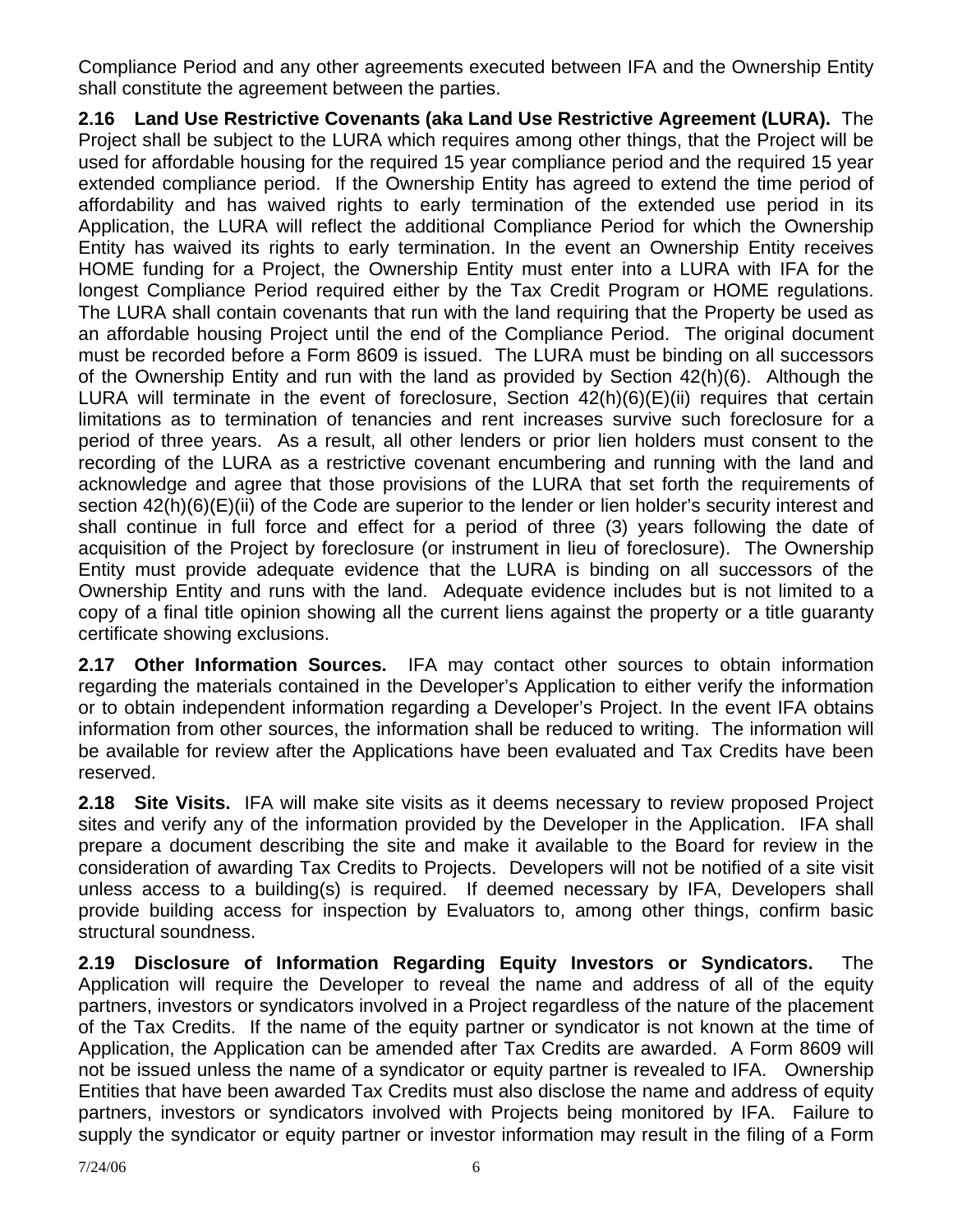8823 with the Internal Revenue Service. See Treasury Regulation 1.42-5(a)(2)(ii); IRS Tax Memorandum No. 199944019, August 8, 1999.

**2.20 Document Timeliness.** All supporting documentation required by the Application must be no more than 180 days old on the date that the Application is submitted to IFA. Documents specifically produced for the Applications, including but not limited to: letters from the city regarding zoning, evidence of the availability of Utilities, financing commitment letters, market study and documents regarding Local Contributing Efforts must meet the timeliness requirement. Exceptions allowed would include, documents not specifically produced for the Application, such as a valid purchase agreement, deed, land title document, Articles of Incorporation and IRS letters to a Non-profit stating they are an exempt organization under 501(c)(3) or 501(c)(4).

**2.21 Opinions and Certifications.** The Application will require the Developer to file certifications and professional opinions in support of the Application. All certifications, opinions and documents submitted by attorneys, the Developer, or other professionals must be based on an independent investigation into the facts and circumstances regarding the proposed Project. Any opinion submitted by any professional that is not based on an independent investigation of the facts and circumstances of a proposed Project will not be accepted. All certifications must be in the form specified by IFA. The certifications shall be made under penalty of perjury.

**2.22 Fractional Rounding.** For the purposes of determining the number of units in a Developer's election(s), fractional units will be increased to the next whole unit.

**2.23 Self Evaluation.** IFA will include a self-evaluation form for both threshold and selection criteria for Developers to use to evaluate their Applications. The self-evaluation is for the convenience of the Developers and does not bind IFA to any information contained therein. Completing these exhibits is not required.

**2.24 Costs Associated with Application Preparation.** IFA is not responsible for any costs incurred by an Ownership Entity or Developer.

**2.25 Ownership of Applications.** By submitting an Application, a Developer agrees that IFA shall become the owner of the Application and that the Application shall not be returned to the Developers even in the event that no Tax Credits are awarded.

**2.26 Public Information.** At the conclusion of the selection process, the contents of all Applications shall be placed in the public domain and be opened to inspection by interested parties subject to the provisions of Iowa Code Chapter 22. IFA may treat all information submitted by a Developer as a public record unless the Developer properly requests that the information be treated as confidential information at the time the Application is submitted. Any request for confidential treatment of information must be included in a cover letter with the Application and must enumerate the specific grounds in Iowa Code Chapter 22 or other provisions of law that support treatment of the material as confidential and must indicate why disclosure is not in the best interest of the public. The request must also include the name, address, and telephone number of the person authorized by the Developer to respond to any inquiries by IFA concerning the confidential status of the materials. In the event IFA receives a request for the release of information that includes material a Developer has marked as confidential, IFA shall provide a written notice to the Developer regarding the request. Unless otherwise directed by a court of competent jurisdiction, IFA will release the requested information within 20 days after providing the written notice of the request to the Developer. The Developer's failure to request confidential treatment of material pursuant to this Section may be deemed by IFA as a waiver of any right to confidentiality.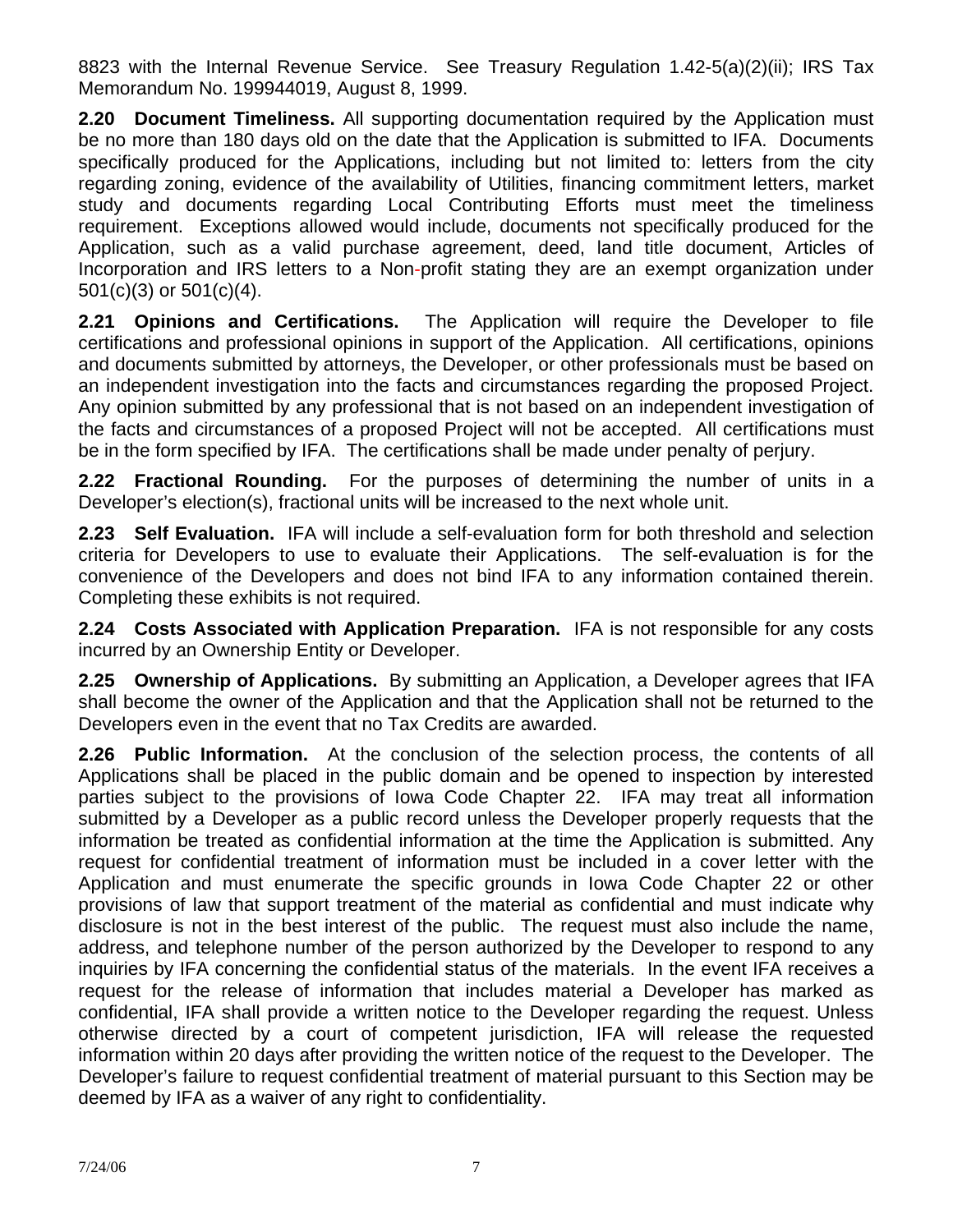**2.27 No Representation or Warranty Regarding the QAP.** IFA makes no representation or warranty to any person or entity as to compliance issues or the feasibility or viability of any Project.

**2.28 IFA Policy on Civil Rights Compliance.** IFA is an equal opportunity concern. The Ownership Entity and any of its employees, agents or sub-contractors doing business with IFA understands and agrees that it is the responsibility of the Developer and Ownership Entity to adhere to and comply with all federal civil rights legislation including the Fair Housing Laws, Section 504 of the Rehabilitation Act of 1973, the Americans With Disabilities Act as well as any state and local civil rights legislation. It is the legal responsibility of the Developer and Ownership Entity to be aware of and comply with all non-discrimination provisions of federal, state or local law.

**2.29 Tax Authorization Form.** An executed IRS Form 8821-Tax Information Authorization Form for each Developer for sharing of information between IFA and the IRS must be included in the Application Package. Form 8821 must be provided to IFA with the Application, at the time of Carryover Application, at the time the Project is placed in service and annually during the Compliance Period.

**SECTION 3. TAX-EXEMPT BOND FINANCED PROJECTS.** Under IRC Section 42(h)(4), Projects financed with tax-exempt bonds may be entitled to 30% present value Tax Credits not subject to the State Ceiling and without the need to participate in the competitive round. The requirements for a Project using tax-exempt bond financing are as follows:

**3.1 Private Activity Bond Cap.** The bonds to finance the Project must have received an allocation of private activity bond cap pursuant to IRC Section 146 and Iowa Code Chapter 7C. Additionally, principal payments on the bonds must be applied within a reasonable period to redeem the bonds. Tax Credits are allowed for that portion of a Project's Eligible Basis that is financed with the tax-exempt bonds. If 50 percent or more of a Project's aggregate basis (land and building) is so financed, the Project is entitled to Tax Credits for up to the full amount of Eligible Basis.

**3.2 Allocation Through IFA.** Projects financed with tax-exempt bonds are required to apply to IFA for an allocation and for a determination that the Project satisfies the requirements of the QAP. If the Project is a HUD/FHA insured mortgage through HUD's multifamily accelerated processing (MAP), IFA will accept the underwriting and market study information conducted by the MAP lender.

**3.3 Application Criteria.** Except as provided in this section, a Project using tax-exempt financing must satisfy all of the threshold requirements to be considered for Tax Credits. The market study provisions (Section 5.7) shall not apply to a tax-exempt bond financed project; however, a market study is required to be submitted by a disinterested third party analyst. The Tax Credit cap for a single Developer (Section 2.4), the Tax Credit cap for a single Project (Section 2.5), and the scoring criteria outlined in Section 6 shall not apply with respect to a taxexempt bond financed Project. The Board in its discretion may apply the provisions of Section 6.2 to determine whether to award Tax Credits to a Project using tax exempt financing and applying for Tax Credits pursuant to this Section of the QAP. Additionally, the Ownership Entity must fulfill all post award requirements and must keep the Project in compliance for the Compliance Period. The Project will be subject to the compliance monitoring requirements of the QAP.

**3.4 Application Process.** Developer may submit an Application at any time in accordance with the following process: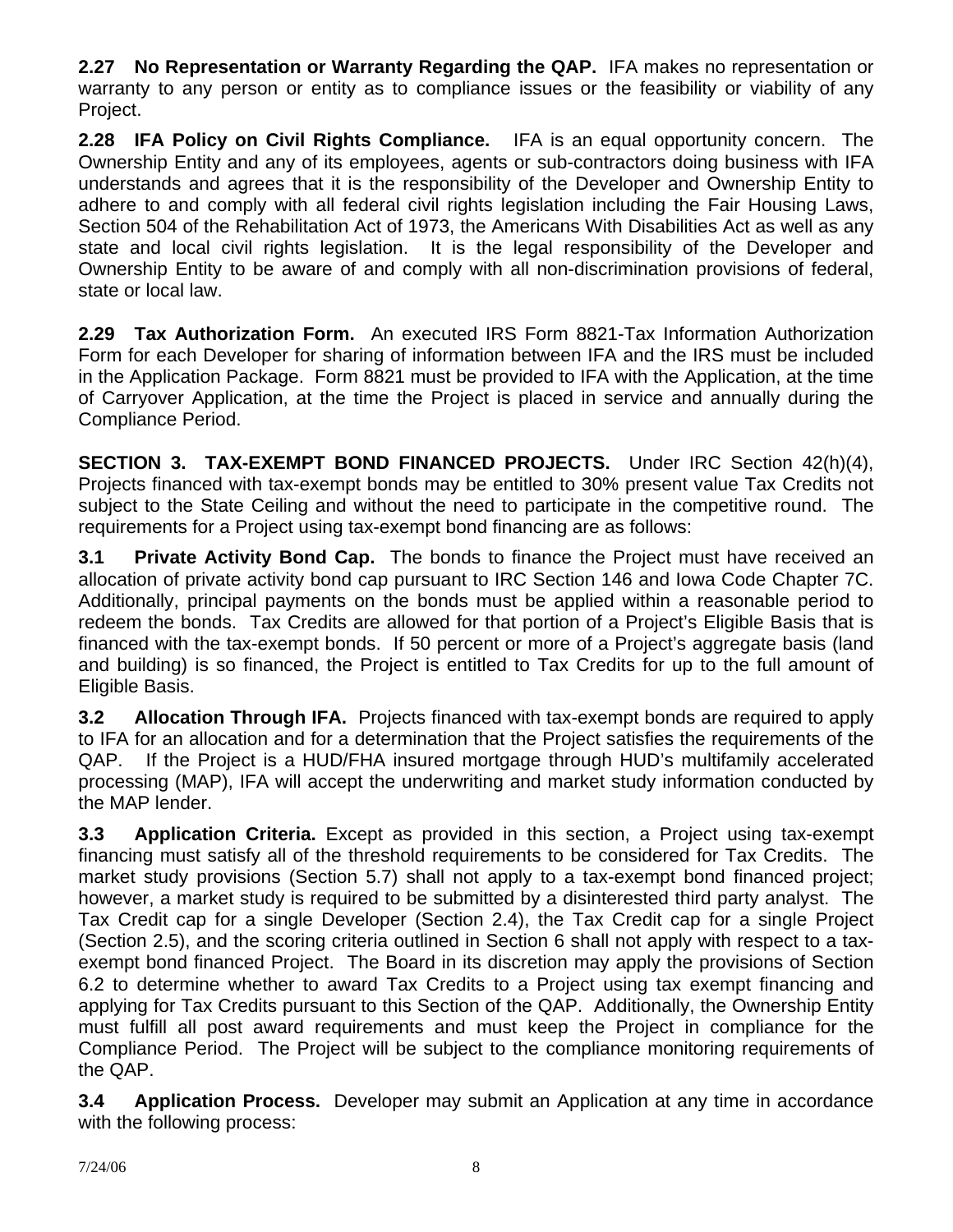**3.4.1** The Developer must submit a request for Tax Credits to IFA after the issuer of the bonds has approved an "inducement" resolution for the Project and after the Project has been assured that state private activity bond cap is available. If the Project is seeking mortgage insurance through the Federal Housing Administration (FHA), or credit enhancement from another source, the Developer should submit the request to IFA after the FHA or the credit enhancer has approved a preliminary mortgage amount.

**3.4.2** The Tax Credit request must be submitted in accordance with the QAP and Application that is in effect at the time of the request. These QAP and Application requirements, including fees, will also be used in the Form 8609 application process.

**3.4.3** IFA is required by the Code to notify the Chief Executive Officer of the local jurisdiction, where the proposed Project will be located, of the Tax Credit Application, and provide adequate opportunity for comment.

**3.4.4** IFA will review the Application, determine whether the Project is eligible and meets the requirements of the QAP, and make an initial determination of the Project's Tax Credit amount.

**3.4.5** If the Project loan will be FHA-insured, IFA will complete a HUD-required subsidylayering review to assure that the Project complies with HUD guidelines pursuant to Section 911 of the 1992 Housing and Community Development Act (combining Tax Credits with HUD assistance).

**3.4.6** After satisfactory review and if a Project satisfies the QAP requirements, IFA will provide the Ownership Entity and the bond issuer with a letter confirming that the Project satisfies the requirements of the QAP and stating the preliminary amount of Tax Credits for the Project. At the time the letter is sent, IFA will request that the issuer confirm IFA's determination of the Tax Credit amount. In the event IFA is the issuer, its own calculations shall be deemed sufficient to fulfill this requirement.

**3.4.7** The Applicable Percentage is established at either the month in which the building is placed in service, or at the Ownership Entity's election, the month in which the bonds are issued. If the latter is desired, the election statement must be signed by the Ownership Entity, notarized and submitted to IFA before the close of the fifth calendar day following the month in which the bonds are issued.

**3.4.8** In the year in which the Project is placed in service, the Ownership Entity must request a final allocation of Tax Credits in accordance with deadlines posted on IFA's web site. IFA will provide a Form 8609 Application Package for final allocation requests. The Ownership Entity will be governed by the same deadlines required of other Tax Credit recipients.

**3.4.9** Tax-exempt Projects are required to enter into a LURA, which will govern the lowincome use and any other QAP requirements, and to follow the same final allocation Application process as Projects awarded Tax Credits in the competitive round.

**SECTION 4. UNDERWRITING.** The Application will require the Developer to demonstrate that the Project is financially feasible and viable using the least amount of Tax Credit. IFA shall determine whether the Developer has requested the least amount of Tax Credit necessary to ensure Project feasibility and to conform to the QAP. IFA may adjust the amount of Tax Credit based upon the underwriting. Underwriting shall be completed for a Project prior to the time a reservation is awarded, at Carryover, and before a Form 8609 is issued. Developers will be required to file a new pro forma at each of these stages in the Tax Credit process. The pro forma cash flow is part of the Application. If a gap in financing is discovered after underwriting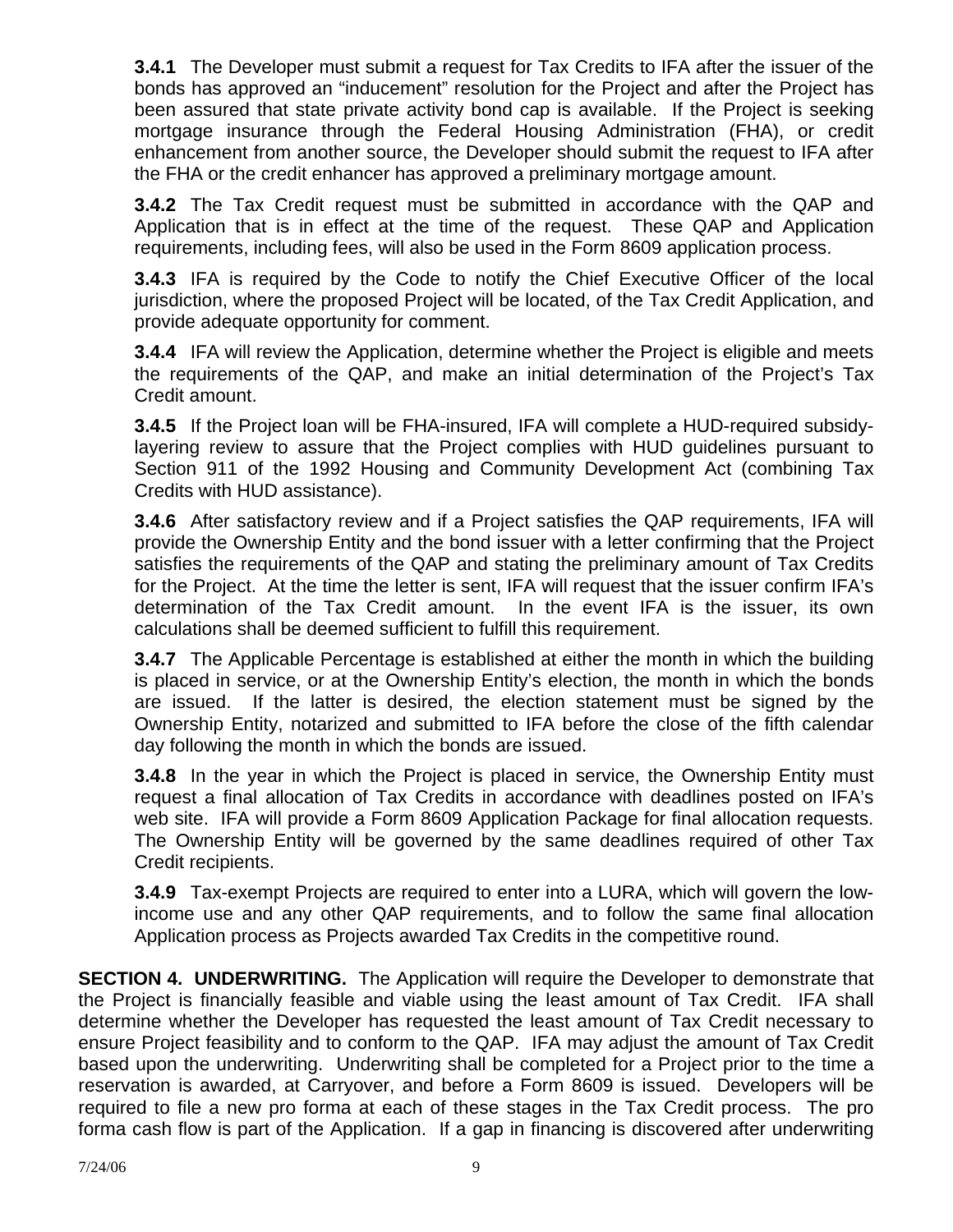the Project, the gap may be filled from the Developer's fee if the fee is sufficient. No other fee will be used to fill a gap in financing. In addition the Developer must supply the following information:

**4.1 Project Financial Information.** The Application will require the Developer to supply sufficient information to allow IFA to determine whether the Project is financially feasible during the construction phase and the operational phase of the Project. The Application will require the Developer to provide information regarding loans, grants, equity contributions, the anticipated value received from syndicators, equity partners or private funding sources for the Tax Credits, property tax abatements, tax increment financing, enterprise zone benefits and any other type of financing or contributions that are relevant to the economic feasibility of the Project and are available to the Project. State Historic Tax Credits may not be used in underwriting if a gap in financing is created.

**4.2 Operating Reserves.** Projects are required to establish an operating reserve equal to six months of projected operating expenses plus debt service payments and annual replacement reserve payments, and must be maintained for seven full years commencing after the Project has reached stabilized occupancy. Stabilized occupancy is based on the vacancy rate identified by the Developer in the Application. The Application will require the Developer to include a narrative explaining how the operating reserve will be established. The requirement for an operating reserve may be satisfied as follows:

**4.2.1** The Developer may use the terms and conditions of the operating reserve required by lenders or other funders financing the Project provided the reserve is equal to or greater than the reserve required by this Section;

**4.2.2** The Ownership Entity may fund the operating reserve using an irrevocable letter of credit. The letter of credit will be released after the end of the seven year period described above in Section 4.2; or

**4.2.3** The Developer may provide a personal guarantee. In order to support the guarantee, the Developer must demonstrate financial capacity and liquidity, its track record as it relates to developing a successful Project and the number of other guarantees it has outstanding. Adequate evidence of this item will be a financial statement showing assets, liabilities, contingent liabilities and other information necessary to demonstrate financial capacity to perform the guarantee and a narrative description of the Developer's record relating to successful Project development.

**4.3 Replacement Reserves.** Projects are required to establish and make monthly deposits for a replacement reserve equal to \$250 per unit per annum for new construction for older persons units and \$300 per unit per annum for rehabilitation and for new construction family units. The Application will require the Developer to include a narrative explaining how the replacement reserve will be escrowed and used only for repair to the units and the replacement of components. The replacement reserve must be shown on the pro forma.

**4.3.1** The requirement for the replacement reserve is a compliance issue and may be satisfied using the terms and conditions of the replacement reserve required by lenders or other funders financing the Project provided the reserve is equal to or greater than the reserve required by this Section. Developers are required to submit to IFA a verification that the terms and conditions of the replacement reserve required by lenders or other funders financing the Project has or will be satisfied at the time a building is placed in service.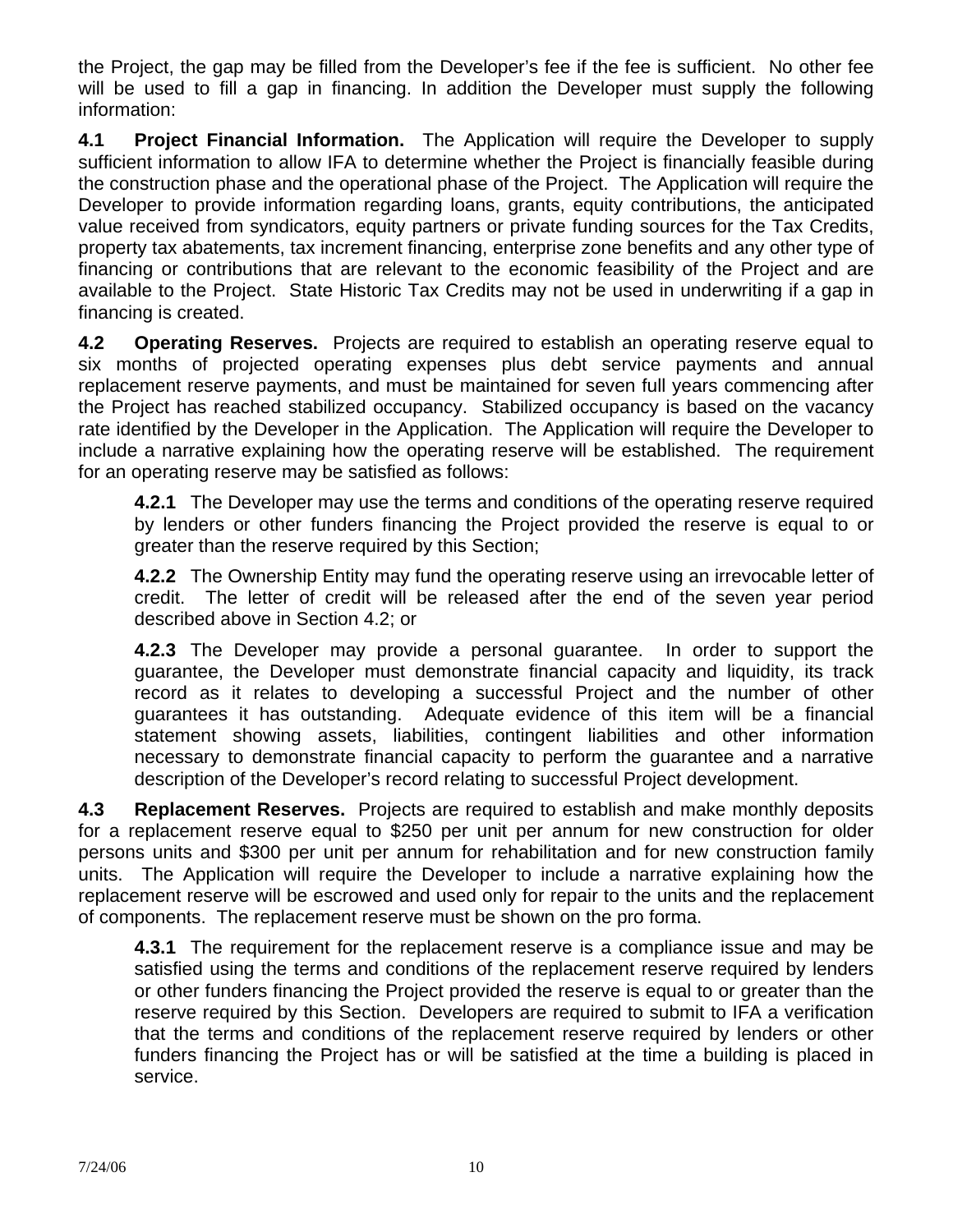# **4.4 Limits on Developer and Builder Fees.**

**4.4.1** Developer fees including overhead and profit and Consultant fees shall not exceed the percentages described below. The developer's fee is calculated as a percentage of Total Project Costs minus land, Developer's fee, Developer's overhead and profit, consultant fees and project reserves. The fees will be limited as follows: For new construction Projects; first 24 units – not to exceed 15%, units 25 and greater – not to exceed 12%. For acquisition/rehabilitation, adaptive reuse or historic preservation projects - not to exceed 17%.

**4.4.2** Builder and general contractor fees will be limited to a total of 14% of the Hard Construction Costs.

**4.4.3** In the event Developer fee, consultant fee or builder fee limits are in excess of the limits imposed, IFA will make the appropriate adjustments during the underwriting phase of the evaluation of the Applications.

**4.5 Debt Service Coverage Ratio.** In order to receive a Tax Credit Reservation, Developers must present a Project that can service its debt. The pro forma cash flow will calculate the Debt Service Coverage Ratio for each year of the Project included in the pro forma. In order to satisfy this item the Project's Debt Service Coverage Ratio should fall within the range of 1.15 to 1.35 for each year of the pro forma. Projects, including those applying for the Service Enriched Housing Set-Aside in Section 2.7 and the Affordable Assisted Living Set-Aside in Section 2.8, may have Debt Service Coverage Ratio outside this range. However, the Developer must provide a narrative to justify the deviation. This justification could include long-term guarantees from service provider(s). Service providers include but are not limited to the county. If the Debt Service Coverage Ratio is outside the range and the justification is not acceptable to IFA, the Project may be rejected**.** 

**4.6 Annual Rent, Expense Trends and Vacancy Rates.** The Developer must elect the annual rent trend, expense trend and vacancy rate for underwriting the Project. The Developer must provide a narrative to justify the annual rent trend, expense trend and vacancy rate elected for the Project. The pro forma must substantiate that the Project will maintain a positive cash flow for 15 years.

**4.7 Subsidy Layering Review.** HUD is required to undertake subsidy layering reviews of each Project receiving HUD housing assistance to ensure that Ownership Entity do not receive excessive government subsidies by combining HUD housing assistance with other forms of federal, State or local assistance. For Projects that combine HUD housing assistance with Tax Credits, HUD has delegated the subsidy layering review to IFA. HUD and IFA have entered into a Memorandum of Understanding ("MOU") governing the procedures that IFA must follow when undertaking the subsidy layering review. Generally, the fee limits for developer's fee, overhead, builder's profit and other fee limits set forth in this QAP in Section 4.4 will be applied by IFA in its subsidy layering review. IFA will complete the subsidy layering review for applicable Projects after the Developer and HUD submit relevant documentation for review at carryover. This information includes the results of HUD's underwriting analysis, the Developer's proposed development costs, and information concerning any syndication of the Project. IFA will undertake the subsidy layering review for each Project after completion of HUD's and IFA's underwriting, if applicable. IFA will complete a second subsidy layering review at the time the IRS Form 8609 is issued for the Project. IFA reserves the right, without amending this QAP, to amend its subsidy layering procedures as necessary to comply with changes in applicable federal law or regulations, HUD guidelines or the MOU. HOME and CDBG funding when combined solely with Tax Credits do not trigger the subsidy layering review process.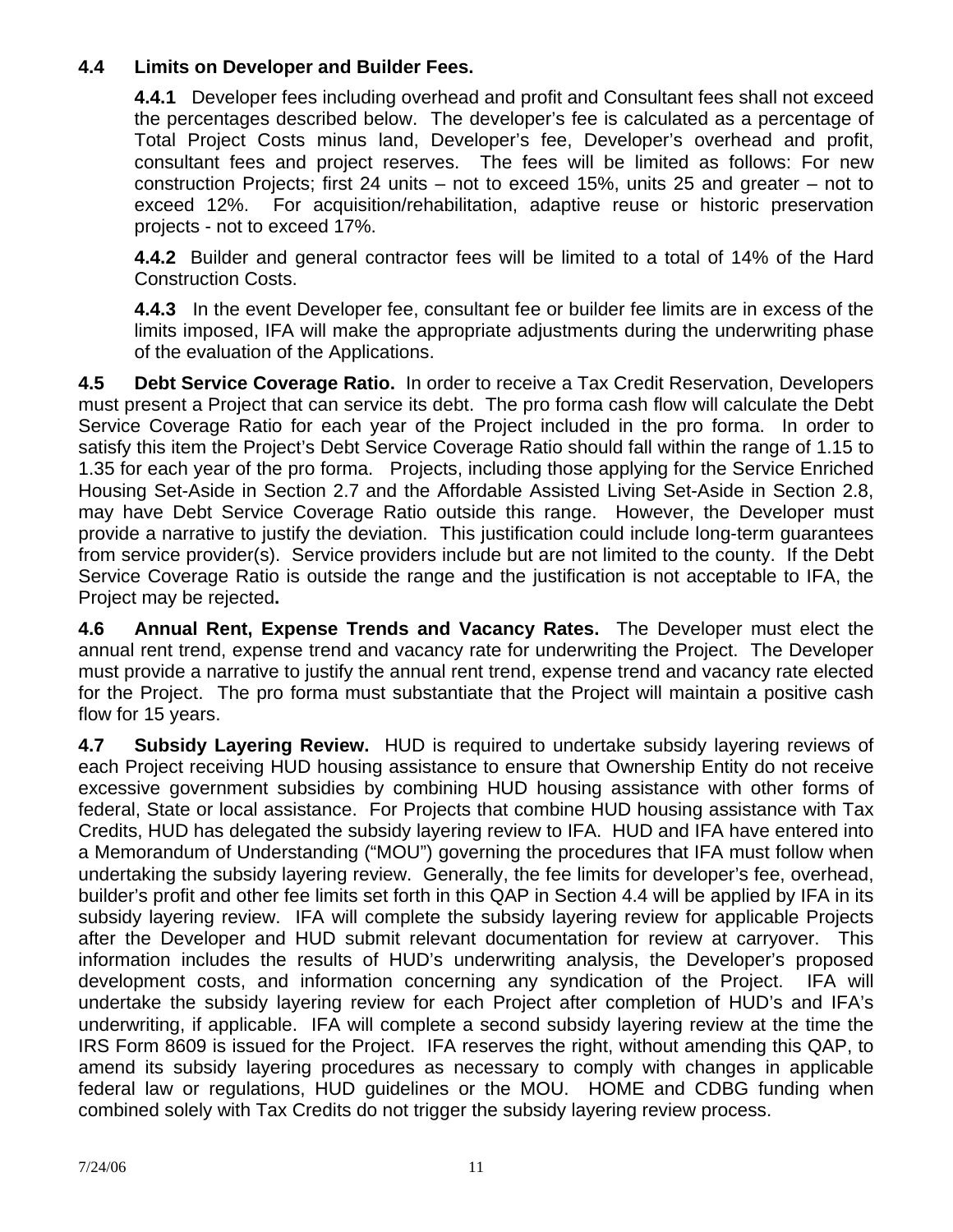**4.8 Unit Cost Cap.** The total development cost (total project cost minus cost of land, commercial hard construction, bridge loan interest, operating reserves, IFA compliance monitoring fee, replacement reserves, developer/consultant fee, reservation fee and application fee) per unit must not exceed 105% of the HUD 221(d)(3) high cost mortgage limits by bedroom size as outlined in an Attachment to the Application.

 **4.8.1** Projects receiving state and/or federal historic rehabilitation tax credits will be allowed to deduct the residential portion of the historic tax credit from the project costs to allow for stricter rehabilitation standards. IFA may, on a case by case basis, allow a Project receiving historic rehabilitation tax credits or participating in HUD's portfolio re-engineering program to exceed the unit cost cap. Portfolio re-engineering projects should include a copy of the Project's physical condition assessment to demonstrate the potential unit cost.

 **4.8.2** Affordable Assisted Living Projects are allowed an exceptional per unit cost of 125% of the HUD 221(d)(3) high cost mortgage limits as outlined in an attachment to the Application.

 **4.8.3** Scattered Site Projects are allowed an exceptional per unit cost of 115% of the HUD 221(d)(3) high cost mortgage limits as outlined in an attachment to the Application.

 **4.8.4** Projects in Qualified Census Tracts (QCTs) are allowed an exceptional per unit cost of 130% of the HUD 221(d)(3) high cost mortgage limits as outlined in an attachment to the Application.

**4.8.5** Tax exempt bond projects funded under Section 3 are exempt from this Section.

**SECTION 5. THRESHOLD REQUIREMENTS—ALL DEVELOPERS \ OWNERSHIP ENTITIES.** To be considered for a reservation of Tax Credits, a Project must demonstrate that it meets the requirements described in this Section.

**5.1 Complete Application.** Once the Application deadline has passed, Applications will be reviewed for completeness. An Application that is not substantially complete may be rejected. IFA, in its sole discretion, may provide a written notice of deficiencies in the Application to the Developer\Ownership Entity. The notice will be sent by overnight delivery. The receipt from the overnight carrier will be proof of receipt by the Developer\Ownership Entity. No new information that would increase the score of the Application will be considered. The Developer\Ownership Entity will have seven business days from the date of receipt to provide requested clarifications or documents to IFA. The Developer\Ownership Entity may contact IFA during this seven day period to discuss the requirements of the Developer\Ownership Entity in addressing the deficiencies. Any Application, which after seven business days remains deficient, will be rejected. IFA reserves the right to contact Developers\Ownership Entities in ways other than overnight delivery to clarify information contained in the Application.

**5.1.1 Legal Ownership Entity.** The legal Ownership Entity must be formed before the Application is submitted and documentation of that formation must be included with the Application.

**5.2 Qualified Residential Rental Property.** The Project must be a Qualified Residential Rental Property. The Developer must certify that the Project as proposed is a Qualified Residential Rental Property. IFA reserves the right to require the Developer to supply a legal opinion that the Project as proposed is a Qualified Residential Rental Property.

**5.3 Location Requirements.** The proposed Project must be located in an incorporated city. Applications shall not contain or propose alternate sites. Alternate sites must be presented as separate Projects with separate Applications.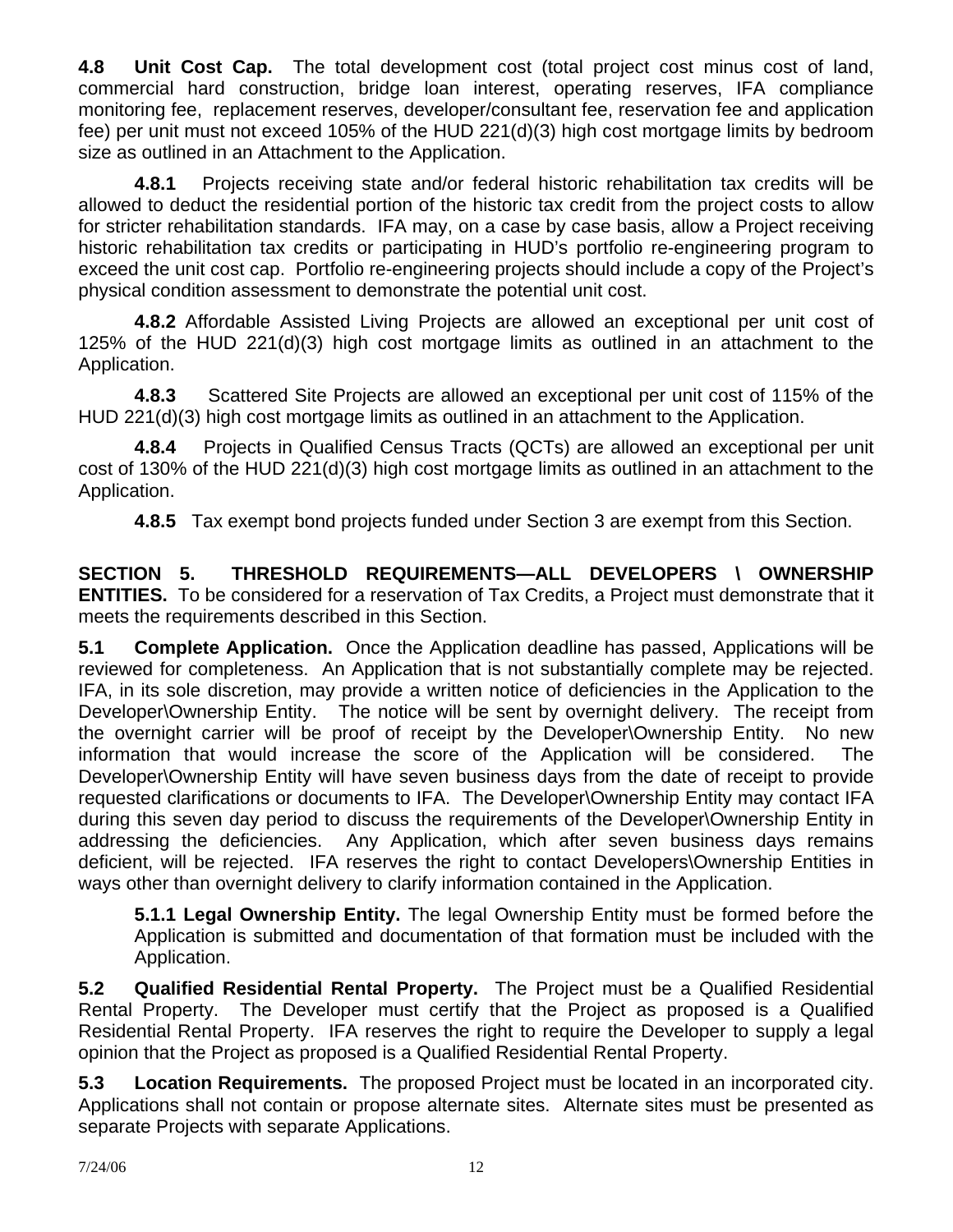**5.4 Readiness to Proceed.** The Developer must be ready to proceed with the Project by documenting all of the following:

**5.4.1 Site Control.** At the time of Application, the Ownership Entity must have site control. The Application will require the Ownership Entity to show evidence of site control by providing executed documents. The following may be proper evidence of site control:

**5.4.1.1** The Ownership Entity holds title to the Property on which the Project will be located by a properly executed and recorded warranty deed or a title opinion showing title in the name of the Ownership Entity or a title guaranty certificate showing title in the name of the Ownership Entity;

**5.4.1.2** The Ownership Entity has an executed and exclusive purchase option agreement or other binding agreement that is valid up to and including the date of the reservation. Evidence of site ownership must be submitted with the Carryover package;

**5.4.1.3** The Ownership Entity has an executed purchase contract; or

**5.4.1.4** The Ownership Entity has an executed lease or an option on a lease, which lease has a term not less than the longer of: (1) the entire period during which the proposed Project will be subject to the LURA, (2) 50 years, or (3) the expected useful life of the buildings comprising the proposed Project.

**5.4.2 Site Suitability.** The site must be suitable for the proposed Project and should be sized to accommodate the number and type of units and the amenities proposed. The land costs allocated to the Project cannot include excess acreage unnecessary for the construction and use of the Project. The Application requires a narrative of the current use of the Property, all adjacent property land uses, the surrounding neighborhood, and identification and distance from services available to the proposed property. Labeled photographs (or color copies) of the proposed Property and all adjacent properties must be provided, as well as a clear map identifying the exact location of the Project site. In addition, a plat map of the site or proposed replatting map of the site must be submitted. If the site(s) includes any detrimental characteristics, the Developer must provide a remediation plan and budget*,* subject to IFA's approval at its sole discretion*,* to make the site suitable for the Project. If any detrimental site characteristics exist on, or adjacent to the site, IFA may reject the Application.The following may represent some, but not all, detrimental site characteristics:

**5.4.2.1** Sites located with ½ mile of storage areas for hazardous or noxious materials, sewage treatment plant or other solid waste facility, businesses or equipment producing foul odors or excessive noise or the site is a prior storage area for hazardous or noxious materials, sewage or other solid or liquid waste;

**5.4.2.2** Sites where the slope/terrain is not suitable for Project;

**5.4.2.3** Sites where there are obvious physical barriers to the Project;

**5.4.2.4** Sites that are located within ½ mile of a sanitary landfill or sites that were previously used as a sanitary landfill;

**5.4.2.5** Sites that are located within a flood hazard area, at or on a 100 year flood plain as determined by the Iowa Department of Natural Resources, FEMA or FIRMA map or a designated wetland;

**5.4.2.6** Sites that are located within 500 feet of an airport runway clear zone or accident potential zone; or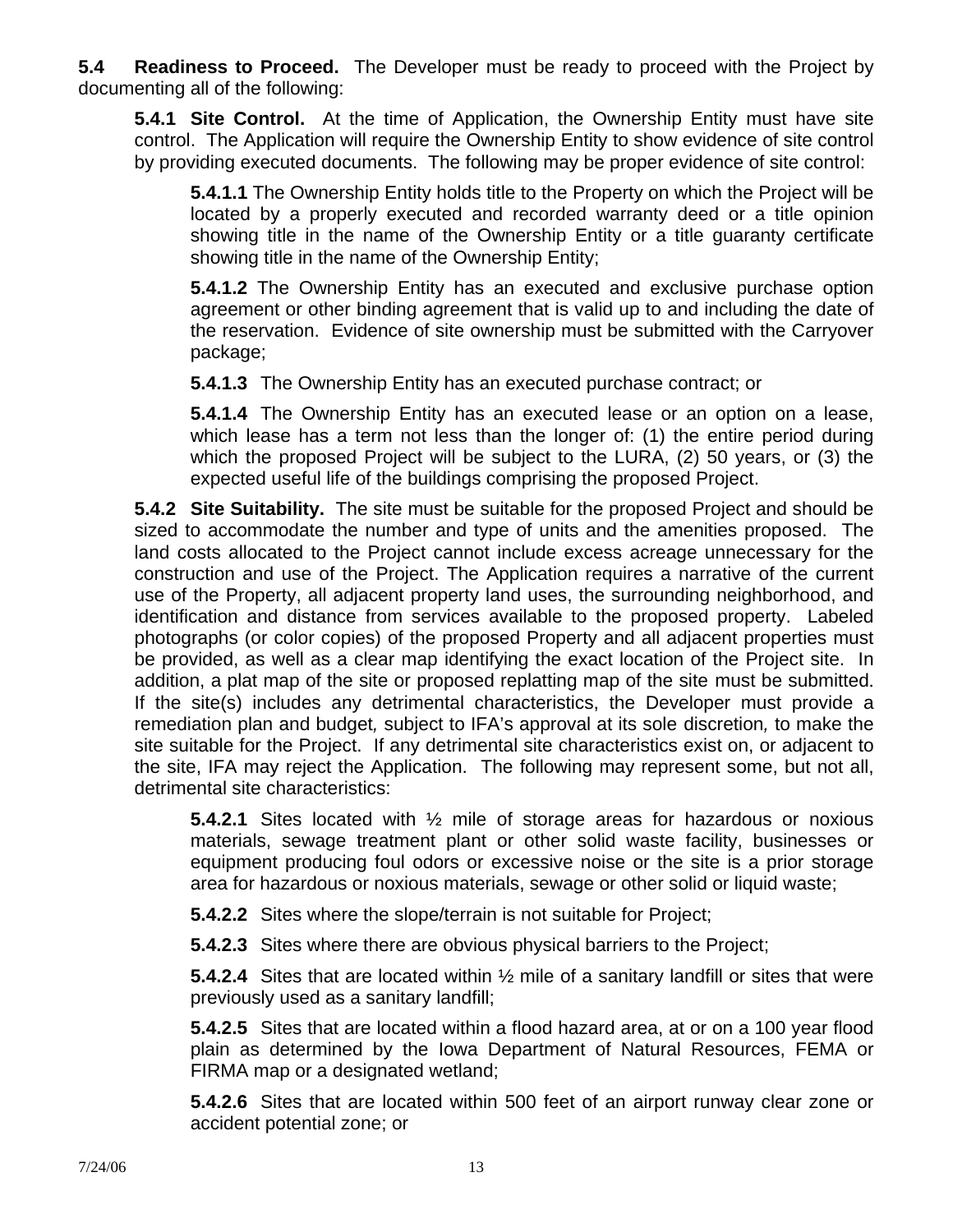**5.4.2.7** Sites that are landlocked. All sites proposed must have direct contiguous access from the Project site to existing paved publicly dedicated right of ways.

**5.4.3 Zoning.** The Application will require the Developer to demonstrate that the zoning for each site on which the Project will be located allows for the use(s) proposed by the Developer. A letter from the city regarding zoning must be submitted with the Application. The city zoning department shall provide a statement that the official plat is properly zoned, will have the proper number of parking stalls, and is located on a paved street, the property is not landlocked and has a legal easement, and right of ways have been granted if applicable. If the proposed Project location does not have zoning regulations, a letter from the city must be submitted attesting to the fact that no zoning regulations are in effect. If the site is not zoned appropriately at Application, the Developer must provide a letter stating that the site will be zoned appropriately by Carryover. If proper zoning is ultimately not possible, a substitute site may be submitted in accordance with Section 8.2.4 of the QAP.

**5.4.4 Utilities.** The Application will require the Developer to show that all Utilities are or will be physically available to and have adequate capacity for the proposed Project. The appropriate utility company for each service or the city must confirm in writing the availability and capacity of utilities at the proposed Project site. If Utilities are not available to the site on the date the Application is submitted, the Developer must supply adequate evidence that demonstrates that the Utilities will be available by start of construction. This evidence must include the appropriate funding source the Developer will utilize for the Utility extension. Any charges for the extension of services that are not normal extensions may not be included in eligible basis.

**5.4.5 Land/Acquisition from related parties**. For land and building which are acquired from a related party, the Ownership Entity must provide documentation showing past transactions which substantiate the value of the property shown in the Application or an appraisal by an MAI certified appraiser who is not a related party.

**5.5 Qualified Development Team.** The Application will require the Developer to identify the Development Team (Ownership Entity, Developer, contractor, architect, engineer, consultant, tax accountant, tax attorney, management company, syndicator and general partner). The Developer will be required to provide a narrative describing each member's function and explain how the Development Team possesses the necessary experience to successfully complete the proposed Project and all other projects under construction, and that it has developed projects of comparable size and financing complexity. The qualifications of the Development Team will be evaluated again at Carryover and the reservation of Tax Credits may be revoked, at the sole discretion of IFA, if the Development Team is not qualified to successfully complete the proposed Project.

**5.6 Building Standards.** Preliminary site plan and floor plans are to be submitted with the Application to IFA. The Application will require the Developer to demonstrate that they have or will meet local, state and federal standards that apply to the Project. The standards are:

**5.6.1** 2003 International Building Code adopted & published by the International Code Council.

**5.6.2** 2003 International Residential Code adopted and published by the International Code Council.

**5.6.3** 2003 International Fire Code adopted and published by the International Code Council.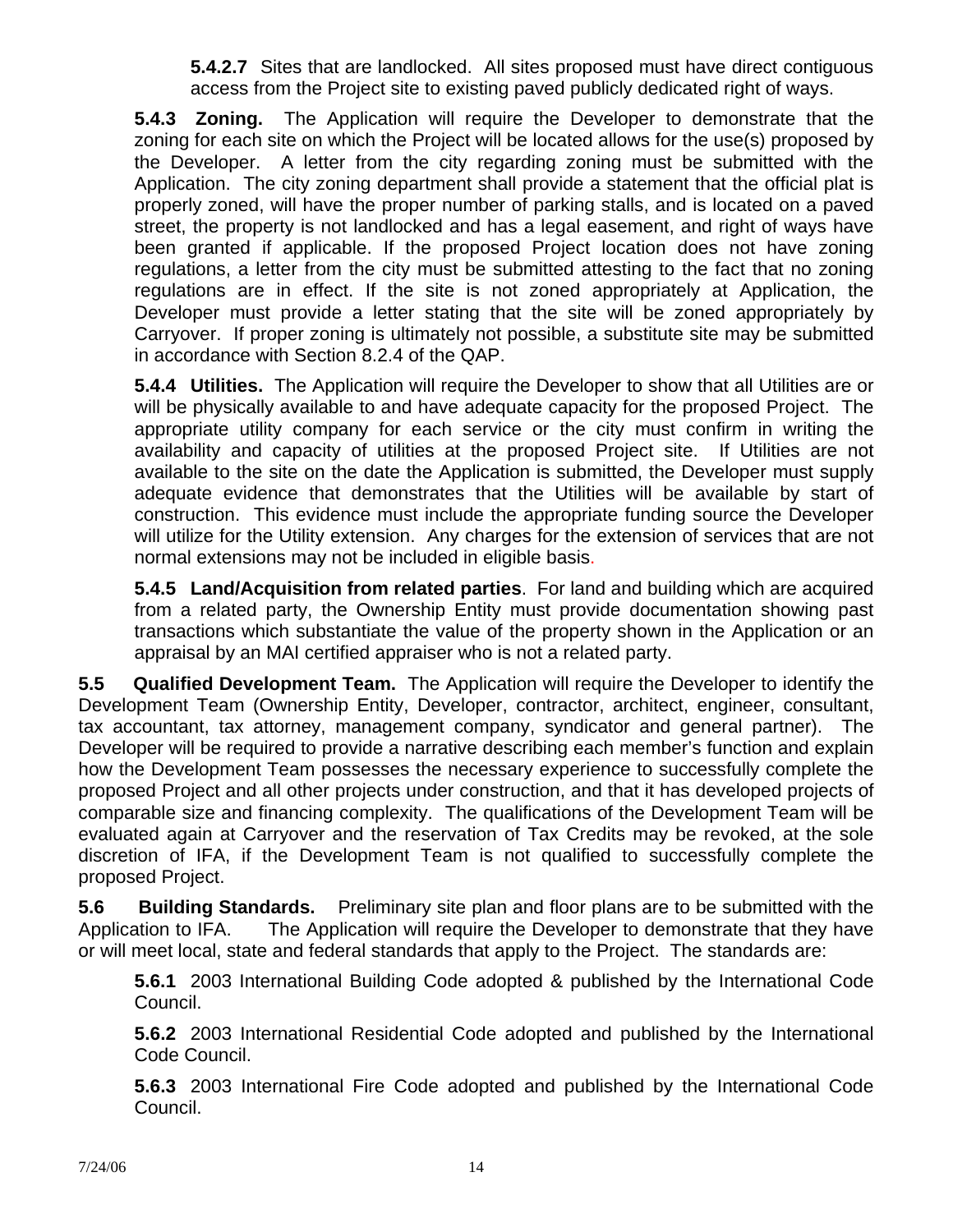**5.6.4** 2003 International Mechanical Code adopted and published by the International Code Council.

**5.6.5** 2001 Uniform Plumbing Code adopted by the International Association of Plumbing and Mechanical Officials.

**5.6.6** 2005 National Electric Code adopted by the National Electrical Code Committee and published by the National Fire Protection Association, Inc.

**5.6.7** 2003 International Energy Conservation Code adopted by the International Code Council.

**5.6.8** Uniform Federal Accessibility Standards provided in 24 CFR Part 8 and delineated in the American National Standards Institute Standard 1986 A117.1.

**5.6.9** The Americans with Disabilities Act 1990 provided by the Federal Department of Justice.

**5.6.10** The Federal Fair Housing Act of 1988 including Title VI of the Civil Rights Act of 1964, Section 109 of the Housing and Community Development Act of 1974, Title VIII of the Civil Rights Act of 1968, Section 3 of the Housing and Urban Development Act of 1968, Executive Order 11063, Section 504 of the Rehabilitation Act of 1973.

**5.6.11** For adaptive reuse/rehab, the Lead Base Poisoning Prevention Act, the Department of Housing and Urban Development (HUD) Guidelines for the Evaluation and Control of Lead Based Paint Hazards, Environmental Protection Administration (EPA) and Occupational Safety and Health Act (OSHA) provisions shall apply when applicable.

**5.6.12** For adaptive reuse/rehab, State Historic Preservation Office (SHPO) clearance Section 106 of the National Historic Preservation Act, 36 CFR Part 800 for projects receiving any direct federal funding (HOME or categorical grant) or affecting properties listed in the National Register of Historic Places, or in a designated historic preservation district or zone.

**5.6.13** The minimum development characteristics as outlined in an Attachment to the Application that includes both minimum construction and scoring requirements.

**5.7 Market Study.** IFA will commission a market study for all Applications. The Developer may elect to have IFA commission a market study prior to the Application due date or have IFA commission the market study after the Application is submitted. If the Developer elects to have IFA commission a market study prior to the Application due date, the Developer will be permitted to make changes to their proposed Project prior to the Application due date in accordance with the Market Study Guide. IFA strongly recommends, that prior to submitting the information required for the IFA commissioned market study, Developers independently obtain a market analysis sufficient to satisfy their own concerns as to market viability as outlined in the Market Study Guide. Developers are encouraged to submit market information, including but not limited to a prior independent market study and information from proposed service providers. All market study or market information provided by the Developer will be provided to IFA's commissioned market analyst. By submitting this information, Developers are afforded the opportunity to provide input that may be important in the determination of market feasibility. However, IFA will not be bound by the opinion or conclusions reached in market information provided. Market feasibility for a proposed Project as measured by the IFA commissioned market analyst will be based on, but not limited to, the following factors: vacancy rates or comparables; rent comparison to comparables; capture rate; and impact on the market and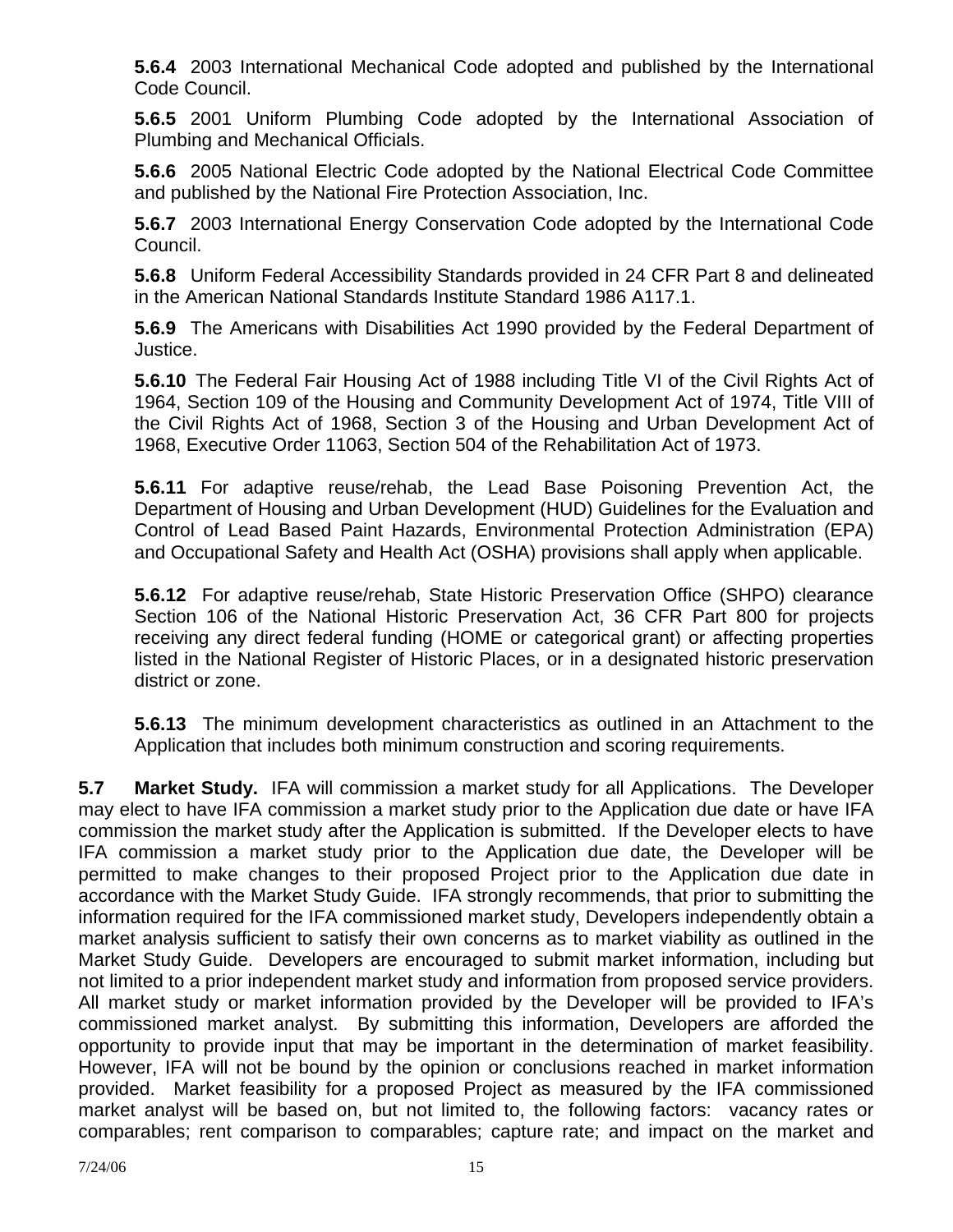financial health of comparables in the market area. If the IFA commissioned market study or IFA's analysis of the commissioned market study and/or analysis of independent information obtained by IFA do not demonstrate, at the sole discretion of IFA, that the market area needs the proposed Project, the Project will be rejected at threshold and will not be scored.

**5.8 Capital Needs Assessment for Rehabilitation, Preservation and Adaptive Reuse Projects.** The Application will require the Developer to acknowledge the Capital Needs Assessment requirement and that IFA will use it in the Carryover evaluation. The Capital Needs Assessment must be prepared by a competent third party, such as a licensed architect or engineer. The third party may be a member of the Development Team with prior approval by IFA after the allocation of Tax Credits, but may not be the Ownership Entity or Developer. The assessment must include a site visit and physical inspection of the interior and exterior of units and structures, as well as an interview with available on-site property management and maintenance personnel to inquire about past repairs/improvements, pending repairs, and existing or chronic physical deficiencies. The assessment must also consider the presence of hazardous materials on the site. The assessment must include an opinion as to the proposed budget for recommended improvements and should identify critical building systems or components that have reached or exceeded their expected useful lives. The Application will fully describe the Capital Needs Assessment requirements.

**5.9 Local Contributing Effort.** The Application will require the Ownership Entity to document a Local Contributing Effort by a public or private agency with a value of at least one percent of the Hard Construction Costs. The IFA provided exhibit in the Application must be used in documenting the Local Contributing Effort. A Local Contributing Effort will not be considered as qualifying for this Section if the Local Contributing Effort was made more than one year before the effective date of the QAP unless it is a contribution in the form of land or buildings. The agency making the Local Contributing Effort must indicate the value of its contribution including a description of land value and how it was determined. The value of the Local Contributing Effort is the value of the contribution made by the agency minus the value of any consideration or accommodation received by the agency in return for the contribution. The Local Contributing Effort may be contingent upon the receipt of a Tax Credit Reservation.

**5.10 Commitment to Notify Public Housing Authority (PHA) of Vacancies.** The Application will require the Developer to notify the local PHA having jurisdiction in the political subdivision where the Project is located. The letter shall state the Developer's desire to be placed on the PHA's list. The Developer must provide a copy of this letter with their Application.

**5.11 Ineligible Significant Parties.** For this Section, Significant Parties includes but is not limited to the Ownership Entity, the eventual owner of the Tax Credit Project, the eventual taxpayer of the Tax Credit Project, the developer, general partner, accountant, architect, engineer, financial consultant, any other consultant, management agent and the general contractor or other persons identified on the Project Development Team, but does not include syndicators, equity partners, private placement originators or limited partners.

**5.11.1** The following Significant Parties may be ineligible to participate in the Tax Credit Program and may not receive a Tax Credit Reservation, Tax Credit allocation at Carryover time or a Form 8609:

**5.11.1.1** Significant Parties who have unsatisfactory performance in any IFA sponsored or assisted program, as determined by IFA. This would include parties who have 90 day delinquent loans to any IFA program. Unsatisfactory performance may include but is not limited to a default of any obligation owed to IFA in any of its programs or an uncorrected default of any agreement between the Significant Party and IFA.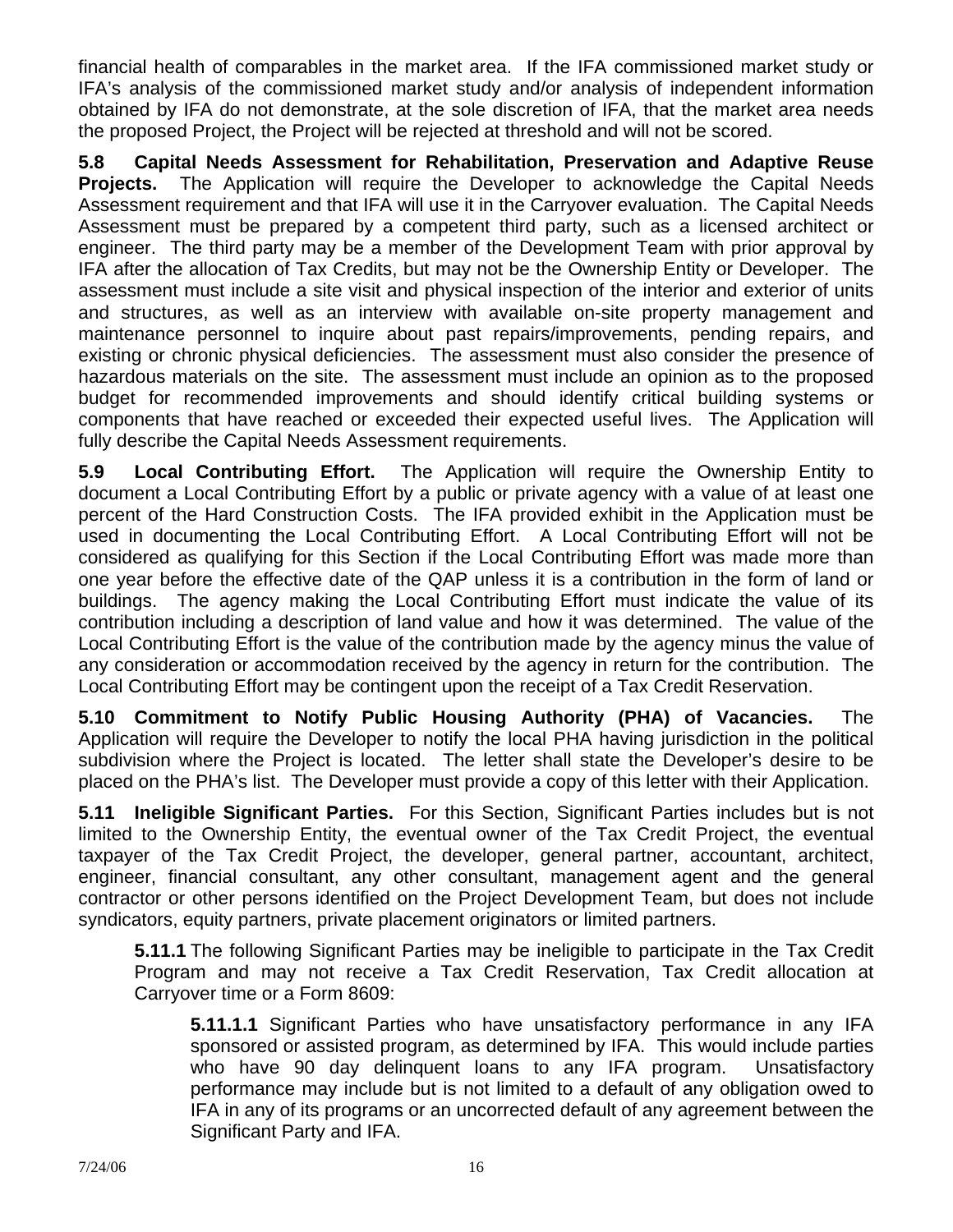**5.11.1.2** Significant Parties who have received an uncorrected Form 8823 issued by IFA or any other state. For purposes of this Section uncorrected shall mean an 8823 that has not been corrected within the prescribed 90 day correction period or any extensions thereof. Developers are encouraged to submit detailed explanations, on the exhibit provided in the Application, of any uncorrected 8823's that have been issued with respect to properties associated with any Significant Parties.

**5.11.1.3** Significant Parties who have been convicted of or entered an agreement for immunity from prosecution, received a deferred conviction or sentence or suspended conviction, or pled guilty, including a plea of no contest, to a crime of dishonesty, fraud, tax fraud, embezzlement, bribery, payments of illegal gratuities, perjury, false statements, racketeering, blackmail, extortion, or falsification or destruction of records or crimes of violence toward vulnerable populations.

**5.11.1.4** Significant Parties who have been debarred from any program administered by IFA, any other state agency, or any federal agency.

**5.11.1.5** Significant Parties who have an Identity of Interest with any debarred entity.

**5.11.1.6** Significant Parties who fail to disclose any direct or indirect financial or other interest a member of the Project Development Team may have with another member of the Project Development Team or with the Project.

**5.11.1.7** A Developer who fails to disclose all known members of the Project Development Team.

**5.11.2** In the event IFA discovers that the Ownership Entity, its Affiliates or other Significant Parties or any other person with an Identity of Interest associated with the Project have misrepresented the certifications made consistent with this Section or the Ownership Entity, its Affiliates, other Significant Parties or any other person with an Identity of Interest associated with the Project has failed to make the disclosures required by the QAP and Application or the Ownership Entity, its Affiliates, other Significant Parties or any other person with an Identity of Interest associated with the Project made any material misrepresentation on the Application or in any of the documents submitted with the Application, IFA may do one or more of the following: bar the offending party from applying for Tax Credits for a period of up to five years, revoke the Tax Credit Reservation awarded or issue a Form 8823 if the Project has been placed in service.

**5.12 Additional Threshold Requirements for Non-profit Organizations.** To be eligible for Tax Credits from the Non-profit Set-Aside, the Developer is required to demonstrate the involvement of a Qualified Non-profit Organization. To qualify, the non-profit must:

**5.12.1** The Non-profit must have a 501(c)(3) or 501(c)(4) designation from the IRS and be qualified to do business in Iowa.

**5.12.2** The Non-profit cannot be formed by one or more individuals or for-profit entities for the principal purpose of being included in the Non-profit Set-Aside. Nor can the Nonprofit be controlled by a for-profit organization. IFA may make a determination as to whether a Non-profit is controlled by a for-profit.

**5.12.3** The Non-profit and/or parent non-profit organization must have as one of its exempt purposes the fostering of low-income housing and must have been so engaged for the two years prior to the Application submission date. The Application must demonstrate the non-profits' programs include a low-income housing component.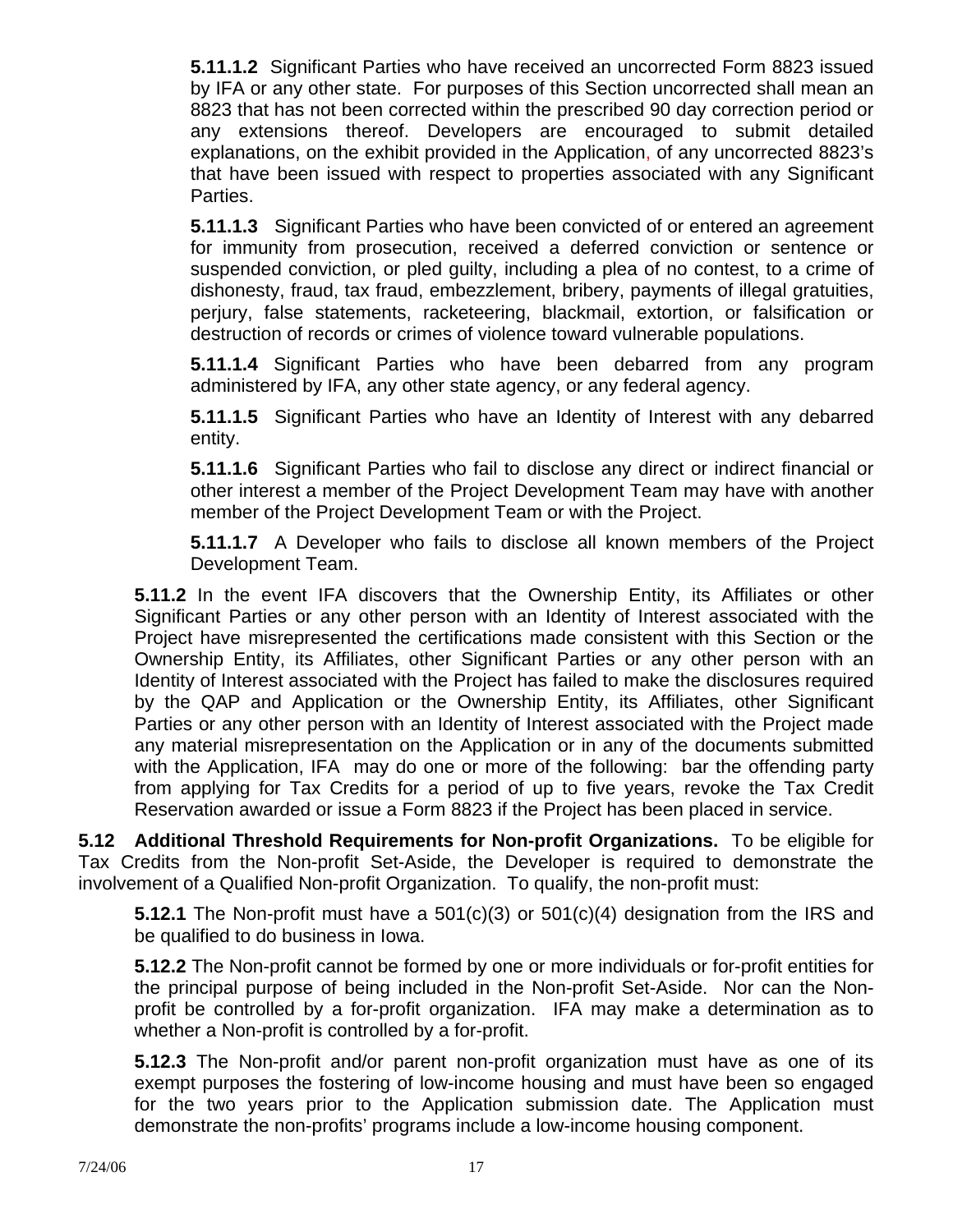**5.12.4** The Non-profit must, directly or through a partnership, prior to the reservation of Tax Credits:

**5.12.4.1** Own all of the general partnership interests of the ownership entity of the Project; or own one hundred percent of the stock of a corporate ownership entity of the Project alone or with other Non-profits who meet all the requirements of this section or:

**5.12.4.2** Own, along or with other Non-profits who meet all of the requirements of this Section, one hundred percent of the stock of an entity that is the sole general partner or sole managing member of the ownership entity of the Project.

**5.12.5** The Non-profit must be materially participating (regular, continuous and substantial on-site involvement) in the operation of the Project throughout the Compliance Period.

**5.12.6** IFA reserves the right to conduct due diligence to determine whether an entity is a Qualified Non-profit Organization.

**5.13 Displacement of Tenants.** IFA will accept Applications that have displaced (or will displace) tenants. The Application will require the Developer to submit an acceptable relocation plan.

**5.14 Confirmation of Eligibility—Rehabilitation or Acquisition.** The Application will require the Developer to confirm eligibility under IRC Section 42(d)(2)(B)(ii) (the ten-year rule) by listing each building by building address, the date the building was placed in service by the Ownership Entity from whom the building was or will be acquired, the date the building was or is planned for acquisition by the Ownership Entity, and the number of years between the date the building was last placed in service and the expected date of acquisition. If the number of years for any building is less than ten years, a Developer must explain any exception under the Internal Revenue Code, which would make the building eligible for Tax Credit under IRC Section 42(d)(2)(B)(ii).

**5.15 Rehabilitation Standards.** If the Developer is proposing to rehabilitate a building(s), the Application will require the Developer to provide information regarding rehabilitation expenditures for each building. A Developer must identify, with respect to each building as required by the Application, the Rehabilitation Expenditures as defined in IRC Section 42(e)(2) which shall be allocable to or substantially benefit the Low-Income Units in such building. The Application must show the calculations for whether the amount of Rehabilitation Expenditures is at least equal to the greater of 10 percent of the expected adjusted basis of the building or a \$7,500 rehabilitation expenditure limited to hard construction costs per Low-Income Unit. Additionally, a Developer must indicate that all buildings in the Project qualify for the exception provided for in IRC Section 42(e)(3)(B) regarding the ten percent (10%) basis requirement or that all the buildings qualify for the exception provided for in IRC Section  $42(f)(5)(B)(ii)(II)$ regarding the \$3,000 per unit requirement or that there are different circumstances for each building as described by the Developer.

**5.16 Scattered Sites.** The Developer must submit a composite Application reflecting the total of all sites as well as separate site specific exhibits for each site included in the Project. A scattered site Project will be treated as a single Project if all Low-Income Units in the buildings are rent-restricted. A scattered site is a Project where multiple buildings with similar units are not located in proximity to one another, but are owned by the same party and financed under the same agreement(s) and are located in one county or MSA. A scattered site project may be new construction, acquisition, rehabilitation or a combination of these types. In the case of a single family scattered site Project, a maximum number of 12 units are allowed at any separate site.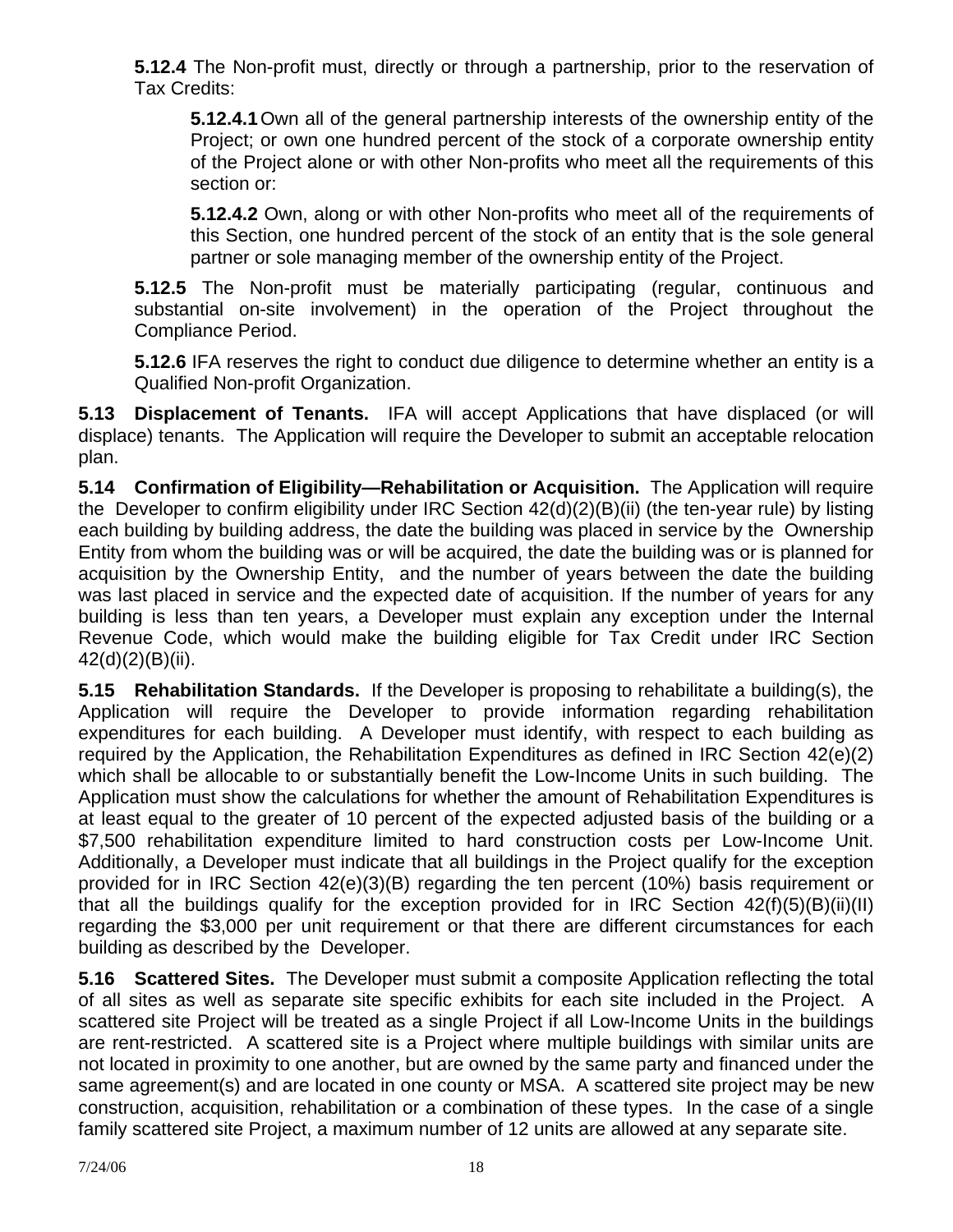**SECTION 6. SELECTION CRITERIA.** Applications will be evaluated using the preference and selection criteria required in IRC Section 42. Aggregate rankings or scoring will in no way guarantee an award of Tax Credits to a particular Developer. During Application review and throughout the Allocation process, IFA will utilize its sound and reasonable judgment and will exercise its discretion consistent with sensible and fair business practices. IFA reserves the right not to reserve Tax Credits to any Developer of a Project, regardless of the proposal's aggregate scoring or ranking. Certain selection criteria are subject to compliance monitoring and will be incorporated into the LURA and will be binding for the length of the LURA or any renewal thereof. IFA reserves the right to limit the reservation of Tax Credits to: 144 units in Polk County; 96 units in all other Iowa MSA central counties (Black Hawk, Dubuque, Johnson, Linn, Pottawattamie, Scott, Story, and Woodbury), and 48 units for all other counties except the noncentral counties in an MSA which will be limited to a combined 48 units, unless IFA determines, using its sound and reasonable judgment, to award Tax Credits for a greater number of units. These limits will not include Projects that are part of the Service Enhanced Housing Set-Aside in Section 2.7, the Affordable Assisted Living Set-Aside in Section 2.8 or Projects that are the rehabilitation of existing low-income units and are therefore not adding any additional Low-Income Units. Awards for the Serviced Enriched Housing, Affordable Assisted Living and Preservation Set-Asides will be made followed by the federally mandated Non-profit Set-Aside. If there are insufficient Non- profit Projects to fulfill the requirements of Section 42, Non-profits awarded in the Serviced Enriched Housing, Affordable Assisted Living and Preservation Set-Asides will be counted to meet the Section 42 requirements.

**6.1 Tie Breaking Procedure.** A tie breaking procedure will apply in the event that a Project accumulates an equal number of points with another Project(s) and only a limited number of the Projects are eligible to receive a reservation under the remaining amount of State Ceiling. Under this circumstance, the Project that is located in the community with the greatest demand for the proposed Project, at the sole discretion of IFA, will be selected.

**6.2 Discretion by the Board.** Irrespective of scoring including a tie in the scoring, the Board may determine that:

**6.2.1** A Project shall receive a lower amount of Tax Credit than has been requested if the Project would otherwise have been awarded Tax Credits but there is an insufficient amount of Tax Credit ceiling available to fully reserve the amount of the Tax Credit requested. The Board may award the amount of the remaining State Ceiling to the Project even though the amount is less than the amount requested. The Ownership Entity can decide whether to accept the partial tender of Tax Credit or be placed on a waiting list for the full amount of the requested Tax Credit.

**6.2.2** Acquisition/Rehabilitation, Preservation, Adaptive Reuse or Historic Preservation Projects may apply for additional credits if Project costs exceed original cost estimates including contingency fund. A contingency fund of up to 15% must be included in all Acquisition/Rehabilitation, Preservation or Historic Preservation Projects. Additional Tax Credits may be granted by the Board, if excess credits are available after the carryover allocation agreement is complete. Amount of contingency funds in original application may be taken into consideration when awarding additional tax credits. No additional Developer's fee or consultant fee will be allowed under this section.

**6.2.3** A Project satisfies the preferences described in Iowa Code Section 16.4.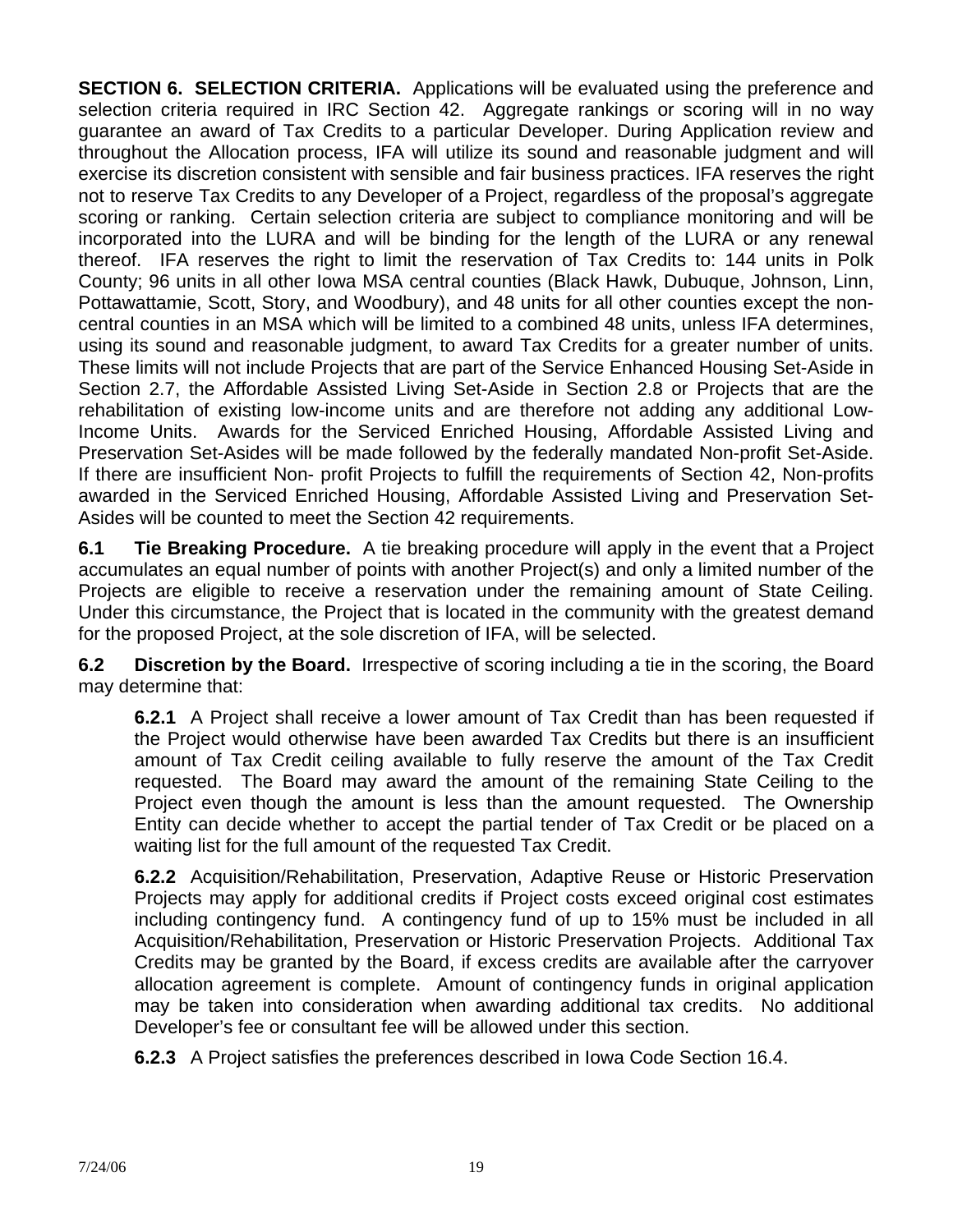6.2.3.1 If the State Ceiling is not fully utilized in any year because of HOME funds being exhausted, the board may offer credits to projects (after the initial ranking and awarding of credits) in rank order who may find an alternative source (or sources) of funds with similar financing terms. Projects offered credits must inform IFA of the new funding source (or sources) within 30 days of offer. These projects will be subject to the same Carryover requirements of other projects awarded in that year.

**6.2.4** A Project may not be awarded Tax Credits for any of the reasons described in this Section. In the event IFA elects not to award Tax Credits to a Project for the reasons identified herein, the Board will identify the primary reasons a Project was not funded.

**6.2.4.1** The Project does not further the stated purpose of the Low-Income Housing Tax Credit Program as described in Section 1 of the QAP.

**6.2.4.2** The Project is not needed in the community for which it has been proposed. The Board may consider the Market Study, any independent information IFA has obtained, including but not limited to, vacancy rate and rents in the market and affordable or subsidized housing projects, or population trends in the area.

**6.2.4.3** The Project is not preferred by other Governmental Entities. IFA may consider city council resolutions. IFA may also consider whether funding commitments made by other Governmental Entities have been received by a Project.

**6.2.5 Destruction of a Project prior to Placement in Service**. In the event that a Project suffers a casualty loss (such as a fire or a tornado) of a significant character prior to the Project being Placed in Service, such that the Project cannot be Placed in Service within the applicable time limitations required by Section 42 of the Code and the accompanying regulations, IFA will allow the Developer to return the reserved or allocated tax credits via mutual consent in return for a binding commitment by IFA to allocate a future year's tax credits, in an amount not to exceed the original allocation to the Project. This section is only intended to cover those casualty losses that are not otherwise provided under Section 42 of the Code and the applicable regulations and IRS rulings (such as losses in federally declared disaster areas, for which Rev. Proc. 95-28 applies).

**6.3 Scoring Criteria.** IFA will award points for the following items provided adequate evidence supports the award of points for all sites within the Project. Evidence will be identified in the Application or an exhibit to the Application.

# **6.3.1 Tenant related categories. (100 points maximum)**

**6.3.1.1** Projects that provide units that are to be set-aside and occupied by tenants with incomes at or below 40% AMGI and rent restricted. 1 point for each full 1% of units in the Project (20 points maximum) **0 to 20 points** 

 **6.3.1.2** Market Rate units (not eligible for Tax Credits). At least 20% of Project must be Market Rate Units in order to receive points. 1 point for each 1% of units over 20% (30 points maximum) **0 to 30 points** 

**6.3.1.3** Electing 20/50 AMGI as the IRS Minimum Set-aside Requirement. If the 20/50 election is made, in order for any unit to qualify as a Low-Income Unit, the unit must be both rent restricted and occupied by individuals whose income is at or below 50% of the AMGI, or if the 40/60 election is made in order to qualify as a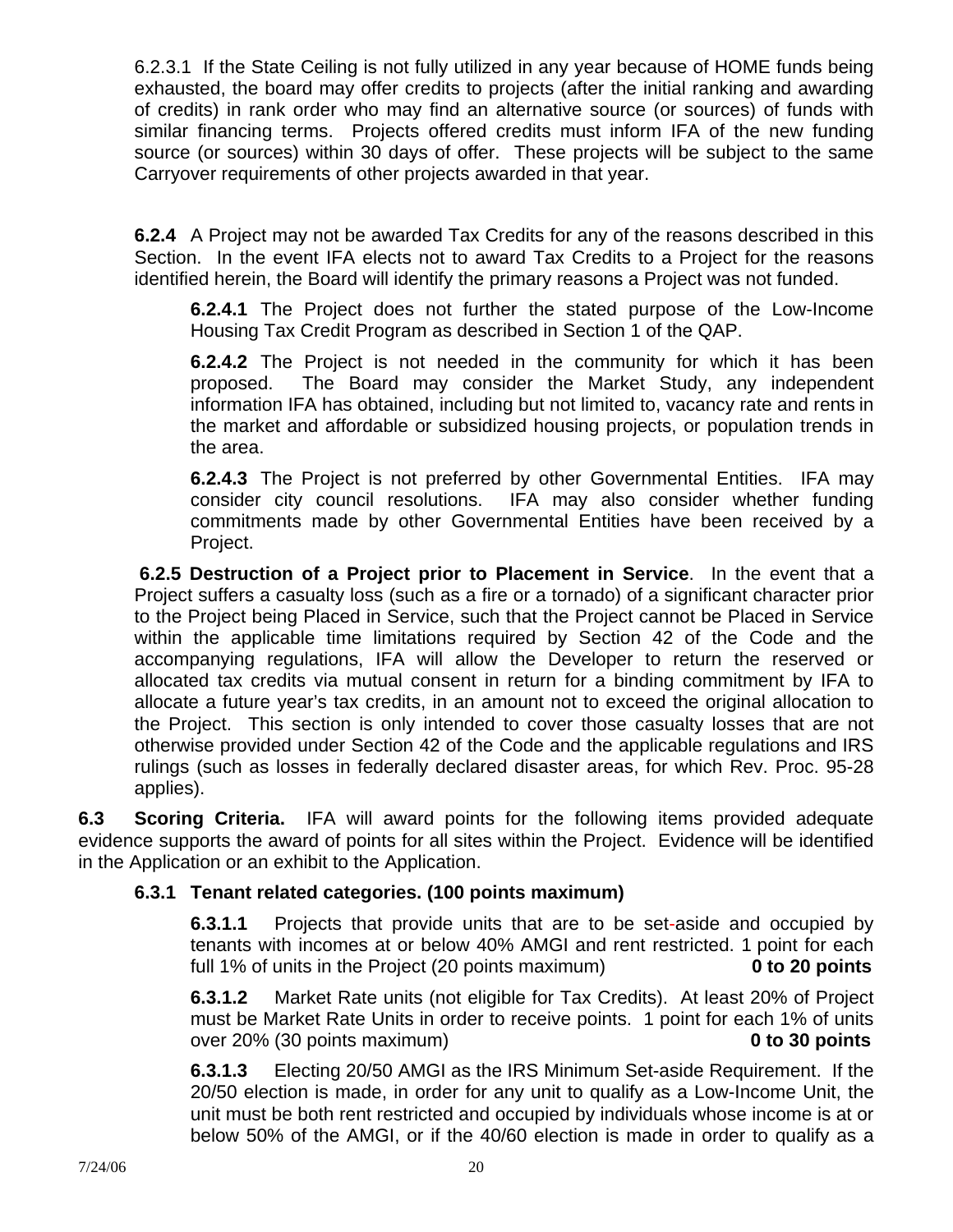Low-Income Unit, the unit must be both rent restricted and occupied by individuals whose income is at or below 60% of the AMGI. **0 or 10 points** 

**6.3.1.4** Projects that can serve tenant populations with large families. Projects will qualify for this designation only if the Tax Credit units are for family projects.

 Projects with at least 3-bedrooms and at least 1-1/2 Baths. 1 point (up to 10 points maximum) for each full 1% of LIHTC units. **0 to 10 points** 

 **6.3.1.5** Projects designed to serve a Special Needs population. The Developer must submit a complete supportive services plan in accordance with the attachment to the Application in order to score points in this category. The supportive services plan must be specific to the proposed Project. All requirements, including all population specific service requirements, must be listed in the plan. The descriptions of services must include enough details and information so that the Evaluator can determine how and who is provided the services and the population served. Applicant must identify what service need is unmet, how the unmet need is determined and how proposed services will impact the unmet need.

### **0 to 30 points**

# **6.3.2 Compliance Period related categories. (20 points maximum)**

 **6.3.2.1** Projects obligated to serve qualified tenants for additional years beyond the minimum 15-year Compliance Period and 15 year extended compliance period required by IRC Section 42. Points will be awarded based on 5 points (up to a maximum of 20 points) for each full 5 years of additional compliance period elected. Ownership Entities may elect either an additional compliance period or eventual tenant ownership under Section 6.3.2.2. To get these points, the ownership entity waives the right to ask IFA to find a buyer after year 15. (points will not be awarded under both categories).

### **0 to 20 points**

**6.3.2.2** Projects that are intended for eventual tenant ownership. The Developer must include a plan as an attachment to the Application addressing: 1) services that prepare tenants to become owners of the property 2) plans for conversion of Project to tenant ownership at the end of the 15 year compliance period and 3) proposed budget to support 1 and 2 above. Ownership Entities may elect either an additional compliance period or eventual tenant ownership.

#### **0 or 5 points**

**6.3.2.3** Iowa ROSE (Renter to Ownership Savings Equity) Program: 15 points will be awarded to a Developer who develops a bona fide long-term Iowa ROSE Program. Long-term Iowa ROSE is a lease-to-own single family home program pursuant to a plan and with documents approved by IFA with the house to be sold to a qualified tenant at the end of the 15 year compliance period.

### **0 or 15 points**

### **6.3.3 Location related categories. (55 points maximum)**

**6.3.3.1** Projects that are entirely located within a qualified census tract and can demonstrate that they contribute to a concerted community revitalization plan. A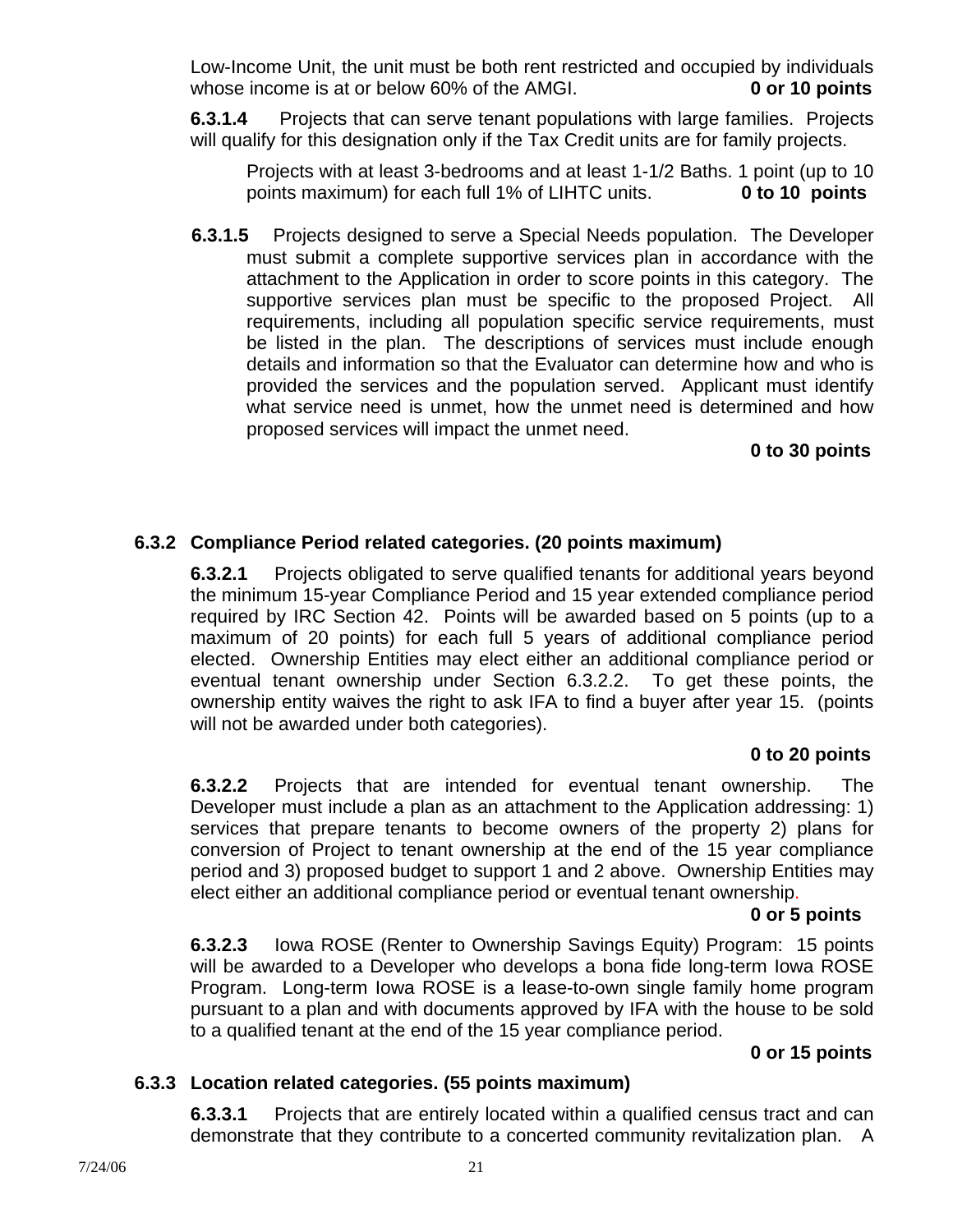concerted community revitalization plan is an IDED Enterprise Zone, HUD Enterprise Community, IDED Main Street Program, IDED Tax Increment Finance (TIF) Variance approved communities, Self-Supporting Municipal Improvement District or historic structures listed on the National Register of Historic Places or determined eligible for the National Register by the State Historic Preservation Officer. The Project site must be entirely within the geographic boundaries of the community revitalization plan and the plan must describe revitalization activities in the neighborhood surrounding the proposed Project. **0 or 20 points** 

**6.3.3.2** Projects entirely located in: the attendance district of a Section 1113(3)(A) Elementary School (applies only to a multi family project); a brownfield site (engineer's certification is required) 10 points each

### **0 to 20 points**

| <b>Services</b>                | Within<br>1 Mile | Within<br>2 Miles | Older Persons/<br>/Family/Both |
|--------------------------------|------------------|-------------------|--------------------------------|
| <b>Public Transportation</b>   | 2 points         | 1 point           | <b>Both</b>                    |
| <b>Schools</b>                 | 2 points         | 1 point           | Family only                    |
| <b>Pharmacies</b>              | 2 points         | 1 point           | <b>Both</b>                    |
| <b>Medical Services</b>        | 2 points         | 1 point           | <b>Both</b>                    |
| <b>Grocery Store</b>           | 2 points         | 1 point           | <b>Both</b>                    |
| (Not Convenience Store)        |                  |                   |                                |
| Day Care (not on-site)         | 2 points         | 1 point           | Family only                    |
| Library                        | 2 points         | 1 point           | <b>Both</b>                    |
| <b>Senior Center</b>           | 2 points         | 1 point           | <b>Older Persons only</b>      |
| <b>Community Center</b>        | 2 points         | 1 point           | <b>Both</b>                    |
| <b>Congregate Meal Site</b>    | 2 points         | 1 point           | <b>Older Persons only</b>      |
| <b>Before and After School</b> |                  |                   |                                |
| Care Program                   | 2 points         | 1 point           | Family only                    |
|                                |                  |                   | 0 to 10 points                 |

#### **6.3.3.3** Projects located near services.

**6.3.3.4** Projects with a Computer Learning Center on-site.

### **0 or 5 points**

### **6.3.4 Project characteristics related categories. (130 points maximum)**

#### **6.3.4.1 Reserve**.

**6.3.4.2** Entire Projects that are locally, state or federally designated historic structures or entire Projects that provide for the rehabilitation of abandoned or unsafe buildings that are considered a "public nuisance" as defined in Chapter 657A of the Code. **0 or 30 points** 

**6.3.4.3** Projects that are subsidized Preservation Projects. Subsidized Preservation Projects are defined as (not withstanding Threshold and other requirements in this QAP) a Project that has federal subsidy (HUD Section 8 or USDA Section 515) and is likely to lose their low-income status (HUD-opt out notice or USDA-prepayment filed), or a pre 1990 Section 42 Project that has successfully completed their 15-year compliance period.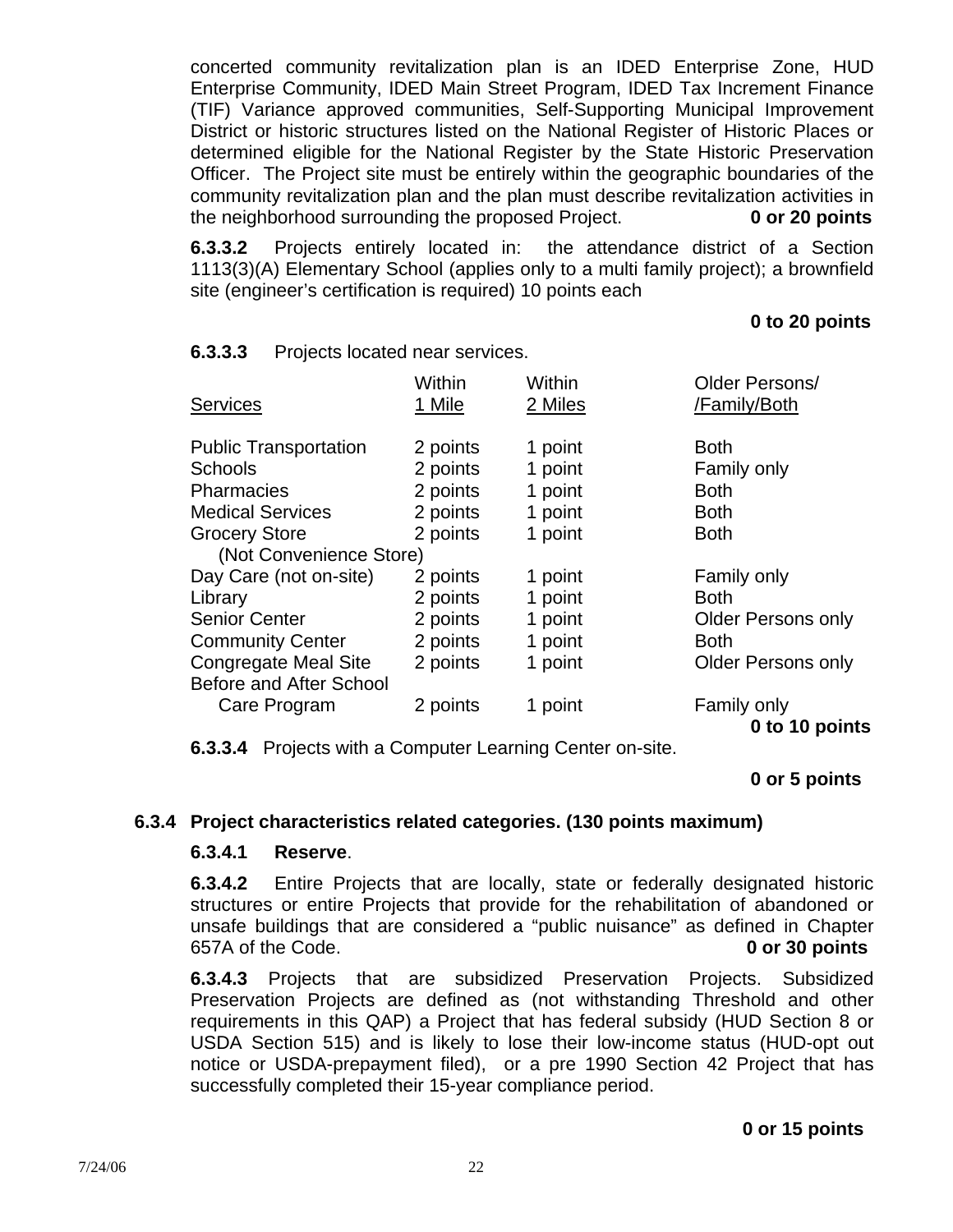**6.3.4.4** Projects that receive a resolution of support from the local governing body of the local political subdivision where the Project will be located.

### **0 or 10 points**

**6.3.4.5** Projects that have a written agreement with the Public Housing Authority (PHA) in the form provided by IFA and signed by both the Ownership Entity and the PHA. **0 or 10 points** 

**6.3.4.6** Projects that exceed the minimum construction characteristics as outlined in an attachment to the Application.

| <b>Exterior Construction</b> | 0 to 13 points |
|------------------------------|----------------|
| Insulation                   | 0 to 8 points  |
| <b>Doors</b>                 | 0 or 2 points  |
| <b>Window Sills</b>          | 0 or 2 points  |
| Laundry                      | 0 or 2 points  |
| <b>HVAC</b>                  | 0 to 14 points |
| <b>Community Rooms</b>       | 0 or 5 points  |
| <b>Main Entrance Areas</b>   | 0 or 2 points  |
| <b>Storage Units</b>         | 0 or 2 points  |

**6.3.4.7** Projects that provide high speed internet access to each unit by wiring for broadband, wireless or digital subscriber line (DSL). Service provider is responsibility of tenant

```
 0 or 5 points
```
**6.3.4.8** Projects that participate in green building methods or obtain LEED certification. **0 to 10 points**

# **6.3.5 Developer characteristics related categories. (10 points maximum)**

**6.3.5**.**1** Projects that receive the average or greater of the syndication value per Tax Credit dollar (in cents) based on the weighted average cents per dollar of all Projects submitted in that round.

# **0 or 10 points**

# **6.3.5.2 Reserve.**

# **SECTION 7. NOTICE OF THE TAX CREDIT AWARD.**

**7.1 Written Notice of Tax Credit Awards.** Once IFA has reserved Tax Credits, a written notice of Tax Credit Reservation shall be faxed and mailed to all approved Ownership Entities. The effective date of the award will coincide with the date of the written notice. The unsuccessful Ownership Entity shall be notified by fax and by mail that IFA did not select their Projects, including an explanation as to why IFA did not select the Project.

**7.2 Waiting List.** The Board in its discretion may establish a waiting list and adjust the order on the waiting list for any reason, including but not limited to the result of an appeal. A Developer placed on the waiting list shall be required to reapply for Tax Credits if the Developer seeks funding from the next cycle of Tax Credit awards. Placement on the waiting list does not imply either directly or indirectly that the Board will forward fund the Developer's Project. The waiting list may be established based on financial feasibility, relative scoring, developer concentration, geographic distribution, or any of the other criteria described in the QAP. If Tax Credits become available, the Application will be reviewed to ensure that the Developer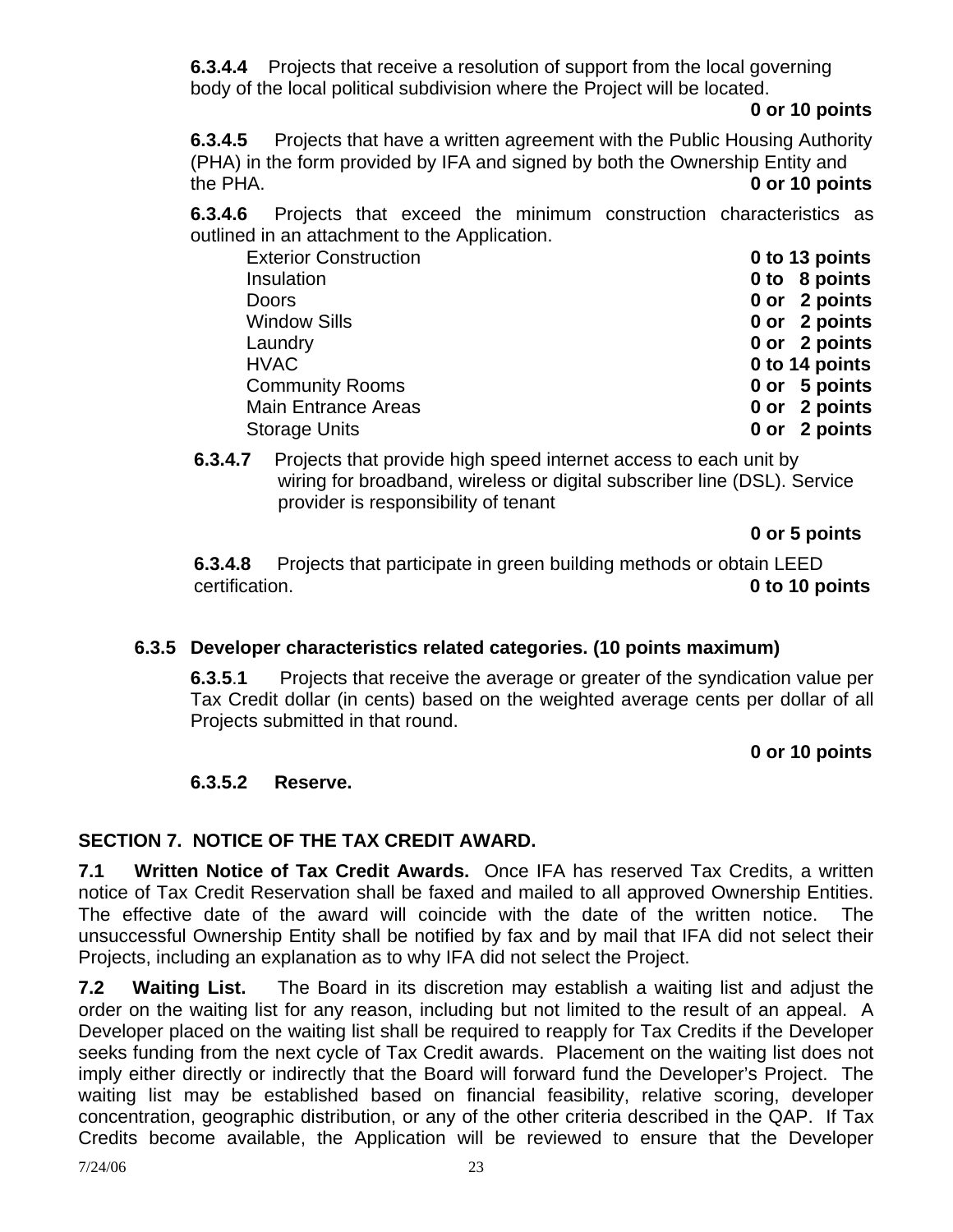continues to satisfy all of the requirements of the QAP. If the Developer is in compliance with the QAP, the Board, at its next regular meeting, may make a Tax Credit Reservation award.

**SECTION 8. POST RESERVATION REQUIREMENTS.** Once a Tax Credit Reservation has been awarded, the following additional requirements will apply. Failure to comply with any provision of this Section may result in the revocation of the Tax Credit Reservation, denial of the Carryover Allocation, issuance of Form 8609 or the issuance of Form 8823.

**8.1 Construction.** Construction must begin on a Project within 18 months from reservation date.

**8.1.1** IFA may periodically request a status report on the Project's construction timeline.

**8.2 Amendments to the Application after Award.** A Developer may amend, with IFA's consent, the Application after a reservation of Tax Credits is made solely for the purpose of showing changes as described in this Section. This Section does not apply to Tax Credits awarded to a Tax-Exempt Project qualifying pursuant to Section 3 of this QAP.

**8.2.1** Sources and uses of funds that do not increase the amount of Tax Credits awarded.

**8.2.2** A minor change in the nature of the Project or changes in partnership members, shareholders, or limited liability members.

**8.2.3** Changes to the equity investors, syndicator or equity partner.

**8.2.4** Site changes that are equal to or exceed the site characteristics of the site first described in the Application. A site change will be permitted only if in IFA's sole discretion the substituted site does not reduce the number of points awarded during the evaluation process and it is within the same city.

**8.3 Material Changes.** If, upon the submission of the Carryover Application or the Form 8609 Application, or at any other time, it is determined that the Project is not substantially the same as the Project described in the Application, the Project will not receive an allocation of Tax Credit Reservation, or the amount of the Tax Credit will be adjusted or an IRS form 8823 will be issued. It is expected that the Projects will be the same as were originally scored under this QAP.

**8.3.1** Generally, changes in the total number of Tax Credit units, number of bedrooms per unit mix, special needs targeting, and tenant mix (low-income/market rate), are deemed to be material, and are not permitted.

**8.3.2** Changes in the number of buildings and units contained in each building will be allowed if changes are required by local regulatory codes and the Developer has obtained written approval from IFA prior to making the changes.

**8.3.3** Failure to notify IFA of a material change will result in the revocation of the Tax Credit Reservation or the issuance of Form 8823.

**8.4 Transfers.** Tax Credit Reservation and Carryover Allocations are not transferable. Form 8609 allocations will be issued only in the name of the Ownership Entity named in the Application. Transfers subsequent to the issuance of the Form 8609 allocation are subject to provisions of Section 42(j)(6) of the Code.

**8.5 Return of Tax Credit.** Allocations of Tax Credit may only be returned in accordance with applicable U.S. Treasury Regulations on a date agreed upon by IFA and the Ownership Entity or in accordance with the provisions of Section 6.2.5.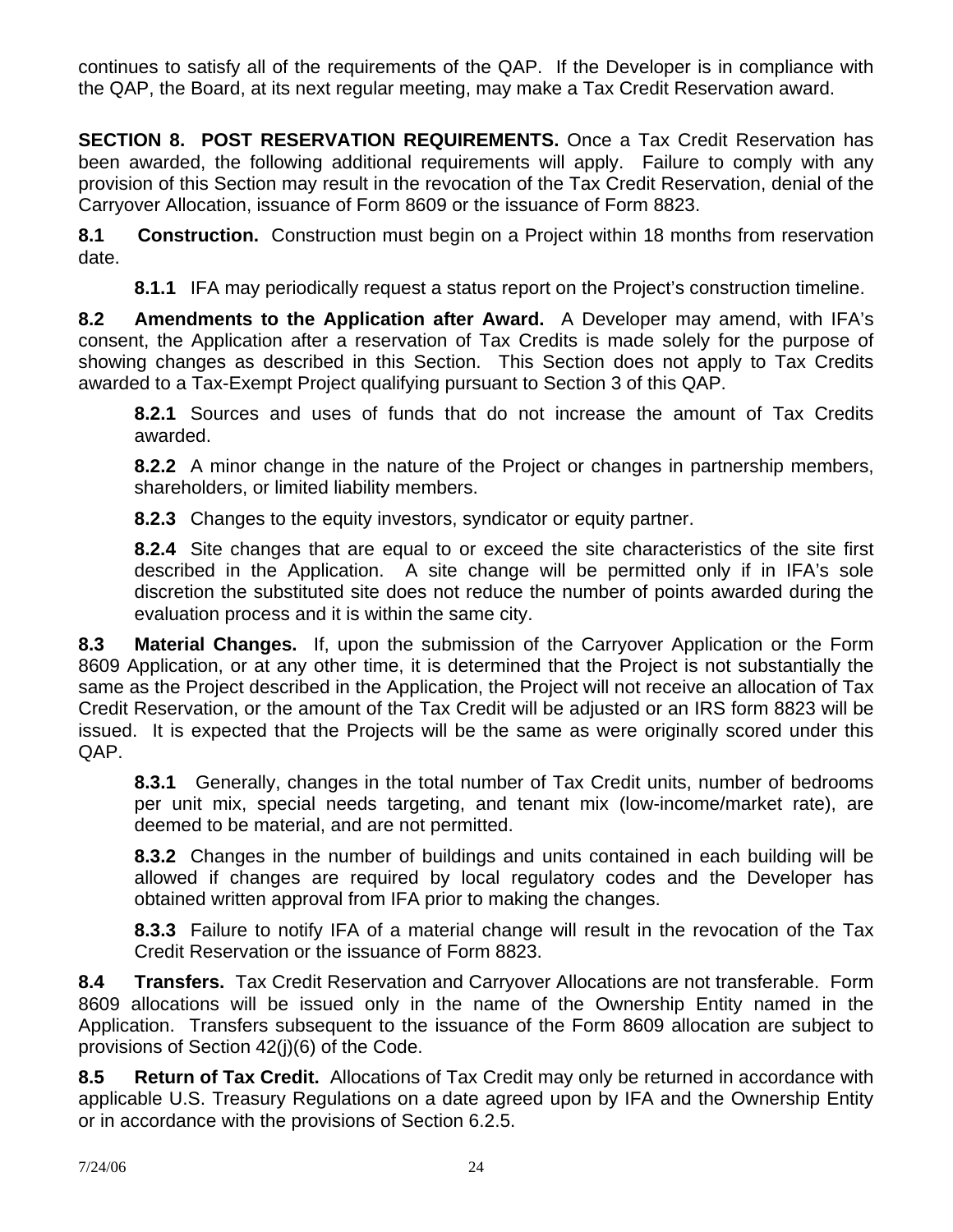**8.6 Carryover Agreement.** All Developers requesting a Carryover Allocation must submit all items described in IFA's current Carryover Application Package.

**8.6.1. Marketable Title Requirement.** As part of the Carryover Application Package, the Ownership Entity must provide adequate evidence that the Ownership Entity's title in the real estate on which the Project is to be located is a marketable title pursuant to Iowa Land Title Examination Standards, or other applicable law. Adequate evidence of marketable title is demonstrated by either (1) a title opinion of an attorney authorized to practice law in Iowa showing marketable title in the Ownership Entity or (2) a title guaranty certificate issued by the Title Guaranty Division of IFA showing the Ownership Entity as the guaranteed.

**8.7 Form 8609.** All Developers requesting an IRS Form 8609 allocation must submit all items described in IFA's current Form 8609 request package.

**8.8 Change in General Partner, Majority Shareholder or Managing Member.** In the event there is a proposed change in a general partner, majority shareholder of a corporation or majority membership of a limited liability company after an allocation of Tax Credits has been made, IFA shall be notified by the partnership, corporation or limited liability company to obtain approval prior to the effective date of such change. The new general partner or new majority shareholder shall agree to meet the requirements described in the QAP before IFA shall consent to the change. If the requirements outlined in the QAP are not met, the request for transfer may not be approved. If IFA is not notified of a change in the general partner, IFA may issue a Form 8823.

**SECTION 9. APPEALS.** A Developer whose application has been timely filed and whose project did not receive an allocation of tax credits may appeal the decision by filing a written notice of appeal within seven days of the award before the Iowa Finance Authority, 100 East Grand Avenue, Suite 250, Des Moines, Iowa 50309. Filing a notice of appeal shall not stay the tax credit reservation awards made by IFA. The notice of appeal must actually be received at this address within the time frame specified to be considered timely. A written notice of appeal may also be filed by fax transmission at (515) 242-4957 within seven days of the date of the award. The notice of appeal shall state the grounds upon which the Developer challenges IFA's award.

**9.1 Procedures for Developer Appeal.** The filing of an appeal constitutes the initiation of a contested case proceeding. The contested case will be governed by the procedures set forth in this Section, together with the contested case rules set forth in 265 IAC chapter 7. If the provisions of this Section conflict with any of the provisions in 265 IAC chapter 7, the provisions of this Section will govern.

**9.2 Hearing.** Upon receipt of a notice of a Developer appeal, IFA may contact the Department of Inspections and Appeals to arrange for a hearing. A written notice of the date, time and location of the appeal hearing will be sent to the parties to the appeal. IFA shall select a presiding officer and hold a hearing on the Developer appeal in conformance with its rules on contested cases within 30 days of the date IFA receives the notice of appeal.

**9.3 Discovery.** Any discovery requests shall be served simultaneously on the parties within 10 days of the notice of appeal. Responses to any discovery requests must be submitted to all of the parties within 10 days of receiving the discovery request.

**9.4 Witnesses and Exhibits.** Within 20 days following the notice of appeal, the parties shall contact each other regarding witnesses and exhibits. There is no requirement for witness and exhibit lists. However, the parties must meet prior to the hearing regarding the evidence to be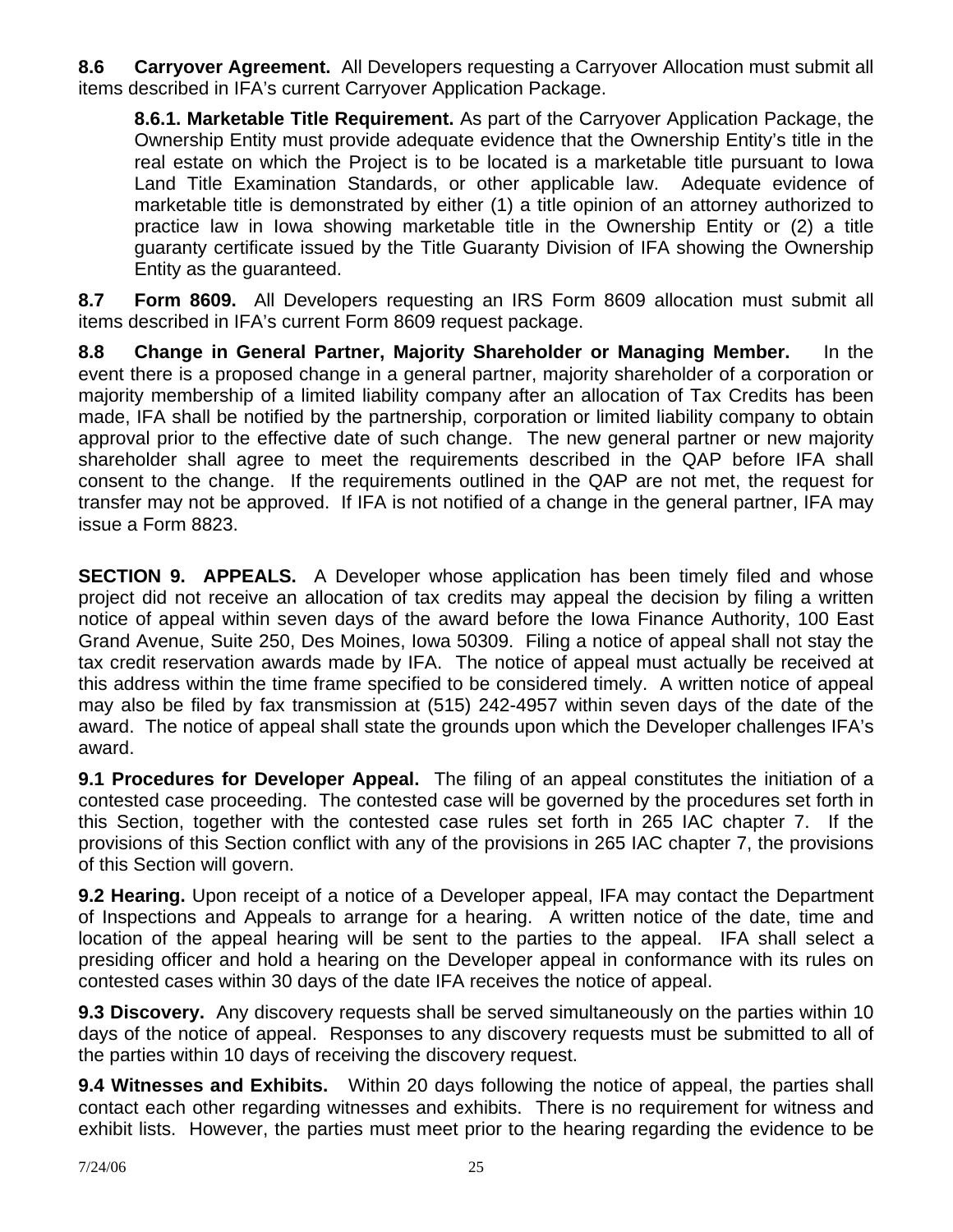presented in order to avoid duplication or the submission of extraneous materials. The parties may request a pre-hearing conference to discuss witnesses, exhibits or other matters relating to the hearing.

### **9.5 Settlements.**

**9.5.1** A contested case may be resolved by informal settlement. Settlement negotiations may be initiated at any stage of a contested case by the executive director, prosecuting attorney, or the aggrieved party. No party is required to participate in the informal settlement process.

**9.5.2** The executive director shall have authority to negotiate on behalf of the board. No party shall communicate with any board member about settlement negotiations until a written proposal settlement is submitted to the full board for approval, unless all parties to the settlement negotiations waive this prohibition. No proposed settlement shall be presented to the full board for approval until it is in final, written form signed by the aggrieved party.

**9.5.3** Waiver of notice and opportunity to be heard. The decision to enter into settlement negotiations is voluntary on the part of the parties. By entering into informal settlement negotiations, the respondent waives the right to seek disqualification of the executive director from being present during the board's deliberations and the making of the contested case decision if the appeal goes to a hearing.

**9.5.4** All proposed settlements are subject to approval of a majority of the full board. If the board fails to approve a proposed settlement, it shall be of no force or effect to either party and shall not be admitted into evidence during the hearing on the contested case.

**9.5.5** A board member who is presented with a settlement proposal pursuant to Section 9.5.3 that is rejected by the board shall not be disqualified from adjudicating the contested case due to that participation.

**9.6 Evidence for a Telephone or Network Hearing.** If the hearing is conducted by telephone or on the fiber optic network, all exhibits must be delivered to the IFA office three days prior to the time the hearing is conducted. Any exhibits which have not been served on the opposing party shall be served at least seven days prior to the hearing.

**9.7 Remedies**. In the event a Developer is successful in demonstrating that the Developer should have been awarded tax credits, the board may place the Project on a waiting list for unreserved or returned credits.

**9.8 Contents of Decision**. The presiding officer shall issue a decision in writing that includes finding of fact and conclusions of law stated separately. The decision shall be based on the record of the contested case and shall conform with Iowa chapter 17A. The decision shall be sent to all parties by first-class mail.

**9.9 Record requirements**. The record of the contested case shall include all materials specified in Iowa Code subsection 17A.12 (6). The record shall also include any requests for a contested case hearing and other relevant procedural documents regardless of their form.

**9.9.1** Oral proceedings in connection with a Sponsor appeal shall be recorded either by mechanized means or by certified shorthand reporters. Parties requesting that the hearing be recorded by a certified shorthand report shall bear the cost of the reporter.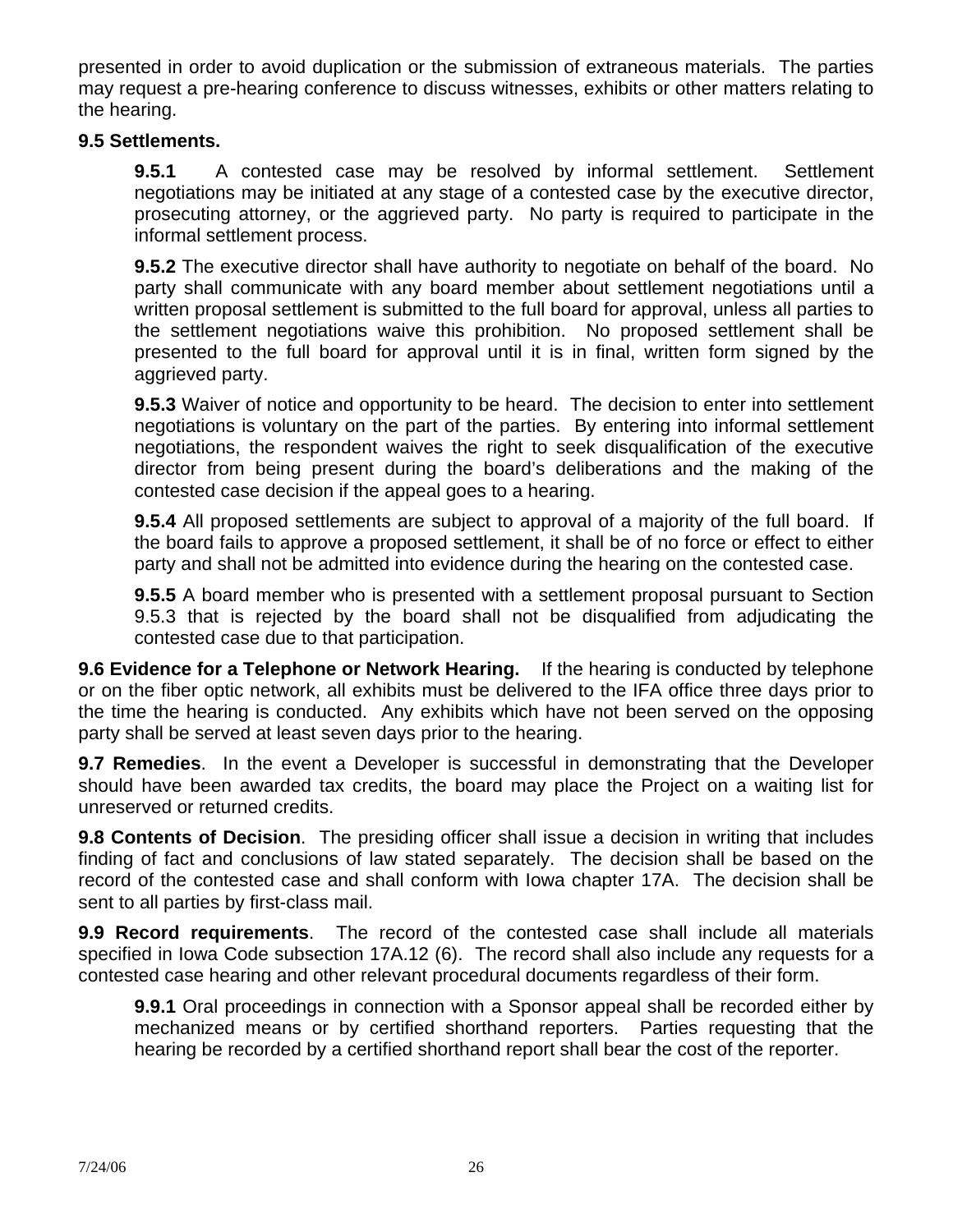**9.9.2** Oral proceedings with a hearing in a case or any portion of the oral proceedings shall be transcribed at the request of any party with the expense of the transcription charged to the requesting party.

**9.9.3** Copies of the tapes of oral proceedings may be obtained from the board at the requestor's expense.

**9.9.4** The recording or stenographic notes of the oral proceedings or the transcription shall be filed and maintained by the board for at least two years from the date of the proposed decision.

**9.10 Dismissal**. A ruling dismissing all of the party's claims or a voluntary dismissal is a decision under Iowa Code section 17A.15.

**9.11 Requests for Rehearing**. Requests for rehearing shall be made to IFA within 20 days of issuing a final decision. A rehearing may be granted when new legal issues are raised, new evidence is available, an obvious mistake is corrected, or when the decision fails to include adequate findings or conclusions on all issues. A request for rehearing is not necessary to exhaust administrative remedies.

**9.12 Judicial Review**. Judicial review of IFA's final decisions may be sought in accordance with Iowa Code Section 17A.19.

**SECTION 10. COMPLIANCE.** IFA is required to establish procedures for monitoring compliance with the provisions of IRC Section 42 and for notifying the Internal Revenue Service of any noncompliance. Each Ownership Entity is required to comply with the requirements described in this Section, the Treasury Regulations governing Section 42, and the compliance manual adopted by IFA pursuant to 265 IAC 12.3.

**10.1 Record Keeping.** For each year in the Compliance Period, the Ownership Entity or its successor in interest shall keep records for each qualified low-income building in the Project consistent with the Treasury Regulations governing Section 42. The Ownership Entity or its successor in interest shall retain these records for each building in the Project for at least six years after the due date (with extensions) for filing the federal income tax return for that year. The records for the initial taxable year must be retained for at least six years after the due date for filing the federal income tax return for the last year of the Compliance Period of the building.

**10.2 Certifications.** The Ownership Entity shall make all necessary certifications required by IFA for the preceding 12-month period as described in the Treasury Regulations governing Section 42.

**10.3 Review and Inspections.** IFA shall review the certifications submitted in conformance with the Treasury Regulations governing Section 42 effective on the effective date of this QAP. IFA shall have the right to inspect the Projects in conformance with the standards set forth in the Treasury Regulations governing Section 42. IFA will provide 48 hours' advance notice to the Ownership Entity to inspect any individual units in a Project. Otherwise, advance notice to the Ownership Entity is not necessary for purposes of the inspection provisions set forth in the Treasury Regulations governing Section 42. The owner certifications and reviews of compliance reports shall be made annually, the physical inspections and tenants files once every 3 years covering the 15-year Compliance Period under IRC Section 42(i)(1). If the Ownership Entity agreed to an extended Compliance Period, the reviews, audits and inspections shall continue through the length of the Compliance Period. IFA may require that certifications, reviews and inspections be made more frequently, provided that all months within each 12-month period are subject to certification.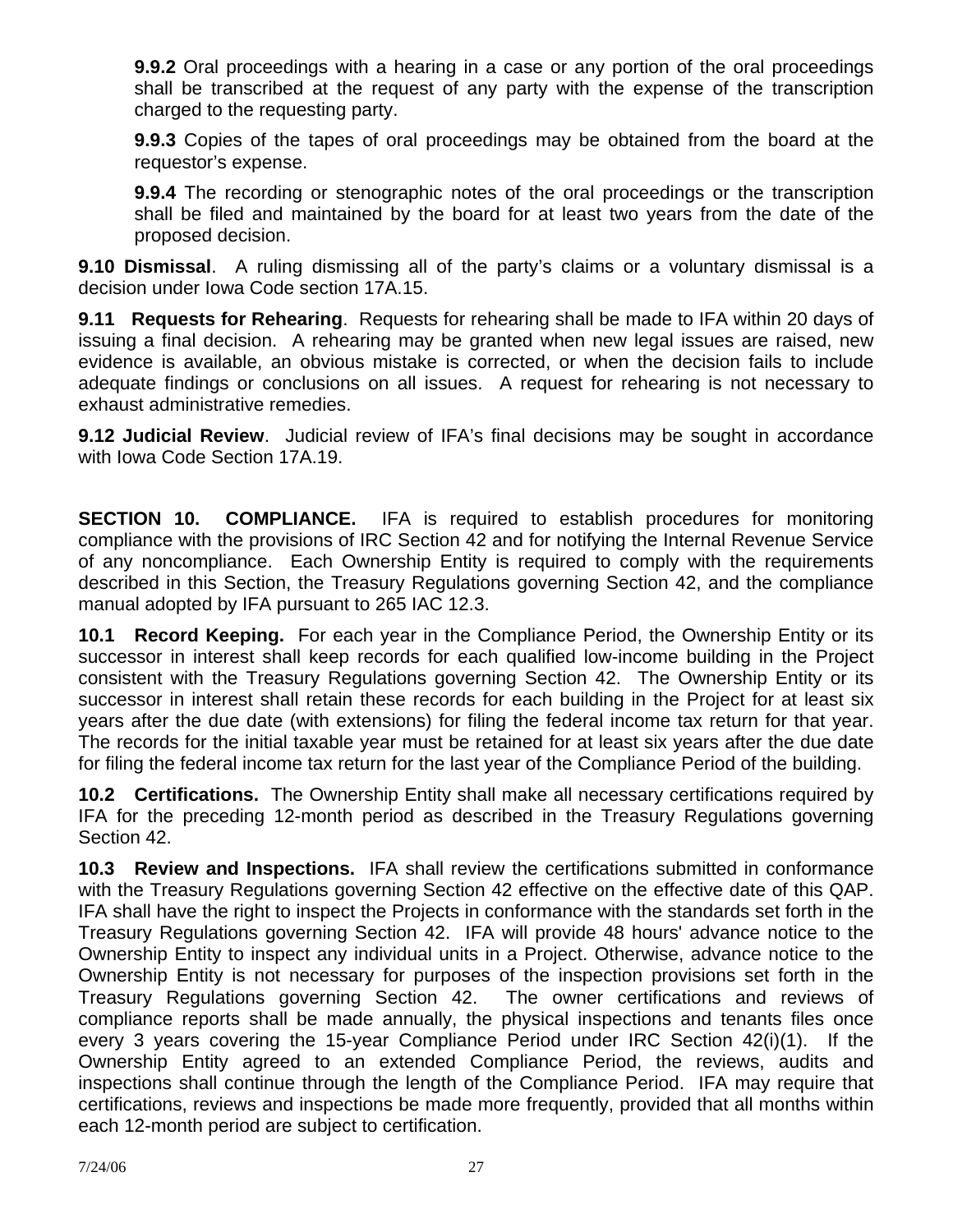**10.4 Notice of Noncompliance.** IFA will provide prompt written certified notice to the Ownership Entity of a Project if found to be out of compliance. The notice will describe the events of noncompliance and advise the Ownership Entity of the Tax Credit Project of the time period to correct the events of noncompliance.

**10.5 Correction period**. The correction period shall not exceed 90 days from the date the notice of noncompliance is sent to the Ownership Entity. IFA may extend the correction period for up to six months, but only if IFA determines there is good cause for granting the extension. During the 90 day time period, or an extension thereof, the Ownership Entity must supply any missing certifications and bring the Project into compliance with the provisions of IRC Section 42.

**10.6 Notice to Internal Revenue Service.** IFA will send a written notice to the Internal Revenue Service along with Form 8823 in the event of a finding of noncompliance by an Ownership Entity. Copies of Form 8823 and the Internal Revenue Service notice will be forwarded to the Ownership Entity.

**10.7 IFA Retention of Records.** IFA shall retain records of noncompliance or failure to certify for six years beyond IFA's filing of the respective IRS Form 8823. In all other cases, IFA will retain the certifications and records described in the QAP for a period of three years from the end of the calendar year in which IFA receives the certification and records.

**10.8 Delegation of Monitoring.** IFA may retain an agent or other private contractor (the "authorized delegate") to perform compliance monitoring. The authorized delegate must be unrelated to the Ownership Entity of any building that the authorized delegate monitors.

**10.9 Liability.** Compliance with the requirements of IRC Section 42 is the responsibility of the Ownership Entity of the building for which the Tax Credit is allowable. IFA's obligation to monitor for compliance with the requirements of IRC Section 42 shall not make IFA liable for an Ownership Entity's noncompliance.

**10.10 Effective Date.** These procedures for monitoring for noncompliance became effective on January 1, 1992, were amended on February 3, 1993, and apply to buildings placed in service for which a Low-Income Housing Tax Credit is, or has been, allowable at any time. Notwithstanding the effective date, if IFA becomes aware of noncompliance that occurred prior to January 1, 1992, it is required to notify the Internal Revenue Service of that noncompliance.

### **Glossary**

The following capitalized terms shall have the meanings set forth herein unless context clearly requires a different meaning.

**1**. **Accessibility** means buildings used by the public, accessible to, and functional for, the physically handicapped to, through and within their doors, without loss of function, space, or facility where the general public is concerned. An Accessible Route means a continuous unobstructed path connecting all accessible elements and spaces in a building or facility that can be negotiated by a severely disabled person using a wheelchair and that is also safe for and usable by people with other disabilities. Interior Accessible Routes may include corridors, floors, ramps, elevators, lifts, and clear floor space at fixtures. Exterior Accessible Routes may include parking, access aisles, curb ramps, walks, ramps and lifts.

**2. Affiliate** means a corporation, partnership, joint venture, limited liability company, trust, estate, association, cooperative or other organization or entity of any nature whatsoever that directly, or indirectly through one or more intermediaries, Controls, is Controlled by, or is under common Control with any other person, and specifically shall include parents or subsidiaries.

7/24/06 28 **3. Applicable Fraction** means the fraction used to determine the Qualified Basis of the qualified low-income building, which is the smaller of the unit fraction or the floor space fraction, as defined more fully in IRC Section 42(c)(1).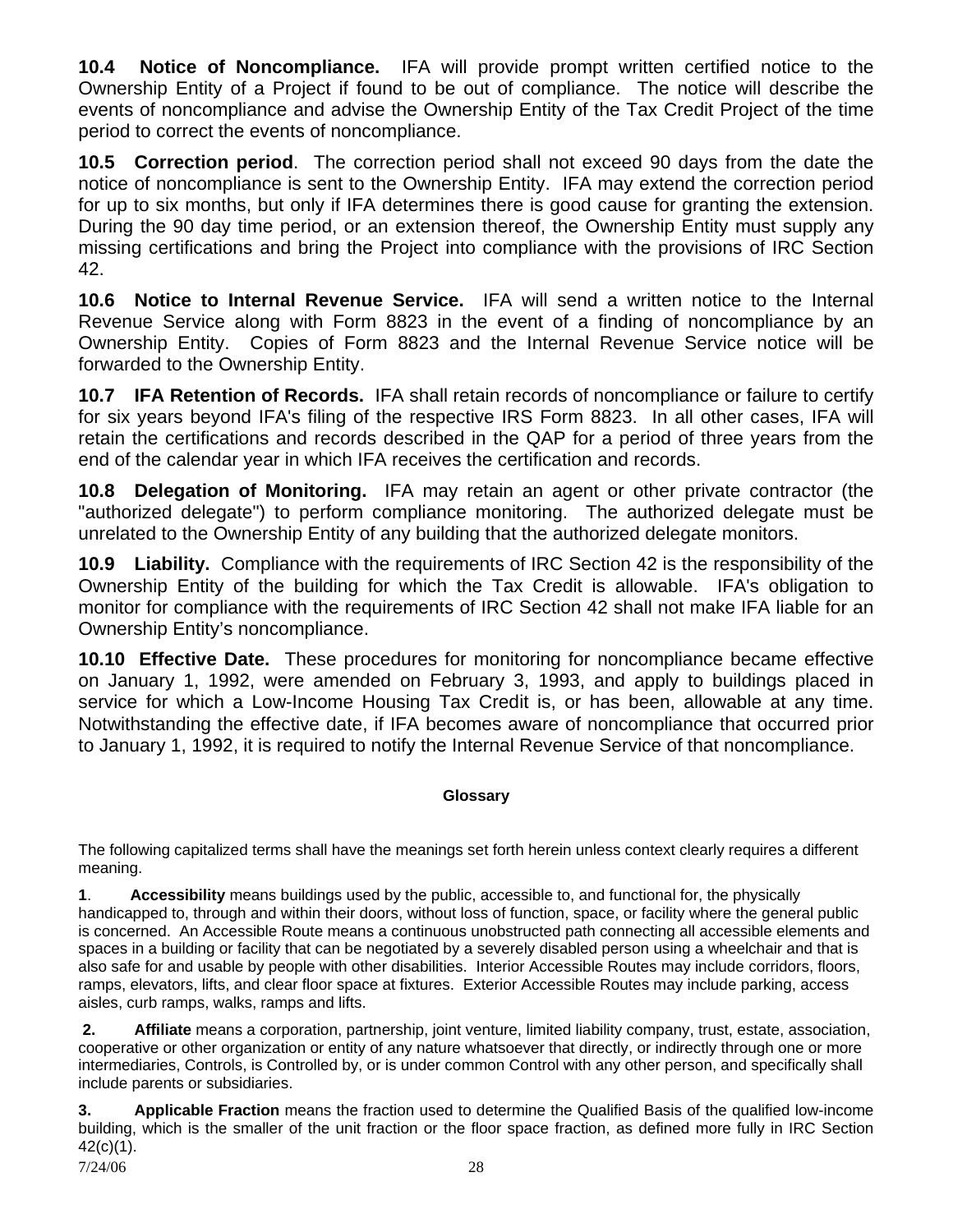**4. Applicable Percentage** means the percentage multiplied by the Ownership Entity's Qualified Basis to determine the annual Tax Credit available to the Ownership Entity for each year of the Tax Credit Period and as more fully described in IRC Section 42(b).

**5. Application or Application Package** means those forms and instructions prepared by IFA to make a determination to allocate Tax Credits. Developers are required by IFA to use the forms contained in the Application Package. The Application must include all information required by the QAP and as may be subsequently required by IFA.

**6.** Assisted Living means housing with services as defined in Chapter 231C of the Iowa Code.

**7. Area Median Gross Income (AMGI)** means the most current tenant income requirements published by HUD pursuant to the qualified Low-Income Housing Project requirements of IRC Section 42(g).

**8. Board** means the Board of Directors of IFA.

**9. Brownfield Site** means an abandoned, idled, or underutilized industrial or commercial site where expansion or redevelopment is complicated by real or perceived environmental contamination. A Brownfield site includes property contiguous with the property on which the individual or commercial facility is or was located. A Brownfield site shall not include property which has been placed or is proposed to be included on the national priorities list established pursuant to the Federal Comprehensive Environmental Response, Compensation, and Liability Act, 42 U.S.C.} 9601 et seq. Completed EPA Phase 1 documentation and an engineer's certification is required to qualify as a Brownfield site for purposes of the QAP.

**10. Builder General Requirements** (job overhead) means items, which will vary due to Project type, location and site conditions. This category generally includes but is not limited to supervision, job site engineering, job office expenses including clerical wages, whether on-site or offsite, if for the Project, temporary buildings, tool sheds, shops and toilets, temporary heat, water, light and power for construction, temporary walkways, fences, roads, siding and docking facilities, sidewalk and street rental, construction equipment rental not in individual trade item costs, clean-up and disposal of construction debris, medical and first aid supplies and temporary facilities, watchman's wages, security cost and theft and vandalism insurance signage or other barriers.

**11. Builder Overhead** means the cost of continuing operations of a building construction firm.

**12. Builder Profit** means the return anticipated for providing building construction services under competitive conditions taking into consideration on-site construction time, work performed by the builder, number of subcontractors and extent of subcontract work and risk and responsibility.

**13. Carryover Agreement and Allocation and Ownership Entity's election statement** means an allocation of current year Tax Credit Reservations by IFA pursuant to IRC Section 42(h)(1)(E) and Treasury Regulations, § 1.42-6 and the Carryover Agreement and Carryover Application filed by an Owner Entity.

**14. Code or IRC** means the Internal Revenue Code of 1986 as amended together with any applicable regulations, rules, rulings, revenue procedures, information statements or other official pronouncements issued thereunder by the United States Department of the Treasury or the Internal Revenue Service relating to the Low-Income Housing Tax Credit Program authorized by IRC Section 42 to and including October 10, 2001. These documents are incorporated in the QAP by reference and pursuant to 265 IAC §§ 17.4(2) and 17.12(2). A copy of the Internal Revenue Code and Treasury regulations and related information relating to this program are found in the state law library and are available for review by the public.

**15. Community Service Facility** means any facility designed to serve primarily individuals whose income is 60 percent or less of median income within the meaning of in Section 42(g)(1)(B). It must meet the following criteria: (1) The facility must be used to provide services that will improve the quality of life for community residents. (2) The taxpayer must demonstrate that the services provided at the facility will be appropriate and helpful to individuals in the area of the Project whose income is sixty (60) percent or less of area median income. (3) The facility must be located on the same tract of land as one of the buildings that comprises the qualified low-income housing Project. (4) If fees are charged for the services provided, they must be affordable to individuals whose income is sixty (60) percent or less of area median income.

**16. Compliance Period**, as defined in IRC Section 42(i)(1) as amended to January 1, 1986, means, with respect to any building, the period of 15 consecutive taxable years beginning with the first taxable year of the Tax Credit Period unless extended by the Owner Entity to a longer period of time.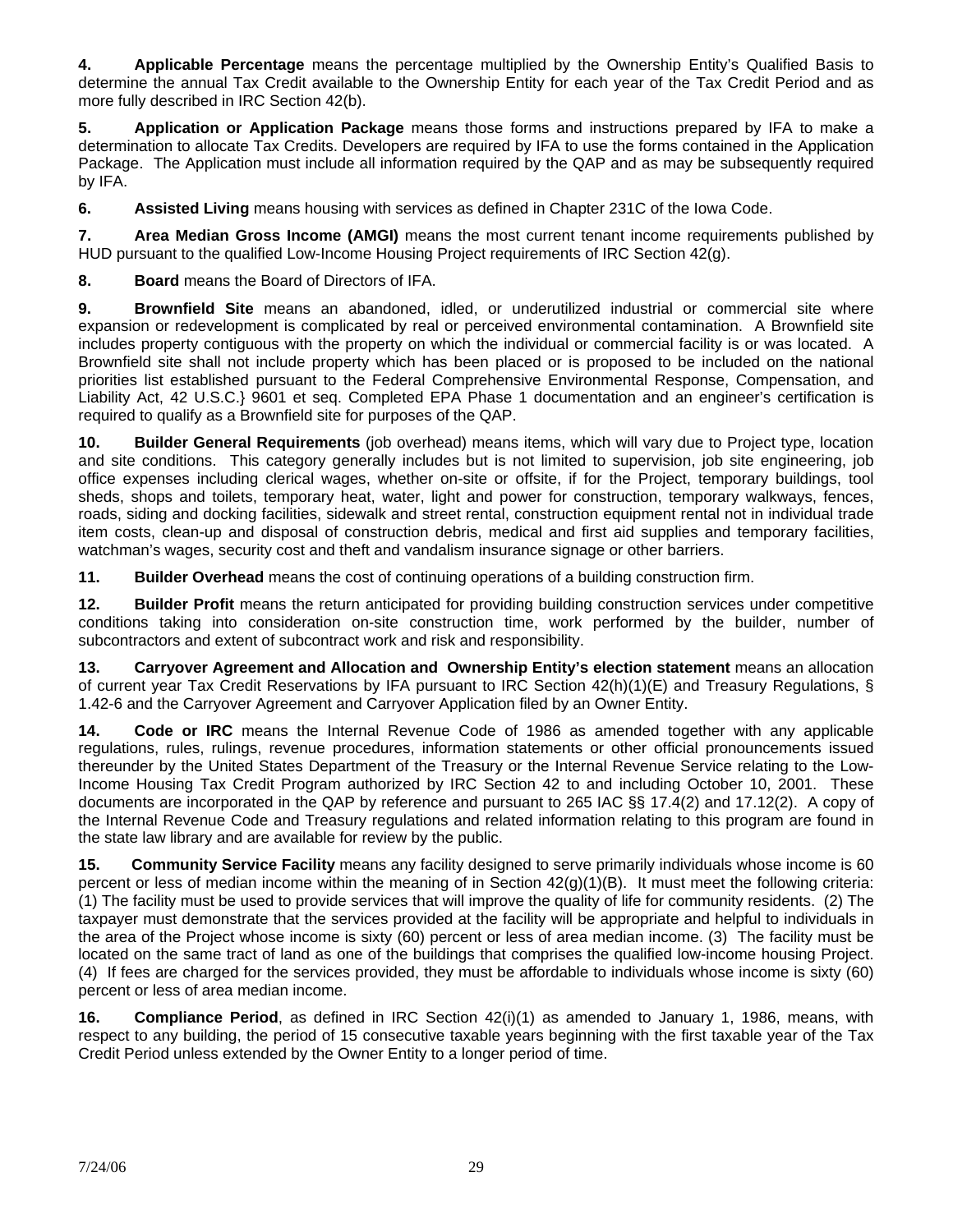**17. Computer Learning Center** means an area and/or room designated within the project containing 1 or more computer(s) and related hardware (i.e. printer, modem for internet access) that is part of an organized program that provides computer related opportunities and training that has as it focus at least one of the following areas: job skills training to enhance employment opportunities, introduction to/familiarization with computers, basic adult education, literacy, GED, Economic Development (micro enterprises, small businesses, telecommuting), youth education, senior services, or continuing education. To qualify as a Computer Learning Center the Developer must provide the following minimum information: a) Description of the center's purpose and its intended customers/clients; b) Focus and objective of center; c) Time Line; d) Retrofitting or construction required; e) Equipment (hardware, software); f) Staffing of Center; g) Third Party/Voluntary Organizations participation and funding for initial set up and ongoing maintenance and operational costs; h) Training Program and Classes and i) Budget showing how center will be set up and maintained.

**18. Consultant fee** means a fee paid to a housing consultant. No entity having an identity of interest with the Developer may earn a fee for providing services that would otherwise be provided on a fee basis by a housing consultant. Consultant efforts must be directed exclusively towards serving the specific Project being proposed.

**19. Control** (including the terms Controlling, Controlled by, under common Control with, or some variation or combination of all three) means the possession, directly or indirectly, of the power to direct or cause the direction of the management and policies of any Person or Affiliate thereof, whether through the ownership of voting securities, by contract or otherwise, including specifically ownership of more than 50 percent of the general partner interest in a limited partnership, or designation as a managing general partner or the managing member of a limited liability company.

**20. Debt Service Coverage Ratio** means the ratio of a property's net operating income (rental income less operating expenses and reserve payments) to foreclosable, currently amortizing debt service obligations.

#### **21. Developer**

**21.1** The Developer is acting as agent for the eventual owner or taxpayer benefiting from an award of a Tax Credit Reservation.

**21.2** The Developer and any of its successors in interest will be bound by the representations made in the Application. Further, the Developer or its successors shall be obligated to carry out the commitments made to IFA by the Developer on its own behalf or on behalf of other Persons or Affiliates.

**22. Developer's Equity** means Developer's contributions of cash and land, but does not include Developer's Fee or Syndication proceeds. Developer's Equity will only be considered if the equity remains in the Project throughout the Compliance Period and not taken out from surplus cash flow, cash flow notes or mortgages or any other method.

**23. Difficult Development Area** means any area that is so designated by the Secretary of HUD as an area which has high construction, land, and utility costs relative to area median family income.

**24. Eligible Basis** means, with respect to a building within a Project, the building's Eligible Basis at the close of the first taxable year of the Tax Credit Period and as further defined in IRC Section 42(d).

**24.1** Eligible Basis shall not include garages or storage units or other amenities where the Ownership Entity is charging tenants for the use of the garage or storage unit or other amenities, except when the garage or storage units or other amenities are part of normal rent for all of the units in the Project.

**24.2** If a grant is made with respect to any building or its operation during any taxable year of the Compliance Period and any portions of such grant is funded with federal funds, the Eligible Basis of the building for that taxable year and all succeeding taxable years must be reduced by the portion of the grant.

**25. Eligible Basis for Rehabilitation Project** includes the definition of Eligible Basis with the adjustments described in this Section. No Tax Credit is available for acquisition of an existing building unless:

**25.1** The building is acquired by purchase;

**25.2** Subject to limited exceptions, at least ten years has elapsed since the building was last placed in service or if more recent the date of certain improvements costing at least 25% of the Developer's adjusted basis in the building;

**25.3** The building was not previously placed in service by a related person to the current Developer. For the purposes of this paragraph "related person" shall have the same meaning as Section  $42(d)(2)(D)(iii)$ ; and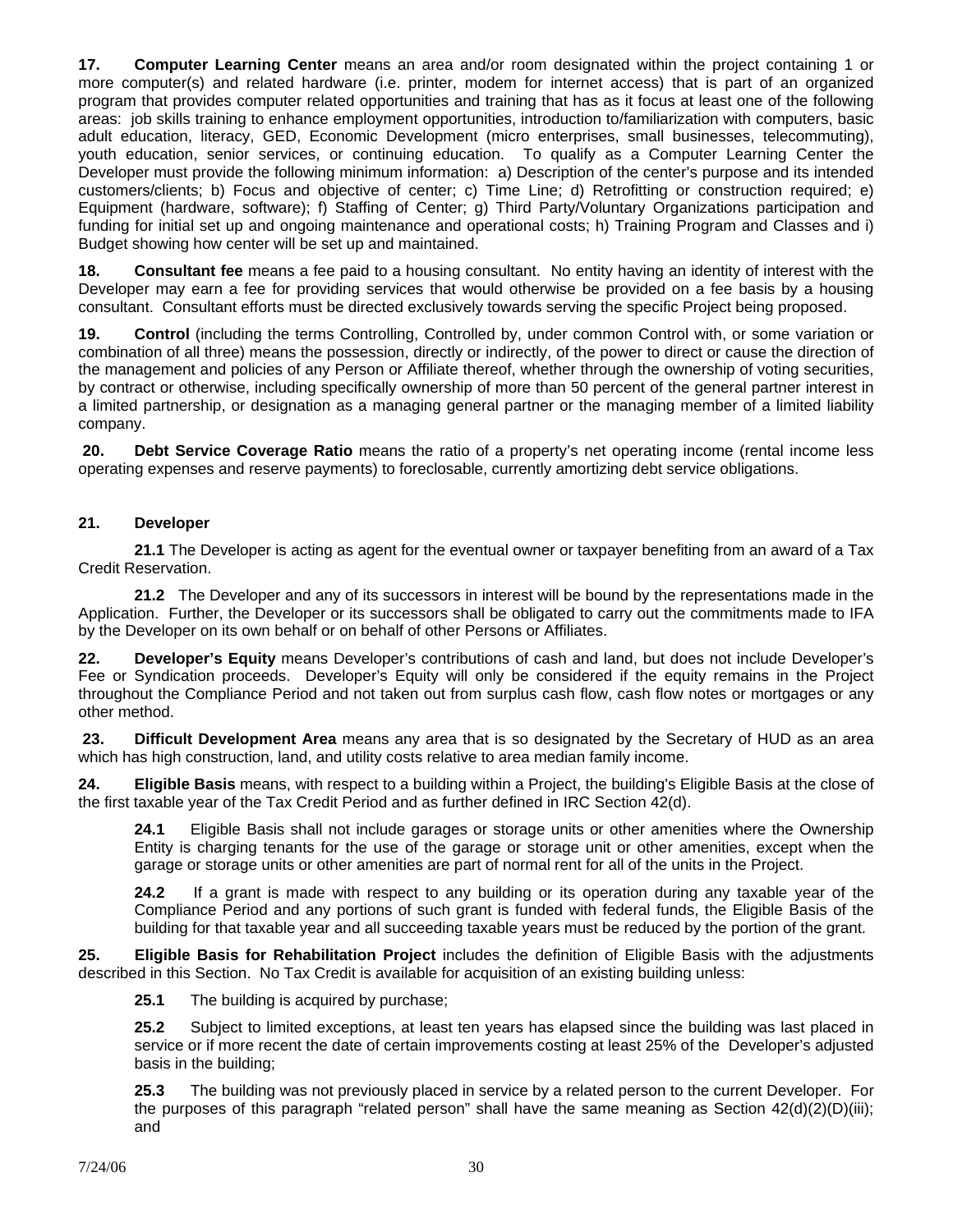**25.4** The used building is rehabilitated in a manner, which is eligible for Tax Credit.

**26. Enterprise Community** is as defined by HUD.

**27. Enterprise Zone** is as defined by IDED.

**28. Evaluator** means members of IFA Staff*,* temporary staff hired to evaluate the Tax Credit Applications, or staff from other state agencies, including but not limited to the Department of Human Services, Department of Elder Affairs and IDED.

**29. Forward Funding** shall have the same meaning as described in IRC Section 42(b)(2)(A)(ii)(I) and 42(h)(1)(C).

**30. Frail Older Person** means an Older Person requiring assistance with three or more activities of daily living.

**31. Governmental Entity or Political Subdivision** means federal or state agencies, departments, boards, bureaus, commissions, authorities, and political subdivisions, special districts and other similar entities, their employees, board members or agents.

**32**. **Housing Projects for Older Persons** shall have the same meaning as described in 42 U.S.C. Section 3607(b)(2).

**33. Hard Construction Costs** mean the following items: Site Improvements or Work, New Construction, Accessory Buildings, Garages, General Requirements, Trade Items (Building materials), Construction Contingency, Builder's Overhead, Builder's Profit, Bond Premium, Other Fees, Architect's and Engineering Fees—Design, Architect's and Engineering Fees—Supervisory, Rehabilitation.

**34. Housing Credit Agency** means IFA. Pursuant to Iowa Code Section 16.52, IFA is charged with the responsibility of allocating Tax Credits pursuant to IRC Section 42(h)(8)(A) and pursuant to Iowa Code Section 16.52.

**35. HUD** means the United States Department of Housing and Urban Development, or its successor.

**36. IDED or DED** means the Iowa Department of Economic Development.

**37. Identity of Interest** means a financial, familial or business relationship that permits less than an arm's length transactions. No matter how many transactions are made subsequently between persons, corporations, or trusts Controlled by the Ownership Entity/Developer, these subsequent transactions shall not be considered "arm'slength". Identity of interest includes but is not limited to the following: the existence of a reimbursement program or exchange of funds; common financial interests; common officers, directors or stockholders; family relationships among the officers, directors or stockholders; the entity is Controlled by the same group of corporations; a partnership and each of its partners; a limited liability company and each of its members; or an S Corporation and each of its of its shareholders.

**38. IRS** means the Internal Revenue Service, or its successor.

**39. Integrated Setting** means mixed population housing that is integrated "in a community" rather than in certain buildings.

**40. Joint Review Team** means representatives of IFA and the IDED that are appointed by each agency to review Projects that have requested funding by IFA's Tax Credit Program and HOME funds. Staff for each agency will make recommendations regarding Tax Credit awards and HOME awards to their respective decision makers. A decision by one agency to fund a Project does not bind the other agency to fund a Project. The failure to provide funds is a financial feasibility issue that could ultimately disqualify the Project from consideration.

**41. Land Use Restrictive Covenants a/k/a Land Use Restrictive Agreement (LURA)** means an agreement between IFA and the Ownership Entity and all of its successors in interest where the parties agree that the Project will be an affordable housing Project for the length of the Compliance Period elected by the Ownership Entity and upon which the award of Tax Credits was in part, based. The LURA will contain restrictive covenants that must encumber the land where the Project is located for the life of the agreement. The LURA must conform to the requirements of IRC Section 42(h), Iowa Code Section 16.52 and the QAP.

**42. LEED Certification**: Leadership in Energy and Environmental design is a building rating and certification developed and operated by the U.S. Green Building Council. (www.usgbc.org)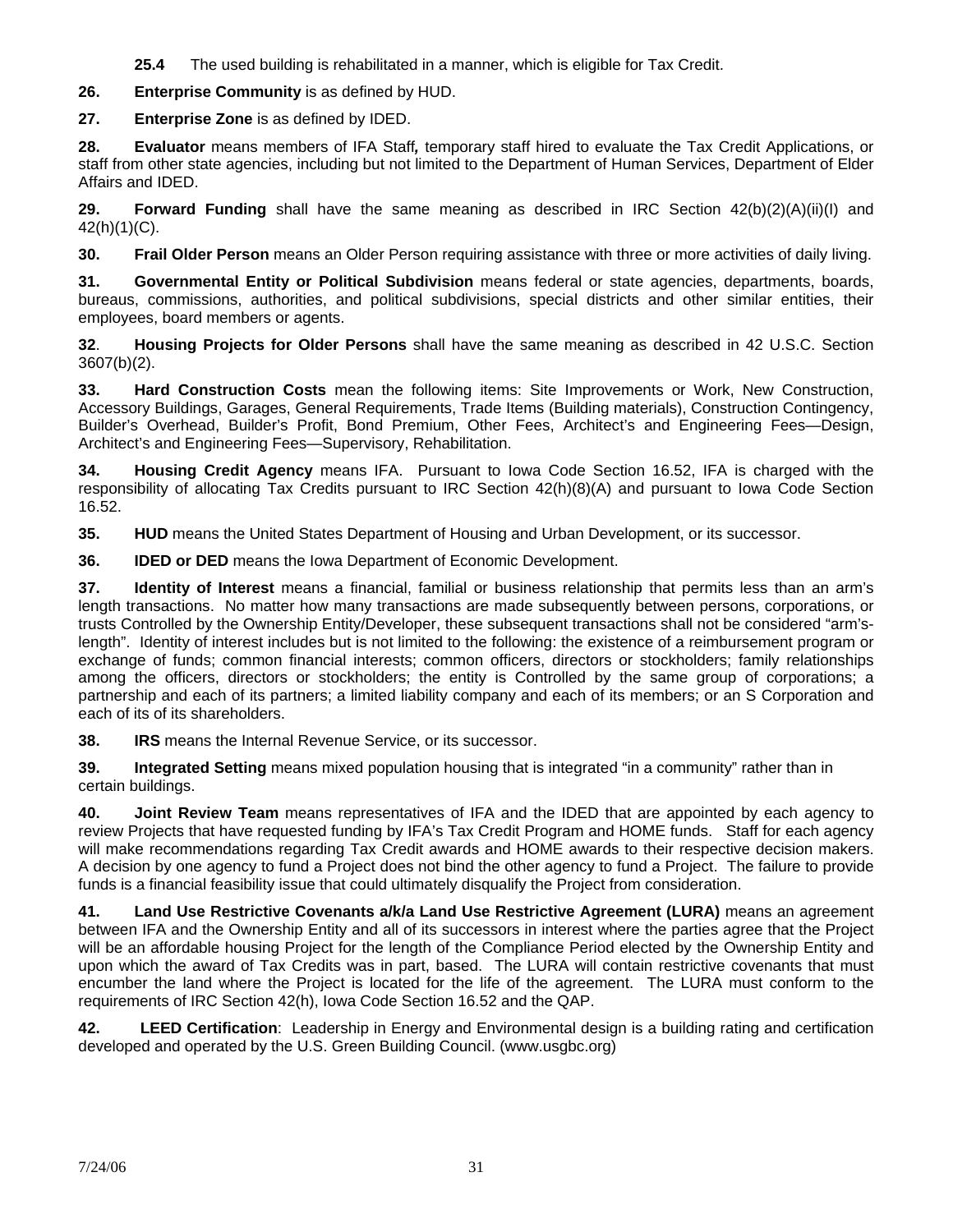**43. Local Contributing Effort** means contributions by local governmental units or by local or regional agencies, public or private. Contributions may include but are not limited to: land, building(s), infrastructure, cash, TIF proceeds, local HOME grants or loans, tax abatement, value received from Enterprise Zone site remediation (Brownfield), private contributions, loans at substantially below market interest rates or with favorable features such as delayed principal and interest, utility costs reductions, employer assisted housing programs (EAH), rent or operating deficit guarantees, the value of a charitable property tax exemption for non-profits, a below market rate loan or grant from the Federal Home Loan Bank through a member bank, infrastructure improvements, an equity contribution by a Developer/Ownership Entity from the Project location (Notwithstanding the definition of private agency included in 265 IAC Rule 1.9, a deferred development fee contributed by a Developer from the location where a Project will be built does not qualify as a local contributing effort.), an equity contribution by a tax-exempt Developer/Ownership Entity from the Project location, the value of an in-kind contribution by a tax-exempt organization, tax-exempt bond financing from IFA or from a local political subdivision and property acquired at below appraised value from a local political subdivision. A HOME loan from the IDED does not qualify as Local Contributing Effort.

**44. Low-Income Unit** means any residential rental unit if such unit is rent-restricted and the occupant's income meets the limitations applicable as required for a qualified low-income housing Project.

**45. Main Street Program** means an IDED designated area.

**46. Metropolitan Statistical Area (MSA)** means, as defined by the U.S. Office of Management and Budget an area with at least one urbanized area of 50,000 or more population and may include adjacent counties that have a minimum of 25 percent of the workers commuting to the central counties of the metropolitan statistical area. The MSA list for Iowa is attached to the Application.

- **47. Non-MSA County** means all counties not listed as a MSA.
- **48. Older Persons** means a person 55 years of age or older, in accordance with State law.

#### **49. Ownership Entity**

**49.1** Ownership Entity means any Person and any Affiliate of such Person:

**49.2** Submitting an Application to IFA requesting a Tax Credit Reservation pursuant to the QAP.

**49.3** Who receives a Tax Credit Reservation, Carryover Agreement or 8609 Tax Credit Allocation.

**49.4** Who is the successor in interest to the Developer who owns or intends to own and develop a Project or expects to acquire Control of a Project consistent with Control documents provided by the Ownership Entity to IFA as part of the Application?

**50. Person** shall have the same meaning as contained in Iowa Code Chapter 4.

**51. Person with Disability** means a person with a disability is a household composed of one or more persons, at least one of whom meets the following criteria: 1) Is at least 18 in years of age or older; and, has a physical, mental or emotional impairment which: is expected to be of long-continued and indefinite duration, substantially impedes the person's ability to live independently, and is of a nature that such ability could be improved by more suitable housing conditions; OR 2) Has a developmental disability, defined as a severe chronic disability which: is attributable to a mental or physical impairment or combination of mental and physical impairments, is manifested before the person attains age twenty-two, is likely to continue indefinitely, results in substantial functional limitation in three or more of the following areas of major life activity: self-care, receptive and expressive language, learning, mobility, self-direction, capacity for independent living, and economic self-sufficiency; and which reflects the person's need for a combination and sequence of special, interdisciplinary, or generic care, treatment, or other services which are of lifelong, or extended duration and are individually planned and coordinated.

**52. Project** means a low-income rental housing property the Developer of which represents that it is or will be a qualified low-income housing Project within the meaning of IRC Section 42(g). With regard to this definition, the Project is that property which is the basis for the Application.

**53. Property** means the real estate and all improvements thereon which are the subject of the Application, including all items of personal property affixed or related thereto, whether currently existing or proposed to be built thereon in connection with the Application.

**54. Qualified Allocation Plan (QAP)** means an allocation plan to select and award Tax Credits to qualified recipients. The requirements of the QAP apply to any tax-exempt bond financed Project. Tax-exempt bond financed Projects must pay particular attention to the Sections of the QAP relating to these Projects.

**55. Qualified Basis** means, with respect to a building within a Project, the building's Eligible Basis multiplied by the Applicable Fraction, within the meaning of IRC Section 42(c)(1).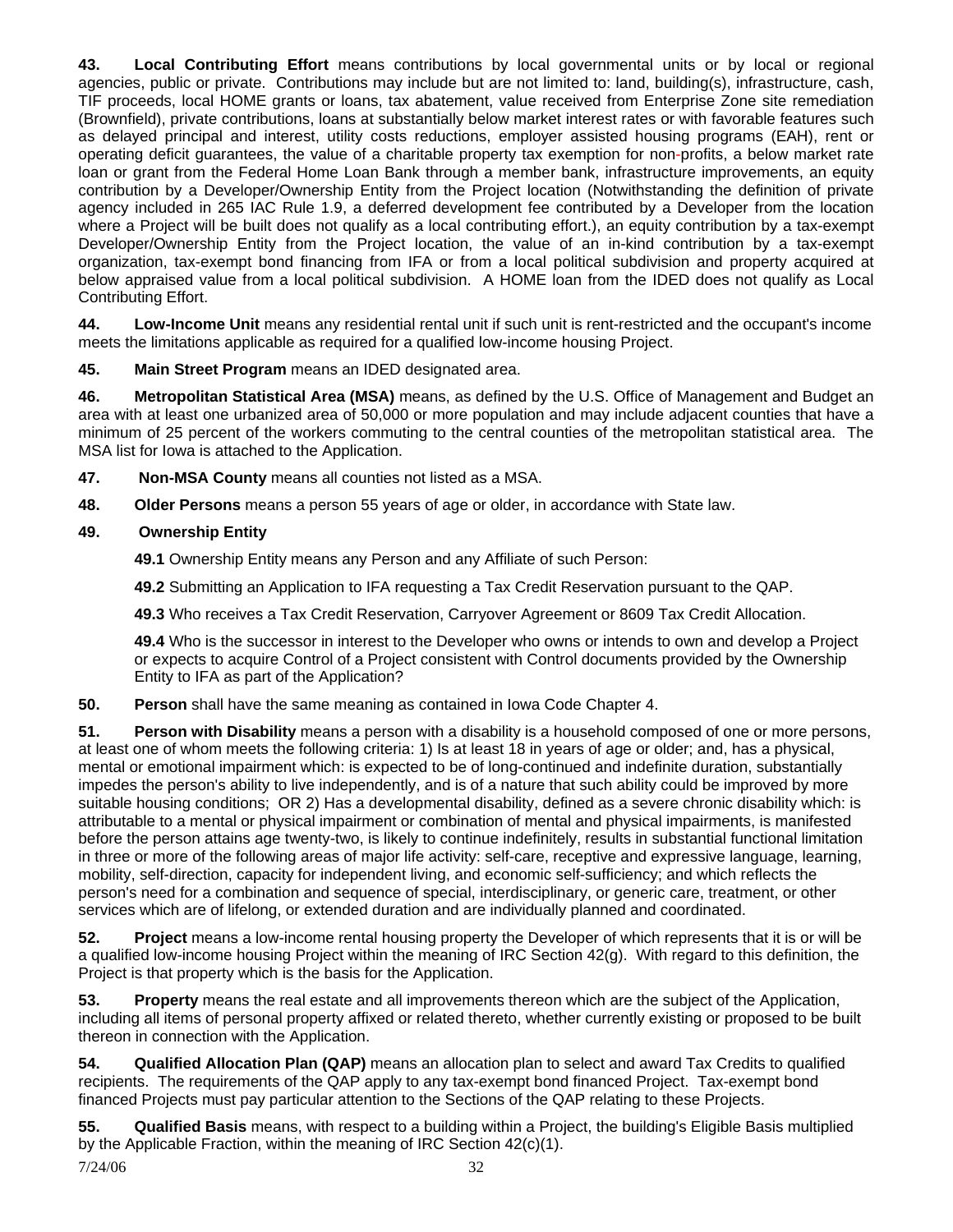**56. Qualified Census Tract** means any census tract which is so designated by the Secretary of HUD and, for the most recent year for which census data are available on household income in such tract, either in which 50 percent or more of the households have an income which is less than 60 percent of the adjusted gross median income for such year or which has a poverty rate of at least 25 percent.

**57. Qualified Non-profit Organization or Non-profit** means an organization that is described in IRC Section 501(c)(3) or (4), that is exempt from federal income taxation under IRC Section 501(a), that is not affiliated with or Controlled by a for-profit organization, and includes as one of its exempt purposes the fostering of low-income housing within the meaning of IRC Section 42(h)(5)(C) and is allowed by law or otherwise to hold and develop property.

**58. Qualified Non-profit Project** means a Project in which a qualified Non-profit organization has Control (directly or through a partnership or wholly owned subsidiary as defined in IRC Section 42(h)(5)(D)(ii)) and materially participates (within the meaning of IRC Section 469(h)) in its development and operation throughout the Compliance Period.

**59. Qualified Residential Rental Property** shall have the same meaning as defined in IRC Section 103.

**60. Real Estate Owned (REO) Projects** means any existing residential development that is owned or that is being sold by an insured depository institution in default, or by a receiver or conservator of such an institution, or is a property owned by HUD, Federal National Mortgage Association (Fannie Mae), Federal Home Loan Mortgage Corporation (Freddie Mac), a federally chartered bank, a savings bank, a savings and loan association, the Federal Home Loan Bank (FHLB), a federally approved mortgage company or any other federal agency.

**61. Recovered Tax Credits** means either Tax Credits previously awarded to a Project or Projects that cannot use all the Tax Credits the Project was awarded or Tax Credits from Projects that cannot be placed in service by the Developer/Ownership Entity.

**62. Rehabilitation Expenditure** means depreciable expenditures, which are for property or improvements that are chargeable to the capital account and which are incurred in connection with the rehabilitation of a building. Rehabilitation Expenditures are not eligible for Tax Credits unless the expenditures are allocable to or substantially benefit one or more Low-Income Units and the amount of such expenditures during any twenty-four month period selected by the Developer is at least the greater of 10 percent of the Developer's adjusted basis of the building at the start of the twenty-four month period, or \$3,000 per unit. See also, IRC Section 42(e)(2).

**63. Section 1113(3)(A) Elementary School** means an Elementary School in which 75% of children are from low-income families. An attachment to the Application provides the current list of Elementary Schools that meet the Section 1113(3)(A) requirements.

**64. Self-Supported Municipal Improvement District** means a district which has been created and the property therein taxed in accordance with Iowa Code Section 386.

**65. Single Family** means a single-family residence whether detached or vertically attached, including a town home, duplex, triplex or fourplex.

**66. Single Purpose Setting** means housing that affords people with disabilities the opportunity to receive the services needed to live independently, and receive the peer support, encouragement and assistance that can enhance their overall quality of life. The property may not limit occupancy based on the type of disability or election of services offered.

**67. State Ceiling** means the limitation imposed by IRC Section 42(h) on the aggregate amount of Tax Credit allocations that may be made by IFA during any calendar year, as determined from time to time by IFA in accordance with IRC Section 42(h)(3).

**68. Tax Credit** means the Low-Income Housing Tax Credits issued pursuant to the program, IRC Section 42 and Iowa Code Section 16.52. Tax Credits are determined under IRC Section 42(a) for any taxable year in the Tax Credit Period equal to the amount of the Applicable Percentage of the qualified basis for each qualified low-income building.

**69. Tax Credit Allocation or Reservation** amount means, with respect to a Project or a building within a Project, the amount of Tax Credit IFA allocates to a Project and determines to be necessary for the financial feasibility of the Project and its viability as a qualified low-income housing Project throughout the Compliance Period.

**70. Tax Credit Period** means, with respect to a building within a Project, the period of ten taxable years beginning with the taxable year the building is placed in service or, at the election of the Ownership Entity the succeeding taxable year, as more fully defined in IRC Section 42(f)(1).